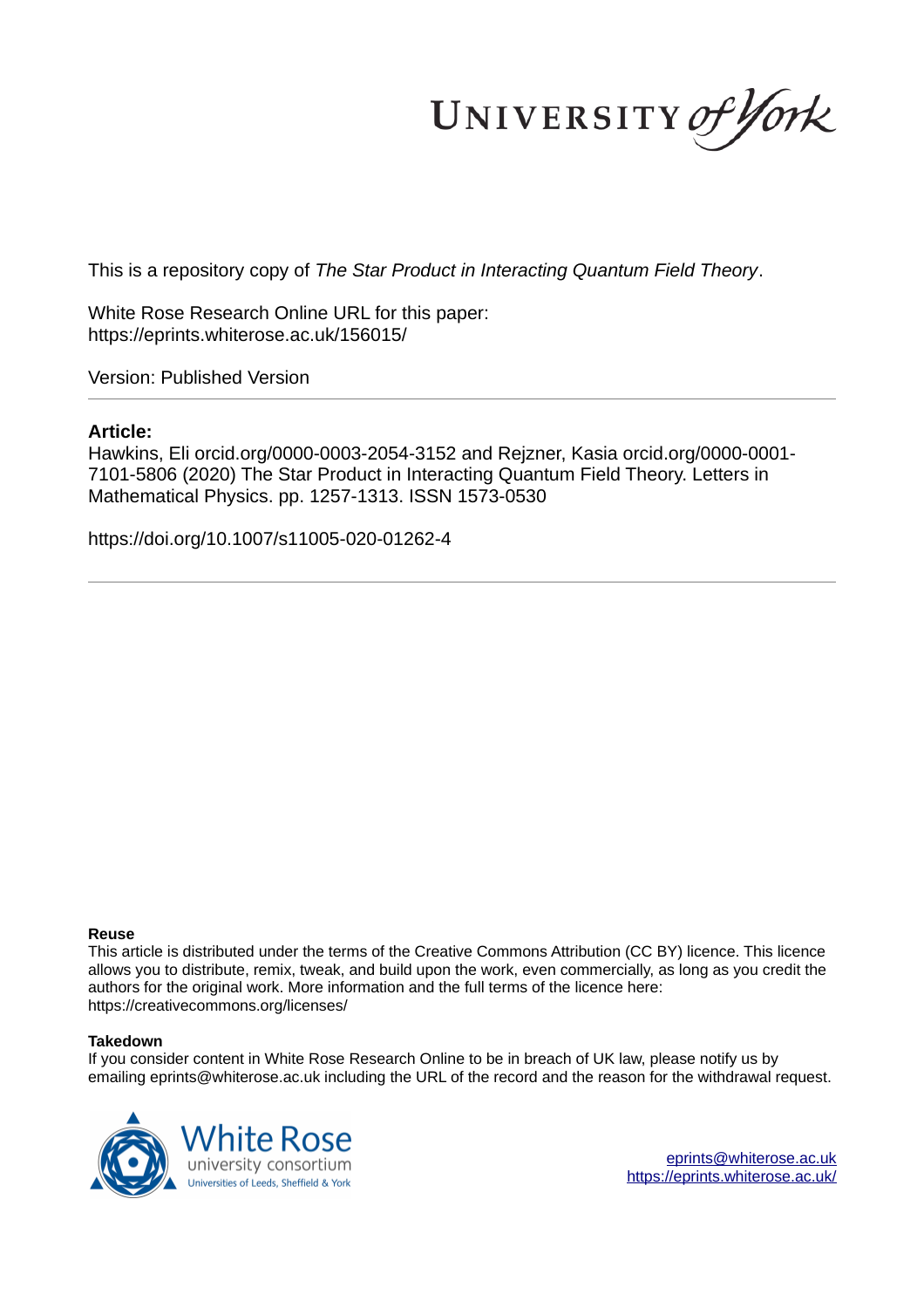

# **The star product in interacting quantum field theory**

**Eli Hawkins[1](http://orcid.org/0000-0003-2054-3152)** · **Kasia Rejzner[1](http://orcid.org/0000-0001-7101-5806)**

Received: 13 December 2017 / Revised: 10 December 2019 / Accepted: 23 January 2020 © The Author(s) 2020

### **Abstract**

We propose a new formula for the star product in deformation quantization of Poisson structures related in a specific way to a variational problem for a function *S*, interpreted as the action functional. Our approach is motivated by perturbative algebraic quantum field theory (pAQFT). We provide a direct combinatorial formula for the star product, and we show that it can be applied to a certain class of infinite-dimensional manifolds (e.g. regular observables in pAQFT). This is the first step towards understanding how pAQFT can be formulated such that the only formal parameter is  $\hbar,$  while the coupling constant can be treated as a number. In the introductory part of the paper, apart from reviewing the framework, we make precise several statements present in the pAQFT literature and recast these in the language of (formal) deformation quantization. Finally, we use our formalism to streamline the proof of perturbative agreement provided by Drago, Hack, and Pinamonti and to generalize some of the results obtained in that work to the case of a nonlinear interaction.

**Keywords** Deformation quantization · Quantum field theory · Perturbation theory

**Mathematics Subject Classification** 53D55 (primary) · 81T10 · 81T18

## **Contents**

| 2 Kinematical structure expansion of the state of the state of the state of the state of the state of the state of the state of the state of the state of the state of the state of the state of the state of the state of the |
|--------------------------------------------------------------------------------------------------------------------------------------------------------------------------------------------------------------------------------|
| 2.1 The space of field configurations entertainment and the space of field configurations entertainment and the space of field configurations entertainment and the space of field configurations.                             |
|                                                                                                                                                                                                                                |
|                                                                                                                                                                                                                                |
|                                                                                                                                                                                                                                |
|                                                                                                                                                                                                                                |

B Kasia Rejzner kasia.rejzner@york.ac.uk Eli Hawkins eli.hawkins@york.ac.uk

<sup>&</sup>lt;sup>1</sup> Department of Mathematics, The University of York, York, UK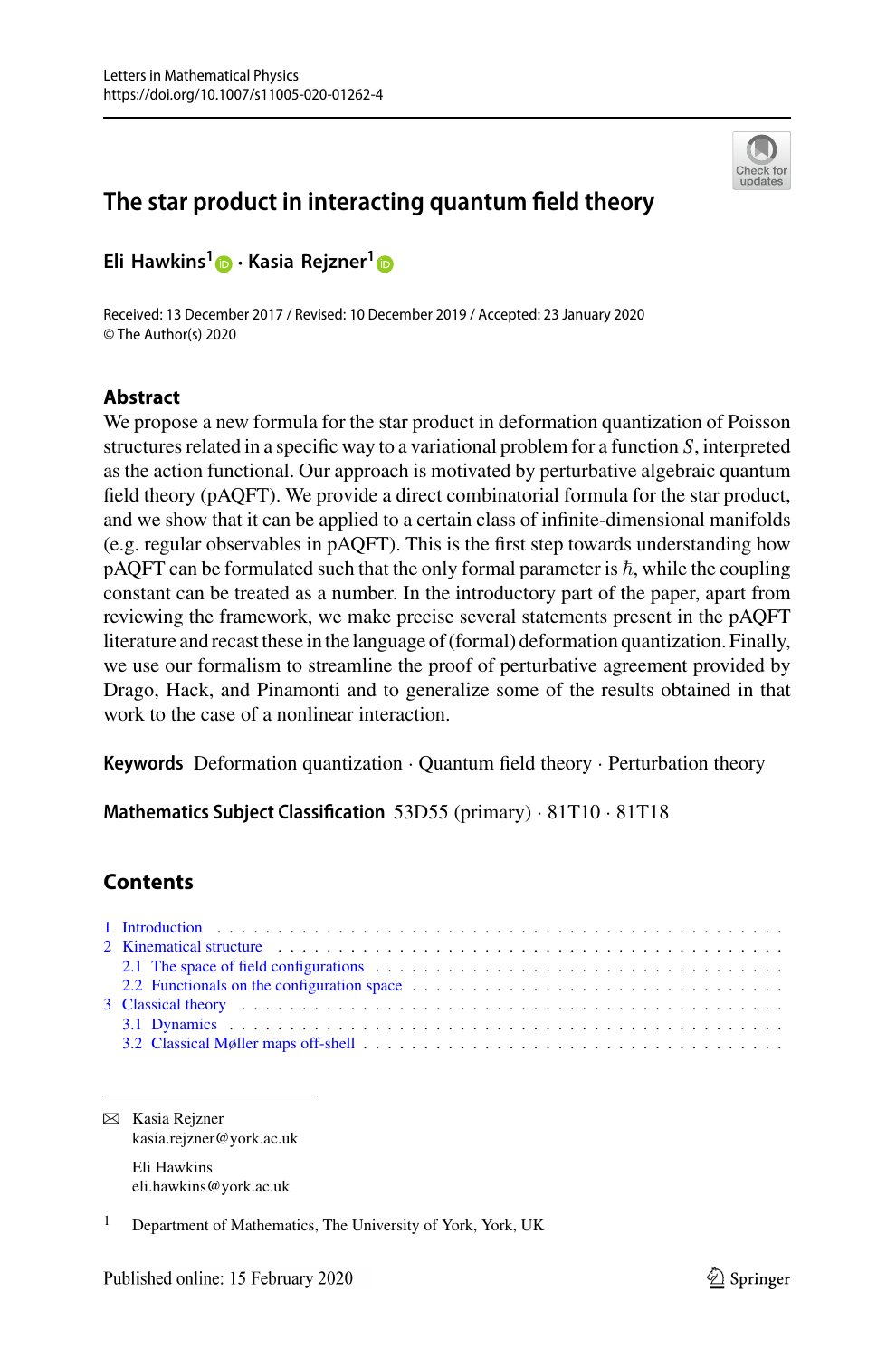|    | Deformation quantization enterprise in the contract of the contract of the contract of the contract of the contract of the contract of the contract of the contract of the contract of the contract of the contract of the con |  |  |  |  |  |  |  |  |
|----|--------------------------------------------------------------------------------------------------------------------------------------------------------------------------------------------------------------------------------|--|--|--|--|--|--|--|--|
|    |                                                                                                                                                                                                                                |  |  |  |  |  |  |  |  |
|    |                                                                                                                                                                                                                                |  |  |  |  |  |  |  |  |
|    |                                                                                                                                                                                                                                |  |  |  |  |  |  |  |  |
|    |                                                                                                                                                                                                                                |  |  |  |  |  |  |  |  |
|    |                                                                                                                                                                                                                                |  |  |  |  |  |  |  |  |
|    |                                                                                                                                                                                                                                |  |  |  |  |  |  |  |  |
| 5. |                                                                                                                                                                                                                                |  |  |  |  |  |  |  |  |
|    |                                                                                                                                                                                                                                |  |  |  |  |  |  |  |  |
|    | 5.2 The Møller operator in terms of functionals                                                                                                                                                                                |  |  |  |  |  |  |  |  |
|    |                                                                                                                                                                                                                                |  |  |  |  |  |  |  |  |
|    |                                                                                                                                                                                                                                |  |  |  |  |  |  |  |  |
| 6  | Graphical computations et al., and a series of the series of the series of the series of the series of the series of the series of the series of the series of the series of the series of the series of the series of the ser |  |  |  |  |  |  |  |  |
|    |                                                                                                                                                                                                                                |  |  |  |  |  |  |  |  |
|    | 6.2 Perturbative calculations experience in the contract of the contract of the contract of the contract of the contract of the contract of the contract of the contract of the contract of the contract of the contract of th |  |  |  |  |  |  |  |  |
|    |                                                                                                                                                                                                                                |  |  |  |  |  |  |  |  |
|    |                                                                                                                                                                                                                                |  |  |  |  |  |  |  |  |
|    |                                                                                                                                                                                                                                |  |  |  |  |  |  |  |  |
|    |                                                                                                                                                                                                                                |  |  |  |  |  |  |  |  |
|    |                                                                                                                                                                                                                                |  |  |  |  |  |  |  |  |
|    |                                                                                                                                                                                                                                |  |  |  |  |  |  |  |  |
|    |                                                                                                                                                                                                                                |  |  |  |  |  |  |  |  |
|    | 6.4 Formulae for the Møller operators et al., and a series of the Model of the Møller operators et al., and a series of the Møller operators et al., and a series of the Møller operators et al., and a series of the Møller o |  |  |  |  |  |  |  |  |
| 7  |                                                                                                                                                                                                                                |  |  |  |  |  |  |  |  |
|    |                                                                                                                                                                                                                                |  |  |  |  |  |  |  |  |
|    |                                                                                                                                                                                                                                |  |  |  |  |  |  |  |  |

## <span id="page-2-0"></span>**1 Introduction**

Constructing interacting quantum field theory (QFT) models in 4 dimensions is one of the most important challenges facing modern theoretical physics. Even though there is no final consensus on how the actual axiomatic framework underlying QFT should be formulated, most attempts at construction of models try to fit into one of the established axiomatic systems: Wightman–Gårding [\[53](#page-57-0)], Haag–Kastler [\[33](#page-56-0)[,36](#page-56-1)], or Osterwalder–Schrader [\[46\]](#page-57-1). On the other hand, most computations in QFT are done using less rigorous methods and often rely on a perturbation theory expansion organized in terms of Feynman graphs.

A new approach that combines the advantages of a mathematically sound axiomatic framework with perturbative methods has emerged in the last 2 decades; it is called perturbative algebraic quantum field theory (pAQFT). The foundations were laid in [\[8](#page-55-1)[,17](#page-56-2)[–21](#page-56-3)], and further results concerning fermionic fields and gauge theory were obtained in [\[28](#page-56-4)[,29](#page-56-5)[,51\]](#page-57-2). For reviews, see [\[16](#page-56-6)[,52\]](#page-57-3).

One of the ingredients of pAQFT is formal deformation quantization—the construction of a (quantum) *star product* for the algebra of observables [\[4](#page-55-2)[,5\]](#page-55-3). The first application of deformation quantization to QFT appears in the works of Dito [\[13](#page-56-7)[,14](#page-56-8)].

There are two well-known general constructions of star products on finitedimensional manifolds: The Fedosov construction [\[25\]](#page-56-9) starts from a symplectic manifold with some torsion-free connection; the Kontsevich construction [\[41\]](#page-57-4) starts from a Poisson structure on an affine space. The former has been generalized to the infinite-dimensional setting by Collini [\[12](#page-56-10)].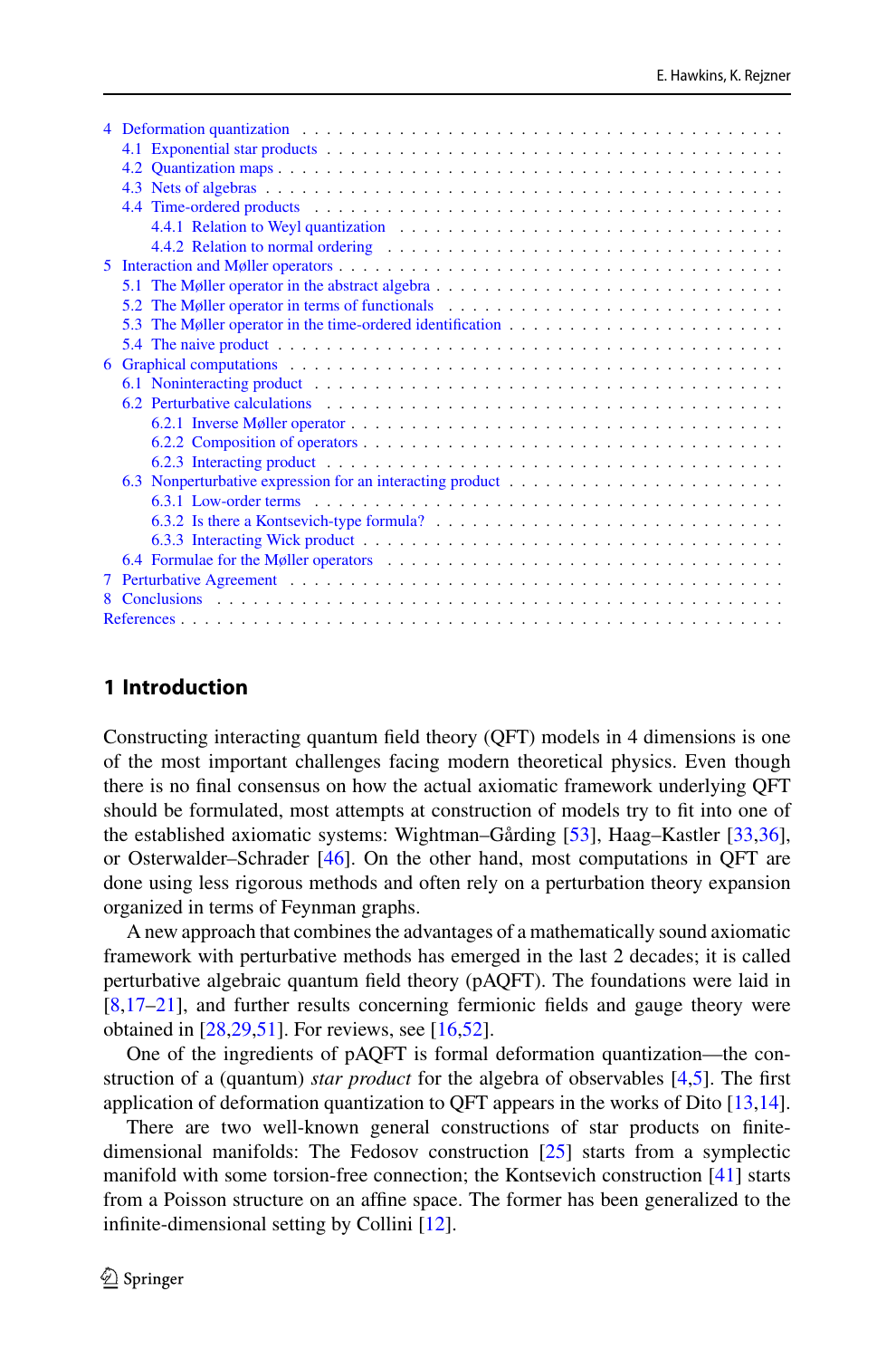In this approach (commonly referred to as the "on-shell approach"), the equations of motion for the fields are imposed before quantization and the space of solutions is a sort of infinite-dimensional symplectic manifold. It is, however, not clear whether the star product constructed in [\[12\]](#page-56-10) (following the Fedosov procedure) does satisfy *Einstein causality* (commutation of spacelike separated observables). In chapter 4 of [\[12](#page-56-10)], it is argued that the "usual" causal perturbation theory methods (see e.g. [\[8](#page-55-1)[,18](#page-56-11)[,20](#page-56-12)[,23](#page-56-13)]) can be combined with the ideas of Fedosov, but then it is still not entirely clear how the renormalization freedom should be taken into account and what is the interplay between the on-shell structures (e.g. the notion of *on-shell smoothness* used by Collini) and off-shell structures (time-ordered products in causal perturbation theory are typically defined off-shell). We also note that in causal perturbation theory, as well as in [\[12](#page-56-10)] when dealing with products satisfying Einstein causality, one works with formal power series in both  $\hbar$  and  $\lambda$  (the coupling constant).

Here, we choose to work in the off-shell approach, i.e. the equations of motion are imposed after quantization. The space of field configurations is a sort of infinite-dimensional *Poisson* manifold, which suggests that something in the spirit of Kontsevich is called for. However, the Kontsevich formula does not carry over verbatim to the infinite-dimensional case [\[15](#page-56-14)]. This motivates the search for an alternative formulation and a new formula for the star product that can be applied to infinite-dimensional Poisson manifolds, at least in some class of interesting examples.

A possible way forward has been suggested in [\[29\]](#page-56-5), where an interacting star product for a sufficiently regular class of functionals has been constructed by an indirect method. There, the theory was formulated in terms of formal power series in  $\hbar$  and the coupling constant  $\lambda$ . In this (perturbative) approach, the starting point is an affine configuration space with an action functional that is split into a preferred quadratic (free) part and the remainder. The free part is quantized with the help of a Hadamard distribution (this notion mimics the properties of the 2-point function of the Minkowski vacuum state). This is then translated into a star product for the full theory by using quantum Møller operators and the algebraic adiabatic limit.

As far as the relation to Kontsevich's approach is concerned, we note that the product introduced in [\[29](#page-56-5)] cannot arise from Kontsevich's construction, because the first-order (in  $\hbar$ ) part of the star product is not proportional to the Poisson structure (instead, it is given in terms of the Hadamard function that differs from the Poisson structure by a symmetric bidistribution). A plausible generalization of Kontsevich's construction would be one that constructs the star product from this first-order term and the affine structure. We will show here that such a construction cannot give the desired star product.

What then? In field theory, the Poisson structure is not a given structure, but follows from the action; hence, it is not surprising that the action is an appropriate ingredient for a construction of the star product. The affine structure is an acceptable ingredient as well. The preferred quadratic part, however, is an undesirable ingredient, because we would like to achieve a nonperturbative construction.

The purpose of the present paper is to work towards a direct construction of the star product for infinite-dimensional affine manifolds, where the Poisson structure follows from the given action. The direct formula we propose in this work agrees with the one of [\[29](#page-56-5)] on the perturbative level, but it goes beyond that. What we achieve here is a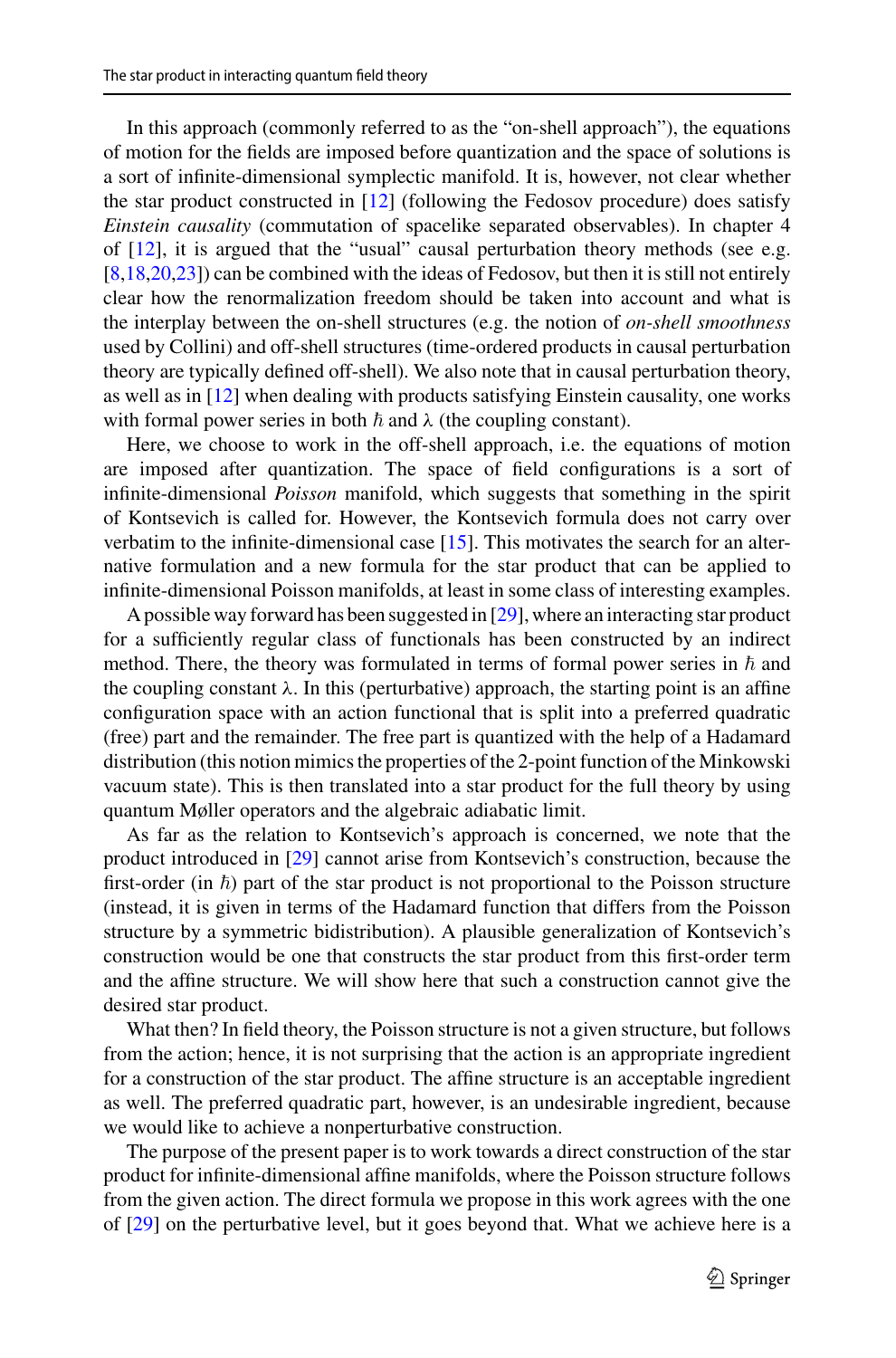construction of the interacting star product that depends only on the full action, the causal structure, and the affine structure of the configuration space. This is a desirable result from the pAQFT perspective, since in many situations the split into free and interacting theory is unnatural and the physical results should not depend on this split. This is the case, for example, in quantum gravity, as indicated in [\[10](#page-56-15)]. Moreover, our construction is nonperturbative in the sense that it does not require a preferred quadratic action and only  $\hbar$  is treated as a formal parameter.

We start our construction by first transforming the free star product to remove the dependence on a Hadamard distribution. This means that we treat the quantization relative to the time-ordered product, rather than an (unphysical in the quantum context) pointwise product. Unfortunately, in the infinite-dimensional case, this transformation only works if the interaction and observables are sufficiently regular (for field theories in 3 or more spacetime dimensions, this implies that all their functional derivatives have to be given by smooth compactly supported functions). Nevertheless, we believe that the construction and its combinatorial structure may be relevant for a nonperturbative construction of the star product for a more realistic action. As a by-product, we also show how to nonperturbatively construct the quantum Møller operator for regular observables from the classical Møller operator. (The existence of classical Møller operators and of retarded and advanced Green functions for regular interactions is implied by the results in the paper  $[26]$ , which is expected to appear soon.) Our main results are Theorems [6.29](#page-41-0) and [6.41.](#page-48-0)

Our construction works in the finite-dimensional case without any restrictions, and it would be interesting to investigate the relation between our star product and other known constructions, for example, in geometric quantization. We will address this point in our future research. Another potential realm of applications is field theories in two spacetime dimensions, where the singularity of the Feynman propagator is logarithmic and we expect that a larger class of observables and interactions can be treated using our methods. Recently, a construction of Sine Gordon model in 2D was achieved by [\[1\]](#page-55-4) using pAQFT methods, so it would be interesting to apply our formula for the star product to that case and to other theories, where exact results are expected to hold.

The paper is organized as follows. In Sects. [2–](#page-5-0)[3,](#page-7-0) we review the construction of classical field theory in the pAQFT framework and provide a more rigorous proof of the result of [\[6](#page-55-5)[,19\]](#page-56-17) that the retarded Møller map intertwines between the Peierls brackets of the free and interacting theories. In Sect. [4,](#page-13-0) we discuss deformation quantization. We introduce several natural quantization maps, useful in pAQFT, and prove a theorem that completely characterizes the ambiguity in constructing the time-ordering operator on regular functionals. This result mimics the Main Theorem of Renormalization proven for local functionals in  $[8]$ . In Sect. [5,](#page-26-0) we introduce the formal S-matrix and the quantum Møller operator, and in Proposition [5.11,](#page-31-0) we show how the latter can be constructed nonperturbatively on regular functionals from the classical Møller operator. Next we prove a direct formula, Eq. [\(6.5\)](#page-41-1), for the interacting star product and show that it makes sense nonperturbatively in the coupling constant. In this section, we also discuss the relation to the formula of Kontsevich, provide some useful formulae for the quantum Møller operator, and finally, we discuss the principle of perturbative agreement.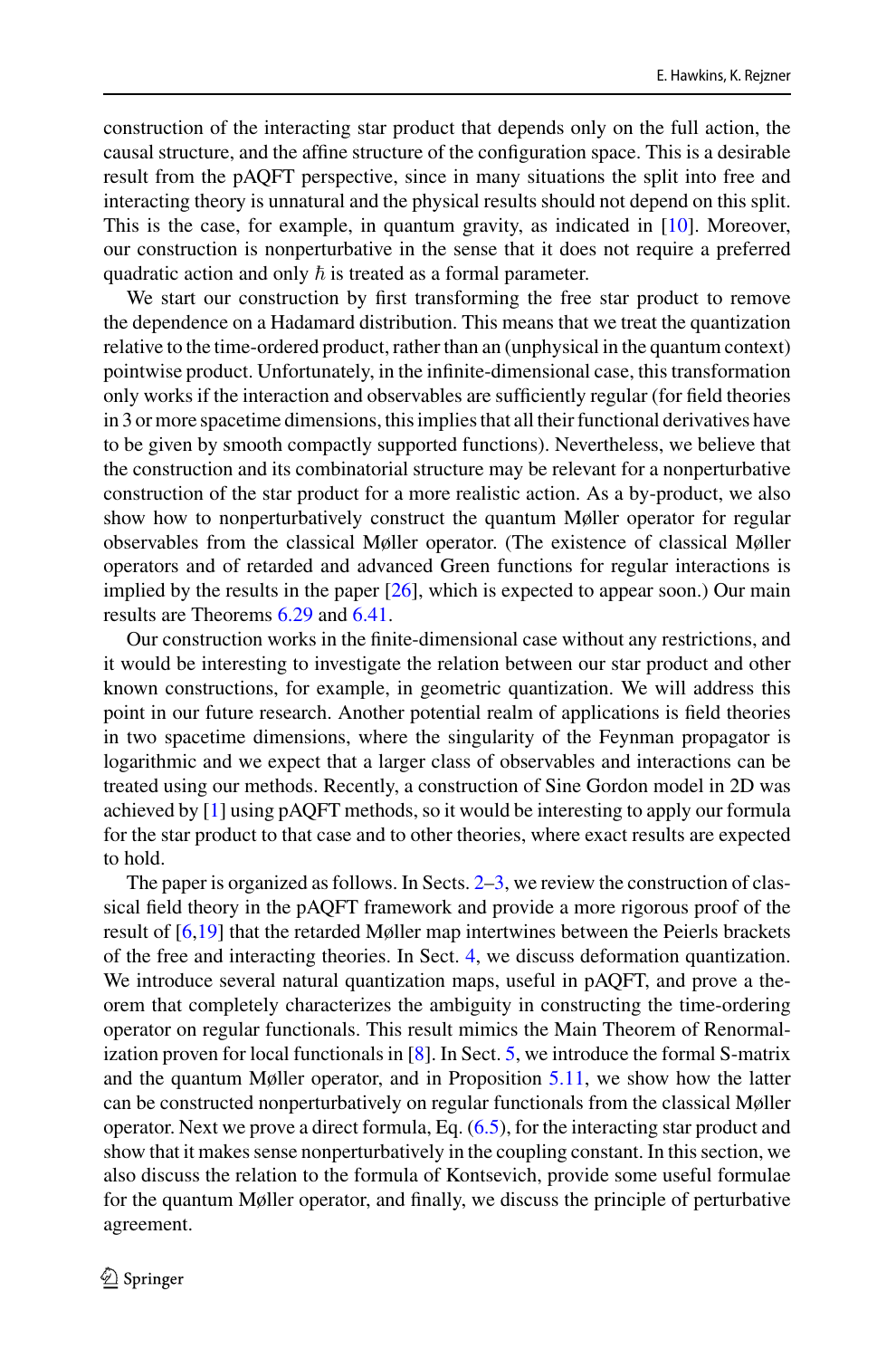## <span id="page-5-0"></span>**2 Kinematical structure**

In the framework of perturbative algebraic quantum field theory (pAQFT), one starts with the classical theory, which is subsequently quantized. We work in the Lagrangian framework, but there are some modifications that we need to make to deal with the infinite-dimensional character of field theory. In this section, we give an overview of mathematical structures that will be needed later on to construct models of classical and quantum field theories. Since we do not fix the dynamics yet, the content of this section describes the kinematical structure of our model.

### <span id="page-5-1"></span>**2.1 The space of field configurations**

We start with a globally hyperbolic spacetime  $\mathcal{M} = (M, g)$ . Next we introduce  $\mathcal{E}$ , the space of field configurations. The choice of  $\mathcal E$  specifies what kind of objects our model describes (e.g. scalar fields, gauge fields, etc.).

**Definition 2.1** The configuration space  $\mathcal{E}$  on the fixed spacetime  $\mathcal{M} = (M, \mathbf{g})$  is realized as the space of smooth sections  $\Gamma(E \to M)$  of some vector bundle  $E \stackrel{\pi}{\to} M$  over *M*.

**Definition 2.2** The space of compactly supported sections is denoted  $\mathcal{E}_c = \Gamma_c(E \rightarrow E)$ *M*). The space of sections of the dual bundle is denoted  $\mathcal{E}^* = \Gamma(E^* \to M)$ .

### <span id="page-5-2"></span>**2.2 Functionals on the configuration space**

We model classical and quantum observables as smooth (in the sense of [\[3](#page-55-6)[,34](#page-56-18)[,43](#page-57-5)[,45](#page-57-6)]) functionals on E.

Consider some  $F : \mathcal{E} \to \mathbb{C}$  and  $\varphi \in \mathcal{E}$ . We require F to be smooth in the sense of Bastiani [\[3](#page-55-6)[,34](#page-56-18)[,43](#page-57-5)[,45\]](#page-57-6), i.e.

**Definition 2.3** Let X and Y be topological vector spaces,  $U \subseteq X$  an open set and  $f: U \to \mathcal{Y}$  a map. The derivative of *f* at  $x \in U$  in the direction of  $h \in \mathcal{X}$  is defined as

$$
\left\langle f^{(1)}(x), h \right\rangle \doteq \lim_{t \to 0} \frac{1}{t} \left( f(x + th) - f(x) \right) \tag{2.1}
$$

whenever the limit exists. The function f is called differentiable at x if  $\langle f^{(1)}(x), h \rangle$ exists for all  $h \in \mathcal{X}$ . It is called continuously differentiable if it is differentiable at all points of *U* and  $f^{(1)}: U \times \mathcal{X} \to \mathcal{Y}$ ,  $(x, h) \mapsto f^{(1)}(x)(h)$  is a continuous map. It is called a  $\mathbb{C}^1$ -map if it is continuous and continuously differentiable. Higher derivatives are defined by

$$
\left\langle f^{(k)}(x), v_1 \otimes \cdots \otimes v_k \right\rangle \doteq \left. \frac{\partial^k}{\partial t_1 \dots \partial t_k} f(x + t_1 v_1 + \cdots + t_k v_k) \right|_{t_1 = \dots = t_k = 0}, \quad (2.2)
$$

and *f* is  $\mathbb{C}^k$  if  $f^{(k)}$  is jointly continuous as a map  $U \times \mathfrak{X}^k \to \mathcal{Y}$ . We say that *f* is smooth if it is  $\mathbb{C}^k$  for all  $k \in \mathbb{N}$ .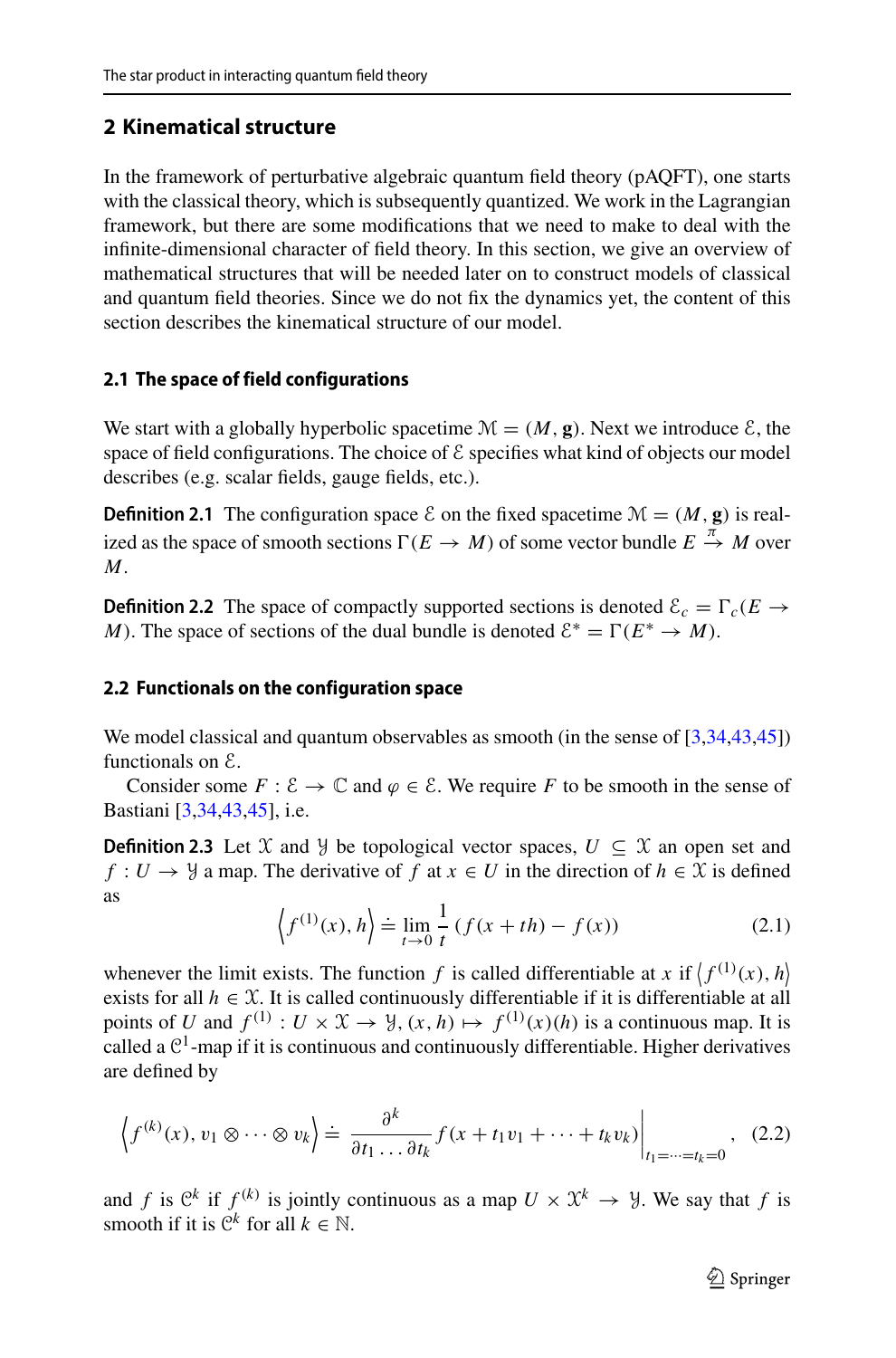For a detailed discussion of Bastiani smoothness in the context of classical field theory, see e.g. [\[7\]](#page-55-7). By definition, if  $F^{(1)}(\varphi)$  exists, then it is an element of the complexified dual space  $\mathcal{E}'^{\mathbb{C}} \doteq \mathcal{E}' \otimes \mathbb{C}$ . More generally, the *n*th derivative defines an element  $F^{(n)}(\varphi)$  of the continuous complex dual of the completed projective tensor product  $\mathcal{E}^{\hat{\otimes}_{\pi}n} \cong \Gamma(E^{\boxtimes n} \to M^n)$ , where  $\boxtimes$  is the exterior tensor product of vector bundles, i.e.  $F^{(n)}(\varphi) \in (\mathcal{E}^{\hat{\otimes}_{\pi}n})^{\mathbb{C}}$  (hence, it is a distribution with compact support).

**Definition 2.4** The *spacetime support* of a function,  $F : \mathcal{E} \to S$  (where *S* may be any set), is defined by

 $\text{supp } F \doteq \{x \in M \mid \forall \text{open } U \ni x \exists \varphi, \psi \in \mathcal{E}, \text{supp } \psi \subset U, F(\varphi + \psi) \neq F(\varphi) \}.$ 

Alternatively, one can write this as:

$$
\operatorname{supp} F = \overline{\bigcup_{\varphi \in \mathcal{E}} \operatorname{supp}(F^{(1)}(\varphi))}.
$$

**Definition 2.5** A functional  $F \in \mathbb{C}^{\infty}(\mathcal{E}, \mathbb{C})$  is called *local* if for each  $\varphi_0 \in \mathcal{E}$  there exists an open neighbourhood *O* in  $\&$  and  $k \in \mathbb{N}$  such that for all  $\varphi \in O$  we have

$$
F(\varphi) = \int_M \alpha(j_x^k(\varphi)), \qquad (2.3)
$$

where  $j_x^k(\varphi)$  is the *k*th jet prolongation of  $\varphi$  and  $\alpha$  is a map over *M* from the jet bundle to the volume-form bundle. We denote the space of local functionals by  $\mathcal{F}_{loc}$ .

We equip the space  $\mathcal{F}_{loc}$  of local functionals on the configuration space with the pointwise product using the prescription

<span id="page-6-0"></span>
$$
(F \cdot G)(\varphi) \doteq F(\varphi)G(\varphi), \qquad (2.4)
$$

where  $\varphi \in \mathcal{E}$ .  $\mathcal{F}_{loc}$  is not closed under this product, but we can consider instead the space F of *multilocal functionals*, which is defined as the algebraic closure of  $\mathcal{F}_{loc}$  under product [\(2.4\)](#page-6-0). We can also introduce the involution operator  $*$  on  $\mathcal F$  using complex conjugation, i.e.

$$
F^*(\varphi) \doteq \overline{F(\varphi)}.
$$

In this way, we obtain a commutative ∗-algebra.

Functional derivatives of smooth functionals on  $\mathcal E$  are compactly supported distributions. We can distinguish certain important classes of functionals by analysing the wavefront (WF) set properties of their derivatives.

Local and multilocal functionals satisfy some important regularity properties. Firstly, for local functionals the wavefront set of  $F^{(n)}(\varphi)$  is orthogonal to the tangent bundle of the *thin diagonal*,

$$
\{(x,\ldots,x)\in M^n\mid x\in M\}.
$$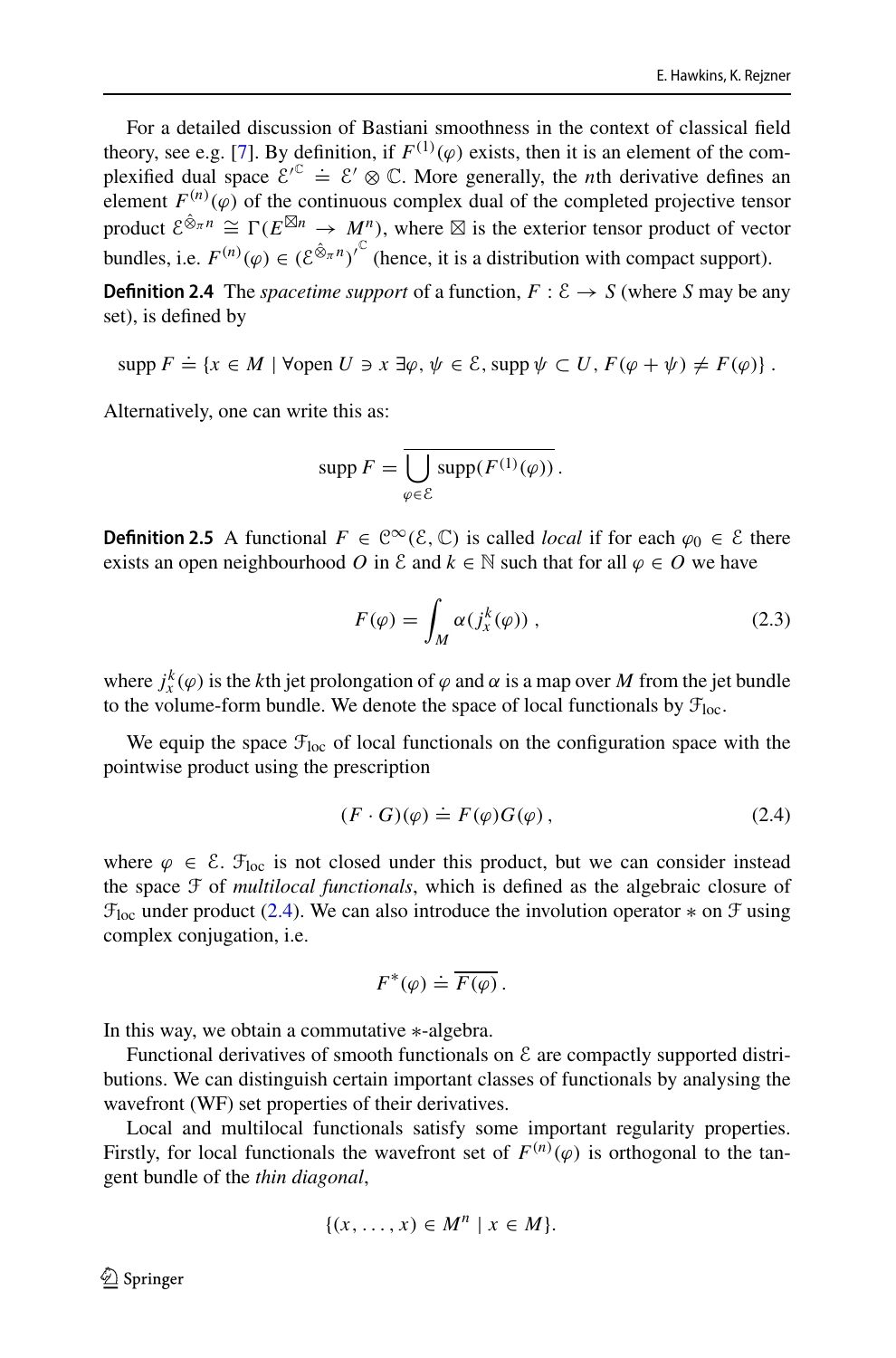In particular,  $F^{(1)}(\varphi)$  has empty wavefront set and so is smooth for each fixed  $\varphi \in \mathcal{E}$ . The latter is true also for multilocal functionals, i.e.  $F \in \mathcal{F}$ . Note that using the metric volume form  $\mu_{\mathbf{g}}$ , we can therefore identify  $F^{(1)}(\varphi)$  with an element of  $\mathcal{E}^{*C}$ .

**Definition 2.6** A functional  $F \in \mathbb{C}^{\infty}(\mathcal{E}, \mathbb{C})$  is called *regular* ( $F \in \mathcal{F}_{reg}$ ) if  $F^{(n)}(\varphi)$ has empty WF set for all  $n \in \mathbb{N}, \varphi \in \mathcal{E}$ .

**Remark 2.7** Some authors additionally require that a regular functional have compact support. This definition only implies that each derivative has compact support (the support of  $F^{(1)}(\varphi)$  can change with  $\varphi$ , so supp *F* may not be compact).

For a regular functional,  $F^{(n)}(\varphi)$  can be identified with an element of  $\Gamma_c((E^*)^{\boxtimes n} \to$  $M^n)$ <sup> $\mathbb{C}$ </sup>.

## <span id="page-7-0"></span>**3 Classical theory**

### <span id="page-7-1"></span>**3.1 Dynamics**

Dynamics is introduced in the Lagrangian framework. We begin with recalling some crucial definitions after [\[8\]](#page-55-1). Here,  $\mathcal{D}(M)$  denotes the space of smooth, compactly supported, real-valued functions (test functions).

**Definition 3.1** A *generalized Lagrangian* on a fixed spacetime  $\mathcal{M} = (M, \mathbf{g})$  is a map  $L: \mathcal{D}(M) \to \mathcal{F}_{loc}$  such that

- (i)  $L(f + g + h) = L(f + g) L(g) + L(g + h)$  for  $f, g, h \in \mathcal{D}(M)$  with supp  $f \cap \text{supp} h = \emptyset$  (Additivity).
- (ii)  $\text{supp}(L(f)) \subseteq \text{supp}(f)$  (Support).
- (iii) Let  $Iso(\mathcal{M})$  be the oriented and time-oriented isometry group of the spacetime M. (For Minkowski spacetime Iso(M) is the proper orthochronous Poincaré group  $\mathcal{P}_+^{\uparrow}$ .) We require that  $L(f)(u^*\varphi) = L(u_*f)(\varphi)$  for every  $u \in \text{Iso}(\mathcal{M})$ (Covariance).

<span id="page-7-3"></span>**Definition 3.2** An *action* is an equivalence class of Lagrangians under the equivalence relation [\[8\]](#page-55-1)

<span id="page-7-2"></span>
$$
L_1 \sim L_2 \quad \text{iff} \quad \text{supp}((L_1 - L_2)(f)) \subset \text{supp} \, df \,. \tag{3.1}
$$

The physical meaning of  $(3.1)$  is to identify Lagrangians that "differ by a total divergence".

An action is something like a local functional with (possibly) noncompact support. It is used just as *L*(1) would be if it existed.

**Definition 3.3** The *Euler–Lagrange derivative* (first variational derivative) of *L* is a map  $L' : \mathcal{E} \to \mathcal{E}'_c$  defined by

$$
\left\langle L'(\varphi),h\right\rangle \doteq \left\langle L(f)^{(1)}(\varphi),h\right\rangle,
$$

where  $h \in \mathcal{E}_c$  and  $f \in \mathcal{D}(M)$  is chosen in such a way that  $f = 1$  on supp h.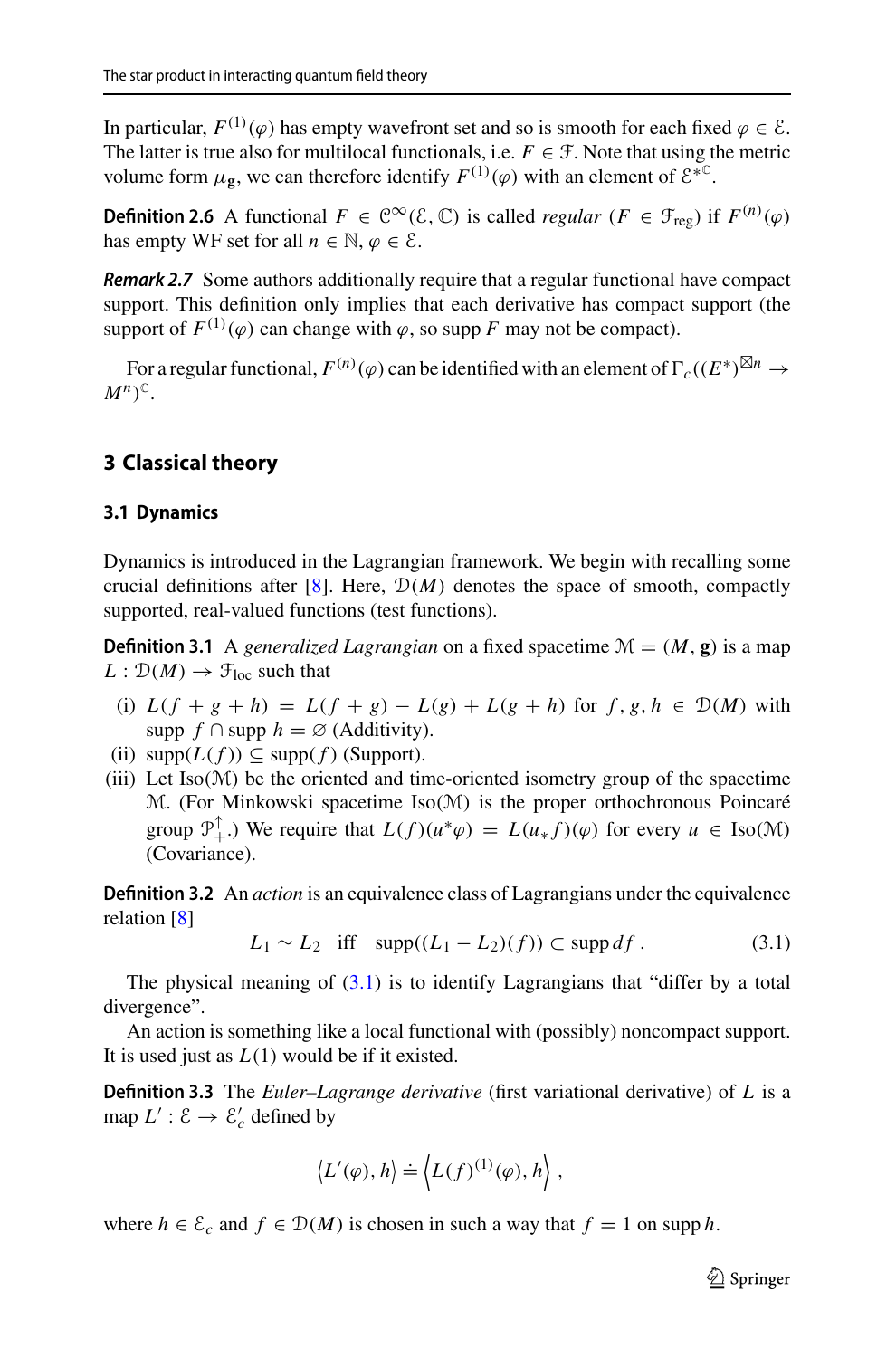Since  $L(f)$  is a local functional,  $L'$  does not depend on the choice of  $f$ . Note that two Lagrangians equivalent under relation  $(3.1)$  induce the same Euler–Lagrange derivative, so dynamics is a structure coming from actions rather than Lagrangians.

**Definition 3.4** The Euler–Lagrange derivative of an action, *S*, is  $S' \doteq L'$  for any Lagrangian  $L \in S$ .

We are now ready to introduce the equations of motion (EOM's).

**Definition 3.5** The equation of motion (EOM) corresponding to the action *S* is

<span id="page-8-0"></span>
$$
S'(\varphi) = 0, \tag{3.2}
$$

understood as a condition on  $\varphi \in \mathcal{E}$ .

**Remark 3.6** The space of solutions of [\(3.2\)](#page-8-0) may be pathological. Instead, in this algebraic setting, we should work with the quotient of  $\mathcal F$  or  $\mathcal F_{\text{reg}}$  by the ideal generated by *S* ′ . This plays the *role* of the algebra of functionals on the space of solutions.

However, in this paper we are concerned with "off-shell" constructions, i.e. the quotient is not taken.

**Definition 3.7** The second variational derivative  $S''$  of the action  $S$  is defined by

$$
\left\langle S''(\varphi),\psi_1\otimes\psi_2\right\rangle \doteq \left\langle L(f)^{(2)}(\varphi),\psi_1\otimes\psi_2\right\rangle,
$$

where  $L \in S$  and  $f = 1$  on supp  $\psi_1 \cup$  supp  $\psi_2$ .

By definition,  $S''(\varphi) : \mathcal{E}_c \times \mathcal{E}_c \to \mathbb{C}$  is a bilinear map, due to locality it can in fact be extended to a map  $S''(\varphi) : \mathcal{E} \times \mathcal{E}_c \to \mathbb{C}$ , which then induces a continuous linear operator  $P_S(\varphi) : \mathcal{E}^{\mathbb{C}} \to \mathcal{E}^{*\mathbb{C}}$ . Note that if *S* is quadratic, then  $P_S \doteq P_S(\varphi)$  is the same for all  $\varphi$  and  $S'(\varphi) = P_S\varphi$ . This is the case for the free scalar field, where  $P_S = -(\Box + m^2).$ 

The crucial assumption in the pAQFT approach is that  $P_S(\varphi)$  is a Green-hyperbolic operator [\[2\]](#page-55-8), i.e. that it admits unique retarded and advanced Green's functions (fundamental solutions)  $\Delta_S^R(\varphi)$ ,  $\Delta_S^A(\varphi)$  :  $\mathcal{E}_c^{*\mathbb{C}} \to \mathcal{E}^{\mathbb{C}}$  defined by the requirements

$$
P_S(\varphi) \circ \Delta_S^{R/A}(\varphi) = id,
$$
  

$$
\Delta_S^{R/A}(\varphi) \circ P_S(\varphi) \Big|_{\mathcal{E}_c} = id,
$$

and the support properties

$$
\text{supp }\Delta_S^R(\varphi)(\psi) \subset J^+(\text{supp }\psi),
$$
  

$$
\text{supp }\Delta_S^A(\varphi)(\psi) \subset J^-(\text{supp }\psi),
$$

where  $\psi \in \mathcal{E}_{c}^{*C}$ . Note that, by the Schwartz kernel theorem, these operators can be written in terms of their integral kernels, which then satisfy appropriate support properties and

<span id="page-8-1"></span>
$$
\Delta_S^R(\varphi)(y, x) = \Delta_S^A(\varphi)(x, y).
$$
 (3.3)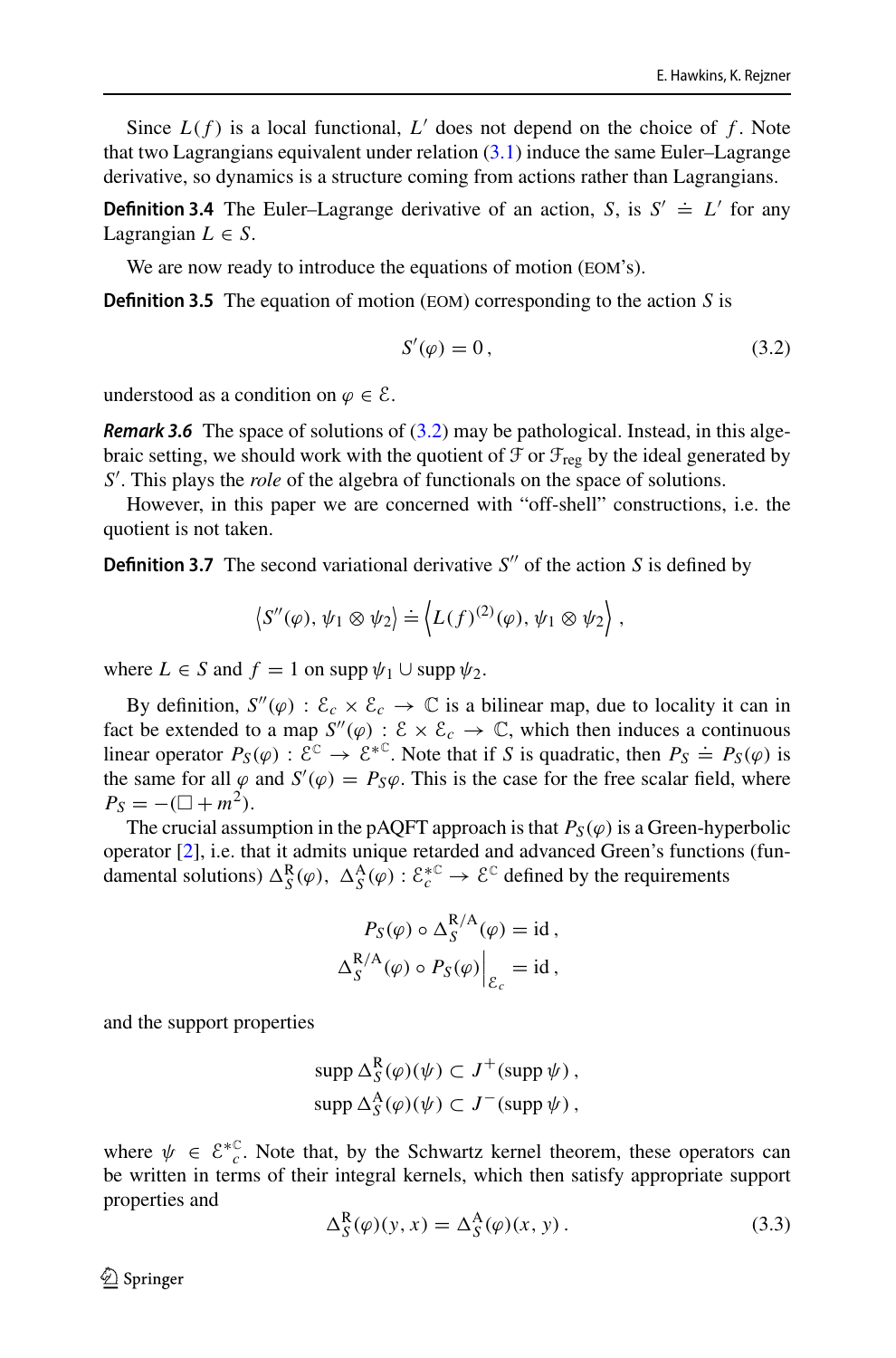The *causal propagator* is

$$
\Delta_S(\varphi) \doteq \Delta_S^R(\varphi) - \Delta_S^A(\varphi). \tag{3.4}
$$

Due to [\(3.3\)](#page-8-1), the causal propagator is antisymmetric, i.e. its integral kernel satisfies

$$
\Delta_S(\varphi)(y, x) = -\Delta_S(\varphi)(x, y).
$$

<span id="page-9-0"></span>We equip the algebra of functionals with a Poisson bracket called the *Peierls bracket* [\[47](#page-57-7)].

**Definition 3.8** The *Peierls bracket* of  $F, G \in \mathcal{F}$  is defined by

$$
\{F, G\}_{S}(\varphi) \doteq \left\langle \Delta_{S}(\varphi), F^{(1)}(\varphi) \otimes G^{(1)}(\varphi) \right\rangle, \tag{3.5}
$$

where  $\Delta_S(\varphi)$  is used as a complex bidistribution in  $\Gamma_c'((E^*)^{\boxtimes 2} \to M^2)^c$  (this can be understood as a completion of  $\mathcal{E}_c \otimes \mathcal{E}_c$ , i.e.  $\Delta_S$  is sort of a section of the an appropriate completion of  $T^2 \mathcal{E}$ , i.e. a bivector field).

**Remark 3.9** The algebra of multilocal functionals, F, is not closed under the Peierls bracket. It works better on the algebra of microcausal functionals,  $\mathcal{F}_{\mu c}$ , defined later on. For a quadratic action, the Peierls bracket gives a Poisson bracket on the algebra of regular functionals,  $\mathcal{F}_{reg}$ .

In this paper, we will mainly consider an "action" of the form

$$
S = S_0 + \lambda V
$$

where  $S_0$  is a quadratic (in  $\varphi$ ) action and  $V \in \mathcal{F}_{reg}$  is compactly supported. This is not an action in the sense of Definition [3.2,](#page-7-3) because (unless it is quadratic) *V* cannot be expressed as an equivalence class of Lagrangians, cannot be cut off with a test function, and is nonlocal. Nevertheless, it can be used in much the same way as an action. For example, the Euler–Lagrange derivative should be understood as  $S' = S'_0 + \lambda V^{(1)}$ .

**Remark 3.10** The  $\lambda V$  is used as a regularized interaction term. The fact that *V* has compact support is a kind of infrared regularization, and the fact that it is a regular (rather than local) functional is an ultraviolet (UV) regularization. This type of IR regularization is the usual technique used in Epstein–Glaser renormalization [\[23](#page-56-13)]. Epstein–Glaser allows one to remove the UV cut-off and removing the IR cut-off is related to the adiabatic limit [\[24\]](#page-56-19). Collini [\[12](#page-56-10)] works with the IR cut-off, but without the UV cut-off, since he considers local functionals. Chapter 4 of [\[12](#page-56-10)] deals with establishing the relation of his result to the one of Epstein–Glaser, but it is unclear whether the IR cut-off can be removed in a similar manner.

With this, the definitions of the propagators must be modified slightly (this is equivalent to the definition given in Lemma 1 in  $[6]$ :

$$
\operatorname{supp} \Delta_S^{R/A}(\varphi)(f) \subseteq J^{\pm}(\operatorname{supp} f \cup \operatorname{supp} V).
$$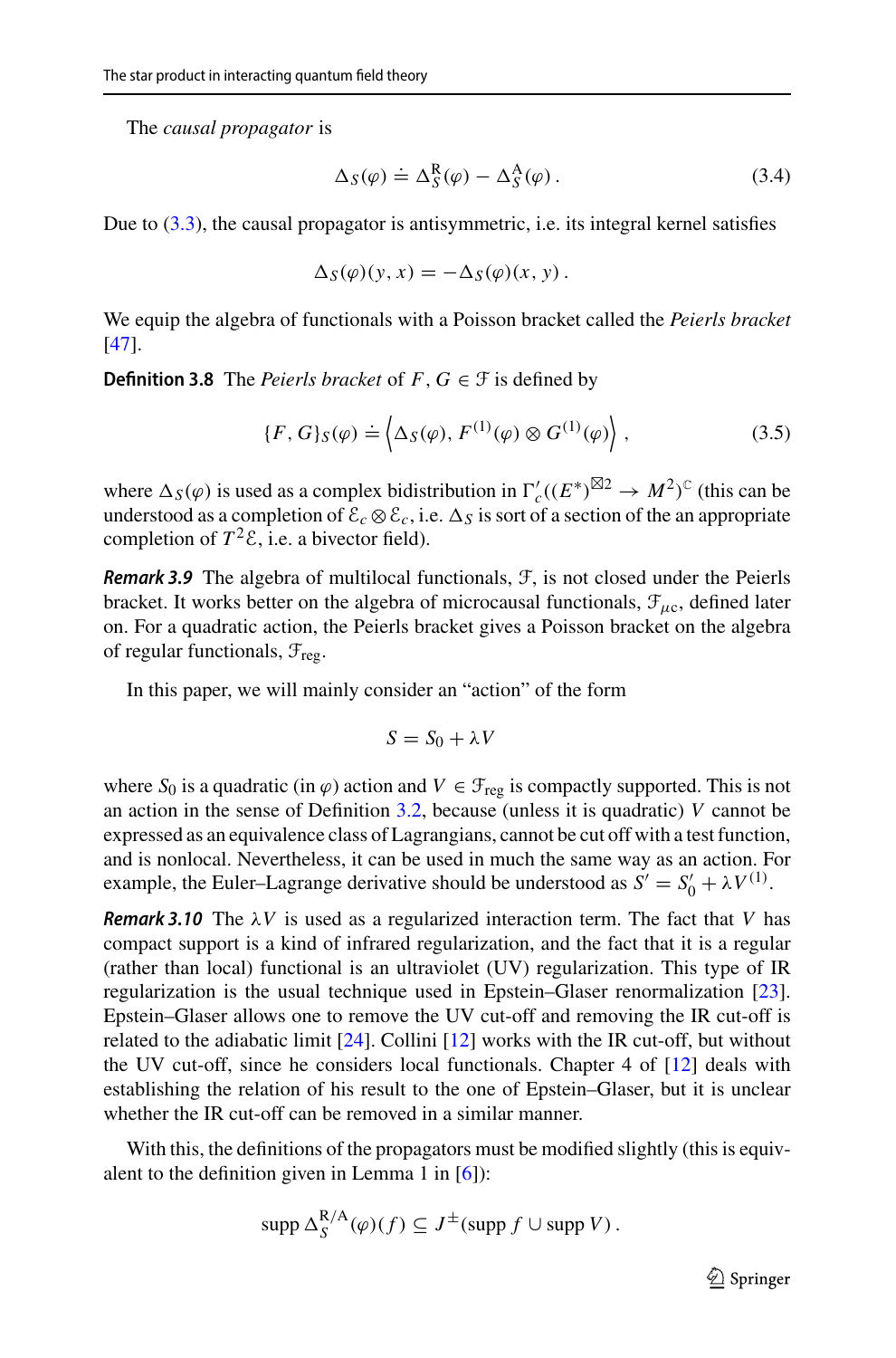If  $\lambda$  is a formal parameter, it is easy to see that

<span id="page-10-1"></span>
$$
\Delta_{S}^{A} = \sum_{n=0}^{\infty} (-\lambda)^{n} \Delta_{S_{0}}^{A} \left( V^{(2)} \Delta_{S_{0}}^{A} \right)^{n}
$$
  
=  $\Delta_{S_{0}}^{A} - \lambda \Delta_{S_{0}}^{A} V^{(2)} \Delta_{S_{0}}^{A} + \lambda^{2} \Delta_{S_{0}}^{A} V^{(2)} \Delta_{S_{0}}^{A} V^{(2)} \Delta_{S_{0}}^{A} - \cdots$  (3.6)

satisfies this definition, and there is an analogous formula for  $\Delta_S^R$ .

**Remark 3.11** To reduce clutter, we will often omit the  $\circ$  symbol when composing linear operators, as in Eq.  $(3.6)$ .

#### <span id="page-10-0"></span>**3.2 Classical Møller maps off-shell**

To avoid functional analytic difficulties, we define all the structures only for regular functionals  $\mathcal{F}_{\text{reg}}$  or local functionals  $\mathcal{F}_{\text{loc}}$ . We mostly work perturbatively, i.e. we use formal power series in  $\lambda$ , which plays the role of a coupling constant.

From now on, we fix a free (quadratic) action  $S_0$  and consider "actions" of the form  $S = S_0 + \lambda V$  with  $V \in \mathcal{F}_{reg}$ . For two such actions, the retarded and advanced Møller maps  $r_{S_1,S_2}$ ,  $a_{S_1,S_2}$ :  $\mathcal{E}_{S_2} \to \mathcal{E}_{S_1}$  are defined on shell by the requirements that for any  $\varphi \in \mathcal{E}_{S_2}, \varphi - \mathbf{r}_{S_1,S_2}(\varphi)$  has past-compact support and  $\varphi - a_{S_1,S_2}(\varphi)$  has future-compact support. We will be using the retarded maps, but everything we say adapts easily to the advanced maps.

We will need the extension of this off-shell. Following [\[19\]](#page-56-17), the off-shell retarded Møller map is defined by the conditions

<span id="page-10-3"></span>
$$
r_{S_1, S_2} \circ r_{S_2, S_3} = r_{S_1, S_3} \tag{3.7}
$$

and

<span id="page-10-4"></span>
$$
\frac{\mathrm{d}}{\mathrm{d}\lambda} \mathbf{r}_{S+\lambda V,S}(\varphi) \bigg|_{\lambda=0} = -\Delta_S^{\mathbf{R}}(\varphi) V^{(1)}(\varphi) . \tag{3.8}
$$

These retarded Møller maps are perturbatively well defined, and restriction to solutions gives the on-shell Møller maps [\[19\]](#page-56-17). To simplify the notation, we abbreviate  $r_{\lambda}V = r_{S_0+\lambda}V_{,S_0}$ .

Møller maps act on functionals by pullback.

$$
(r_{\lambda V}F)(\varphi) \doteq F \circ r_{\lambda V}(\varphi) , \qquad (3.9)
$$

<span id="page-10-5"></span>where  $F \in \mathcal{F}_{\text{reg}}, \varphi \in \mathcal{E}$ .

**Lemma 3.12** *If* λ *is a formal parameter, then the retarded Møller map satisfies the* Yang–Feldman *equation*

<span id="page-10-2"></span>
$$
r_{\lambda V}(\varphi) = \varphi - \lambda \Delta_{S_0}^R V^{(1)}(r_{\lambda V}(\varphi)).
$$
\n(3.10)

*Conversely, a map satisfying the Yang–Feldman equation [\(3.10\)](#page-10-2) must be the retarded Møller map.*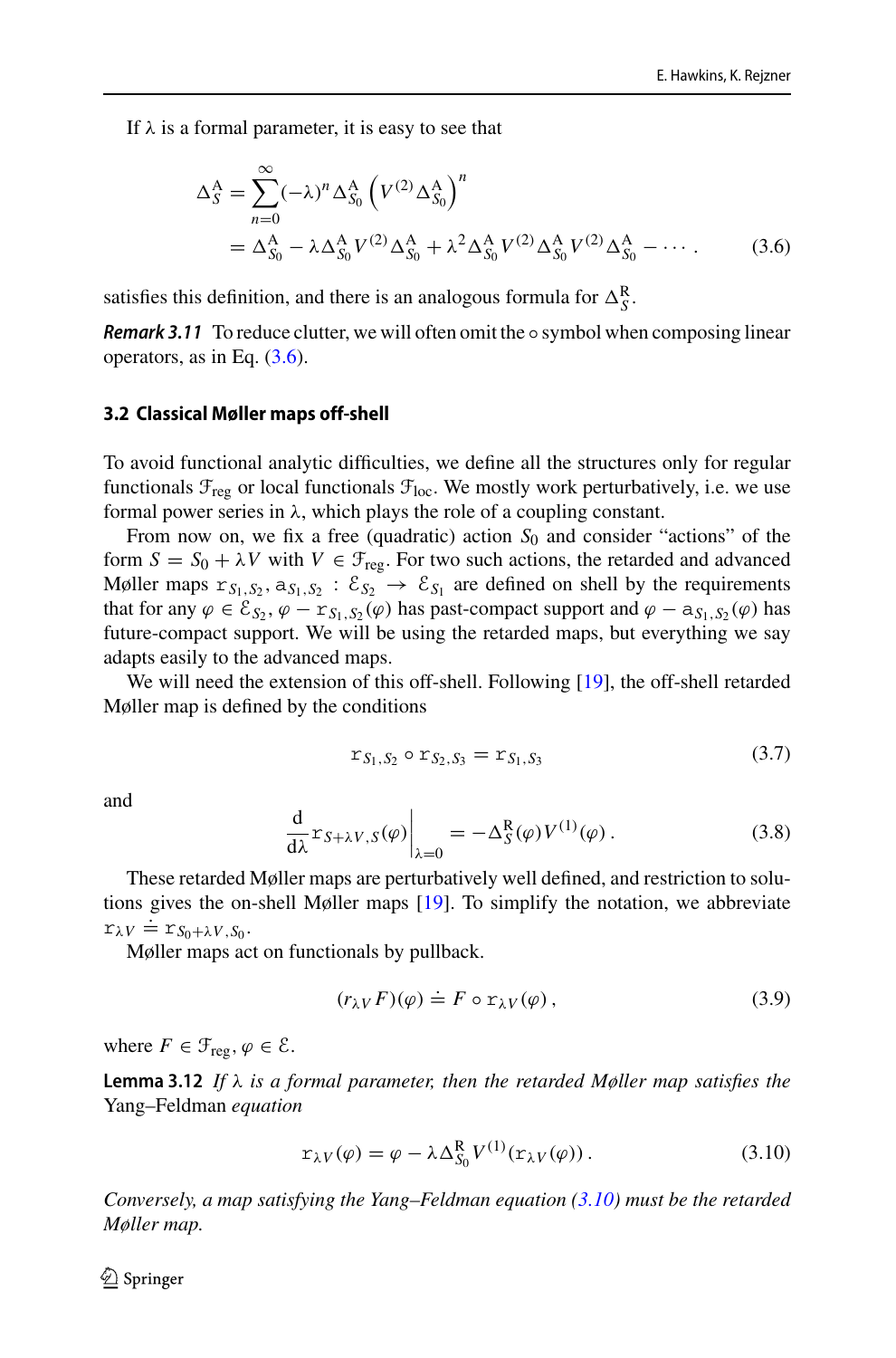**Proof** Using Eqs. [\(3.7\)](#page-10-3) and [\(3.8\)](#page-10-4)

$$
\frac{d}{d\lambda} \mathbf{r}_{\lambda V}(\varphi) = \frac{d}{d\mu} \mathbf{r}_{(\lambda+\mu)V}(\varphi) \Big|_{\mu=0} = \frac{d}{d\mu} \mathbf{r}_{S_0 + (\lambda+\mu)V, S_0 + \lambda V} \circ \mathbf{r}_{\lambda V}(\varphi) \Big|_{\mu=0}
$$

$$
= -\Delta_{S_0 + \lambda V}^{\mathbf{R}} V^{(1)}(\mathbf{r}_{\lambda V}(\varphi))
$$

Apply  $P_{S_0} + \lambda V^{(2)}(\varphi)$  (where  $P_{S_0}$  is the differential operator induced by  $S_0''$ ).

$$
(P_{S_0} + \lambda V^{(2)}(\mathbf{r}_{\lambda V}(\varphi))) \frac{d}{d\lambda} \mathbf{r}_{\lambda V}(\varphi) = -V^{(1)}(\mathbf{r}_{\lambda V}(\varphi))
$$

Apply  $\Delta_{S_0}^{\mathbb{R}}$  (which is independent of  $\varphi$ ).

$$
\left(\mathrm{id} + \lambda \Delta_{S_0}^{\mathbf{R}} V^{(2)}(\mathbf{r}_{\lambda V}(\varphi))\right) \frac{\mathrm{d}}{\mathrm{d}\lambda} \mathbf{r}_{\lambda V}(\varphi) = -\Delta_{S_0}^{\mathbf{R}} V^{(1)}(\mathbf{r}_{\lambda V}(\varphi))
$$

Rearranging gives

$$
\frac{d}{d\lambda} \mathbf{r}_{\lambda V}(\varphi) = -\Delta_{S_0}^R V^{(1)}(\mathbf{r}_{\lambda V}(\varphi)) - \lambda \Delta_{S_0}^R V^{(2)}(\mathbf{r}_{\lambda V}(\varphi)) \frac{d}{d\lambda} \mathbf{r}_{\lambda V}(\varphi)
$$

$$
= \frac{d}{d\lambda} \left( -\lambda \Delta_{S_0}^R V^{(1)}(\mathbf{r}_{\lambda V}(\varphi)) \right).
$$

Since  $r_0 = id$ , integrating gives [\(3.10\)](#page-10-2).

The Yang–Feldman equation is equivalent to saying that the inverse of the Møller map is

<span id="page-11-0"></span>
$$
r_{\lambda V}^{-1}(\varphi) = \varphi + \lambda \Delta_{S_0}^{R} V^{(1)}(\varphi). \qquad (3.11)
$$

This gives  $r_{\lambda V}^{-1}$  as a formal power series in  $\lambda$ . The constant term is just the identity map. Therefore, this is invertible as a formal power series. Its inverse is unique, so the Møller map is that unique inverse.

More explicitly,  $r_{\lambda V}(\varphi) \approx \varphi$  to 0th order. Applying Eq. [\(3.10\)](#page-10-2) iteratively improves this approximation, so that  $r_{\lambda V}(\varphi) \approx \varphi - \Delta_{S_0}^R V^{(1)}(\varphi)$  to first order and the sequence of approximations converges as a formal power series ( $\lambda$ -adically) to  $r_{\lambda}v$ .

Nonperturbatively, the Yang–Feldman equation may be taken as a definition of the Møller map. There is certainly no problem with defining  $r_{\lambda V}^{-1}$  by Eq. [\(3.11\)](#page-11-0), but its inverse  $r_{\lambda V}$  may not actually exist. An idea how to use the Nash–Moser inverse function theorem on locally convex topological vector spaces to tackle this problem has been proposed in [\[11](#page-56-20)].

We will now provide an alternative proof of the result of [\[19\]](#page-56-17) stating that  $r_{\lambda}$ <sub>*V*</sub> intertwines between the free and interacting Poisson brackets. The advantage of our proof is that it is explicitly performed to all orders and can be generalized to the nonperturbative setting, while the argument in  $[19]$  is essentially a proof of the infinitesimal version of the statement.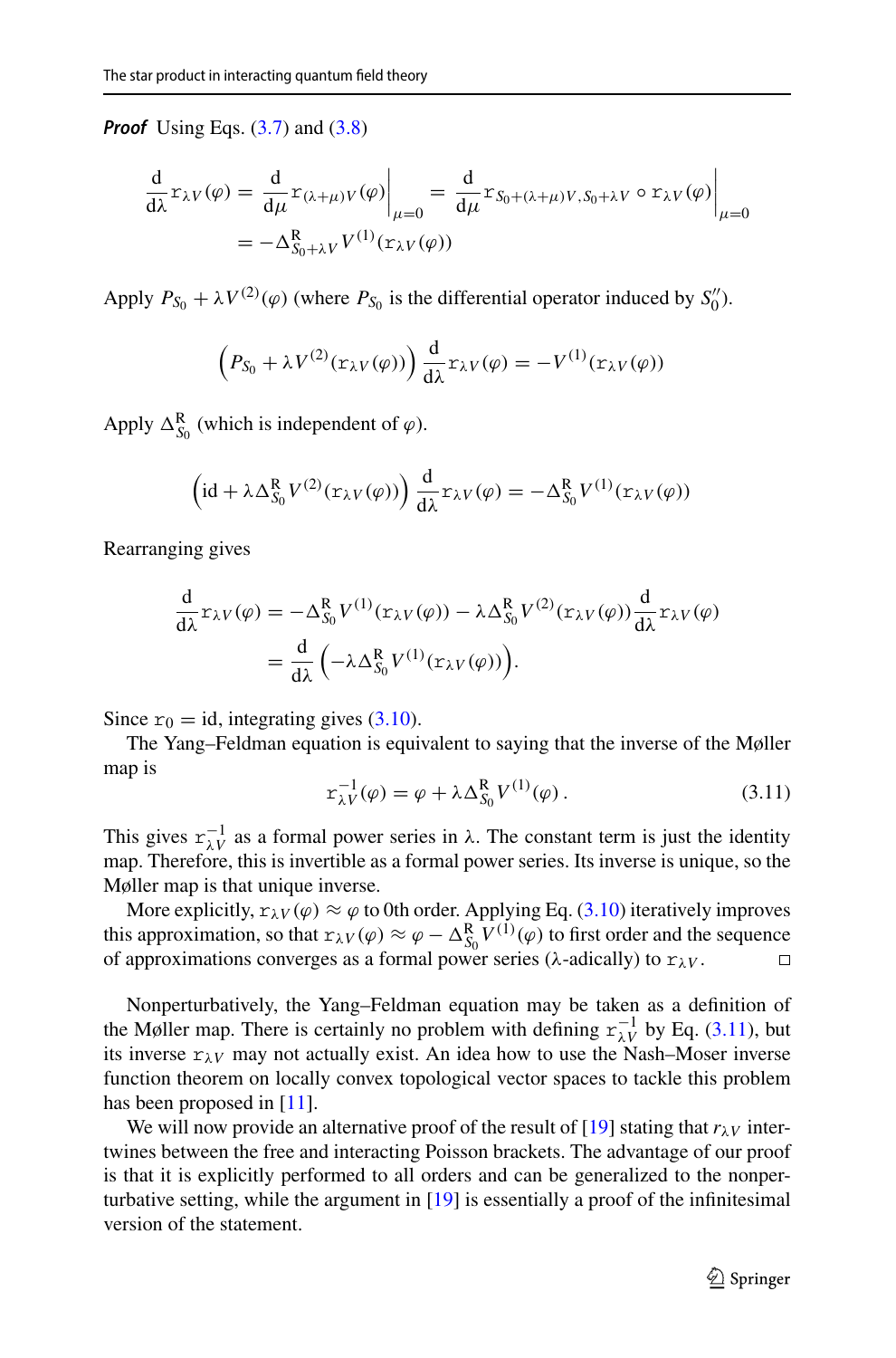**Definition 3.13** Denote the derivative of the inverse Møller map by

$$
\rho \doteq \left( \mathbf{r}_{\lambda V}^{-1} \right)^{(1)} (\varphi) : \mathcal{E} \to \mathcal{E}.
$$

The transpose  $\rho^{\mathsf{T}}: \mathcal{E}^* \to \mathcal{E}^*$  is defined by reversing the arguments in the integral kernel for ρ.

**Lemma 3.14** *The derivative of the inverse Møller map is*

<span id="page-12-0"></span>
$$
\rho = \mathrm{id} + \lambda \Delta_{S_0}^{\mathbf{R}} V^{(2)}(\varphi) \,, \tag{3.12}
$$

*and*

<span id="page-12-1"></span>
$$
\rho \circ \Delta_S^R(\varphi) \circ \rho^T \big|_{\mathcal{E}_c} = \Delta_{S_0}^R + \lambda \Delta_{S_0}^R V^{(2)}(\varphi) \Delta_{S_0}^A. \tag{3.13}
$$

**Proof** Equation [\(3.12\)](#page-12-0) follows immediately from Eq. [\(3.11\)](#page-11-0).

The image of  $\Delta_{S_0}^R$  :  $\mathcal{E}_c^* \to \mathcal{E}$  is the set of  $\psi \in \mathcal{E}$  such that supp  $\psi$  is pastcompact and supp  $P_{S_0}\psi$  is compact. Because  $P_S(\varphi) - P_{S_0} = \lambda V^{(2)}(\varphi)$  has compact support, the image of Im  $\Delta_S^R(\varphi) = \text{Im } \Delta_{S_0}^R$ . Also note that  $P_{S_0} \circ \Delta_{S_0}^R = \text{id}_{\mathcal{E}_c^*}$  implies  $\Delta_{S_0}^{\mathbf{R}} \circ P_{S_0} = \mathrm{id}_{\mathrm{Im}\,\Delta_{S_0}^{\mathbf{R}}}$ .

With this in mind — and hiding the  $\varphi$  arguments — we have

$$
\rho \circ \Delta_S^R = \left( id_{\text{Im } \Delta_{S_0}^R} + \lambda \Delta_{S_0}^R V^{(2)} \right) \Delta_S^R
$$
  
=  $\left( \Delta_{S_0}^R P_{S_0} + \lambda \Delta_{S_0}^R V^{(2)} \right) \Delta_S^R$   
=  $\Delta_{S_0}^R \left( P_{S_0} + \lambda V^{(2)} \right) \Delta_S^R = \Delta_{S_0}^R P_S \Delta_S^R = \Delta_{S_0}^R \circ id_{\mathcal{E}_{c}^*}$   
=  $\Delta_{S_0}^R$ .

Composing this with the transpose  $\rho^{\mathsf{T}} = id_{\mathcal{E}_c^*} + \lambda V^{(2)}(\varphi) \Delta_{S_0}^{\mathsf{A}}$  gives

$$
\rho \circ \Delta_S^R \circ \rho^T = \Delta_{S_0}^R \left( id_{\mathcal{E}_c^*} + \lambda V^{(2)} \Delta_{S_0}^A \right)
$$
  
=  $\Delta_{S_0}^R + \lambda \Delta_{S_0}^R V^{(2)} \Delta_{S_0}^A.$ 

<span id="page-12-2"></span>**Proposition 3.15** [\[19,](#page-56-17) Proposition 2] *Let*  $F$ ,  $G$ ,  $V \in \mathcal{F}_{loc}$  *or*  $F$ ,  $G$ ,  $V \in \mathcal{F}_{reg}$ . *The retarded Møller operator r*λ*<sup>V</sup> intertwines the Peierls brackets, i.e.*

$$
\{r_{\lambda V}F, r_{\lambda V}G\}_{S_0}=r_{\lambda V}(\{F, G\}_{S_0+\lambda V}).
$$

**Proof** Note that the last term of Eq.  $(3.13)$  is symmetric, so subtracting the transpose of this equation gives simply

$$
\rho \circ \Delta_S(\varphi) \circ \rho^{\mathsf{T}} = \Delta_{S_0}.
$$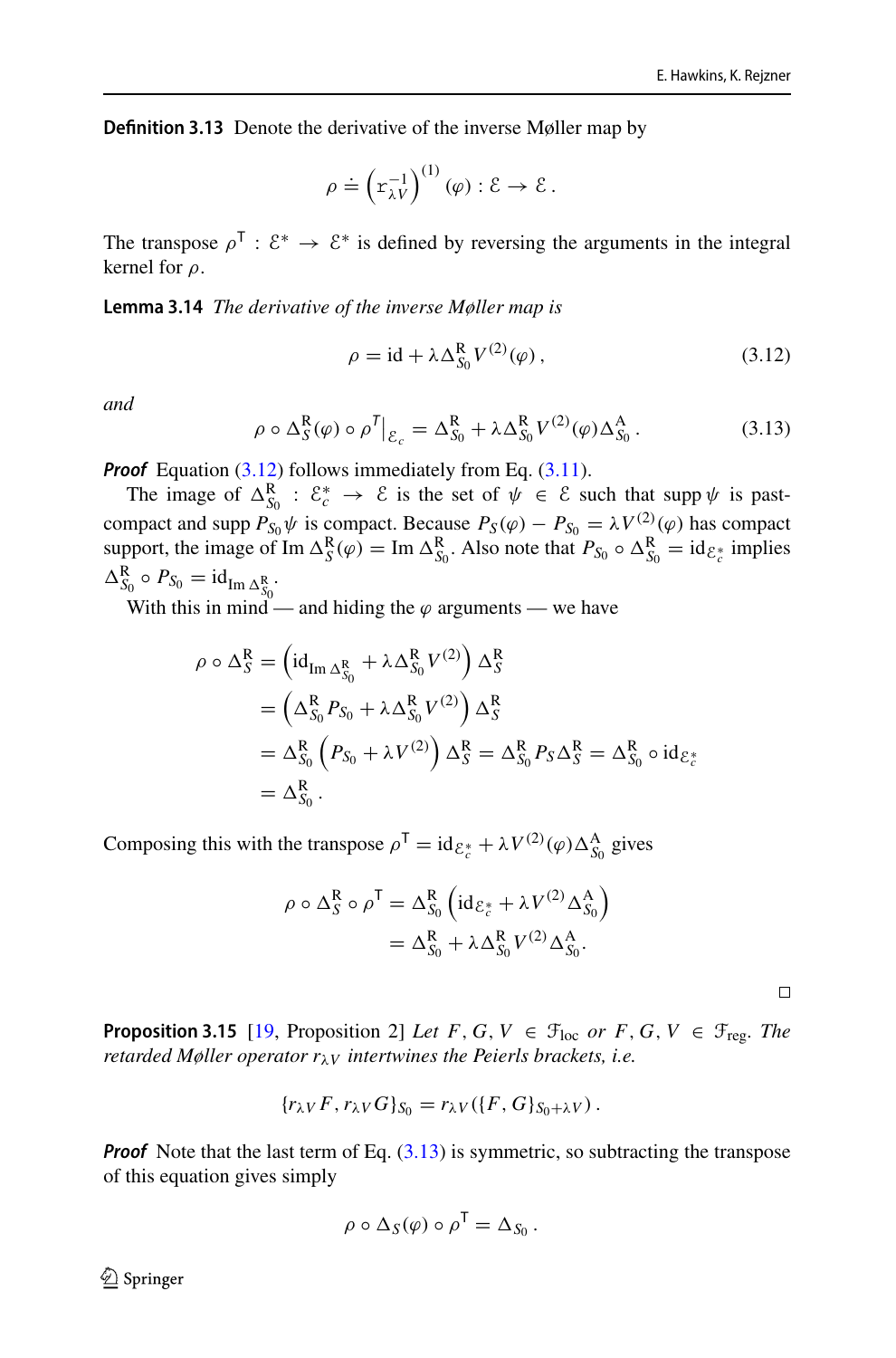It is simpler to prove the equivalent property with  $r_{\lambda V}^{-1}$ . First note that the derivative of  $r_{\lambda V}^{-1}F = F \circ r_{\lambda V}^{-1}$  is

$$
(r_{\lambda V}^{-1}F)^{(1)}(\varphi) = F^{(1)}(x_{\lambda V}^{-1}\varphi) \circ \rho.
$$

This gives

$$
\{r_{\lambda V}^{-1}F, r_{\lambda V}^{-1}G\}_{S}(\varphi) = \langle \Delta_{S}(\varphi), [F^{(1)}(\mathbf{r}_{\lambda V}^{-1}\varphi) \circ \rho] \otimes [G^{(1)}(\mathbf{r}_{\lambda V}^{-1}\varphi) \circ \rho] \rangle
$$
  
\n
$$
= \langle \rho \circ \Delta_{S}(\varphi) \circ \rho^{T}, F^{(1)}(\mathbf{r}_{\lambda V}^{-1}\varphi) \otimes G^{(1)}(\mathbf{r}_{\lambda V}^{-1}\varphi) \rangle
$$
  
\n
$$
= \langle \Delta_{S_{0}}, F^{(1)}(\mathbf{r}_{\lambda V}^{-1}\varphi) \otimes G^{(1)}(\mathbf{r}_{\lambda V}^{-1}\varphi) \rangle
$$
  
\n
$$
= \left(r_{\lambda V}^{-1}\{F, G\}_{S_{0}}\right)(\varphi).
$$

 $\Box$ 

### <span id="page-13-0"></span>**4 Deformation quantization**

Suppose that  $\mathcal{F}_*$  is some space of functionals that is closed under the pointwise product and some Poisson bracket. Formal deformation quantization [\[4\]](#page-55-2) of the Poisson algebra ( $\mathcal{F}_*,$  { ·, · }) means constructing an associative algebra ( $\mathcal{F}_*[[\hbar]], \star)$ , where the product  $\star$  is given by a power series

<span id="page-13-2"></span>
$$
F \star G = \sum_{n=0}^{\infty} \hbar^n B_n(F, G), \qquad (4.1)
$$

in which each  $B_n$  is a bidifferential operator (in the sense of calculus on  $\mathcal{E}$  [\[3](#page-55-6)[,43](#page-57-5)[,45](#page-57-6)]) and in particular

$$
B_0(F, G) = F \cdot G,
$$
  

$$
B_1(F, G) - B_1(G, F) = i\{F, G\}.
$$

#### <span id="page-13-1"></span>**4.1 Exponential star products**

The Peierls bracket of a quadratic action such as  $S_0$  is a constant bidifferential operator, in the sense that it does not depend on  $\varphi$ . Some of the  $\star$ -products that we need to consider are simple in a similar way.

<span id="page-13-3"></span>**Definition 4.1** Given a sequence of cones  $\Lambda_n \subset T^*M$  for  $n = 1, 2, \ldots$ , we define a space of functionals by

$$
\mathcal{F}_{*} \doteq \{ F \in \mathcal{C}^{\infty}(\mathcal{E}, \mathbb{C}) \mid \text{WF}(F^{(n)}(\varphi)) \subset \Lambda_{n} \forall \varphi \in \mathcal{E}, n \in \mathbb{N} \}.
$$

The most important choices here are: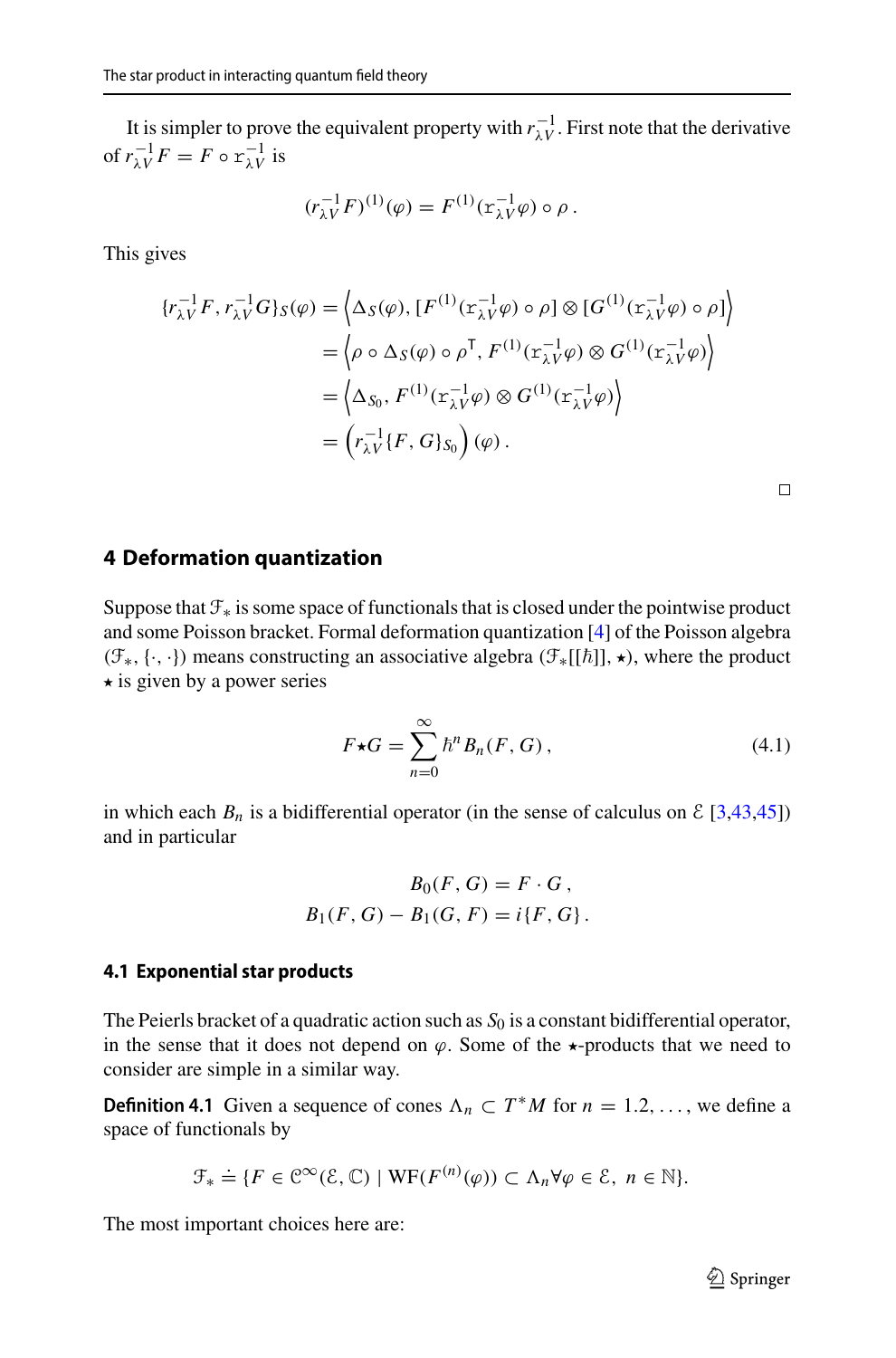- Regular functionals ( $* = \text{reg}$ ) are defined by  $\Lambda_n = \emptyset$ .
- *Microcausal functionals* ( $* = \mu c$ ) are defined by

$$
\Lambda_n \doteq T^*M^n \setminus \{(x_1,\ldots,x_n;k_1,\ldots,k_n) \mid (k_1,\ldots,k_n) \in (\overline{V}_+^n \cup \overline{V}_-^n)_{(x_1,\ldots,x_n)}\}.
$$
\n(4.2)

This has an obvious generalization to functionals of two variables.

**Definition 4.2** Let  $\mathcal{F}^2_*$  be the set of functionals  $F \in \mathbb{C}^\infty(\mathcal{E} \times \mathcal{E}, \mathbb{C})$  such that for all  $\varphi_1, \varphi_2 \in \mathcal{E}, n_1, n_2 \in \mathbb{N}_0$ , and for  $n = n_1 + n_2$ ,

<span id="page-14-0"></span>
$$
\frac{\delta^{n_1+n_2}}{\delta \varphi_1^{n_1} \delta \varphi_2^{n_2}} F(\varphi_1, \varphi_2),
$$

as a distribution in  $\Gamma'(E^{\boxtimes n} \to M^n)^{\mathbb{C}}$ , has WF set contained in  $\Lambda_n$ .

Let  $m : \mathfrak{F}_* \otimes \mathfrak{F}_* \to \mathfrak{F}_*$  denote the pointwise product. In this notation,  $F \cdot G =$ *m*(*F* ⊗ *G*). Note that  $\mathcal{F}_* \otimes \mathcal{F}_* \subset \mathcal{F}_*^2$ , and *m* is pullback by the diagonal. It is clear from Definition [4.2](#page-14-0) that *m* extends to a map  $m : \mathcal{F}^2_* \to \mathcal{F}_*$ .

Suppose  $K \in \Gamma_c'(E^{*\boxtimes 2} \to M^2)^{\mathbb{C}}$  is such that the differential operator defined by

<span id="page-14-2"></span>
$$
D \doteq \left\langle K, \frac{\delta^2}{\delta \varphi_1 \delta \varphi_2} \right\rangle, \tag{4.3}
$$

is a map  $D: \mathcal{F}^2_* \to \mathcal{F}^2_*$ . Note that on tensor products

$$
[D(F \otimes G)](\varphi_1, \varphi_2) \doteq \langle K, F^{(1)}(\varphi_1) \otimes G^{(1)}(\varphi_2) \rangle . \tag{4.4}
$$

**Remark 4.3** Note the nontrivial compatibility condition implicit here between the choice of  $\mathcal{F}_*$  (i.e. the choice of  $\Lambda_n$ ) and the singularity structure of *K*.

<span id="page-14-3"></span>**Definition 4.4** The *exponential product* given by  $K$  on  $\mathcal{F}_{*}[[\hbar]]$  is defined by

<span id="page-14-1"></span>
$$
F \star G \doteq m \circ e^{\hbar D} (F \otimes G). \tag{4.5}
$$

**Proposition 4.5** *Any exponential product, ★, is associative.* 

This is proven in [\[40](#page-57-8), Proposition II.4]. This is a simple generalization of the finite rank case originally proven in [\[32](#page-56-21), Thm. 8]. See also [\[44](#page-57-9)[,54](#page-57-10)].

The involution  $*$  (given by complex conjugation) extends to  $\mathcal{F}_{*}[[\hbar]]$  if we just let  $\hbar^* = \hbar$ . However, this is an antiautomorphism of  $\star$  if and only if  $K(y, x) = \overline{K(x, y)}$ .

In terms of Eq.  $(4.1)$ , if we expand  $(4.5)$  in powers of  $\hbar$ , then the first term is just  $B_0 = m$ , and the second term is  $B_1 = m \circ D$ , i.e.

$$
B_1(F, G)(\varphi) = \langle K, F^{(1)}(\varphi) \otimes G^{(1)}(\varphi) \rangle.
$$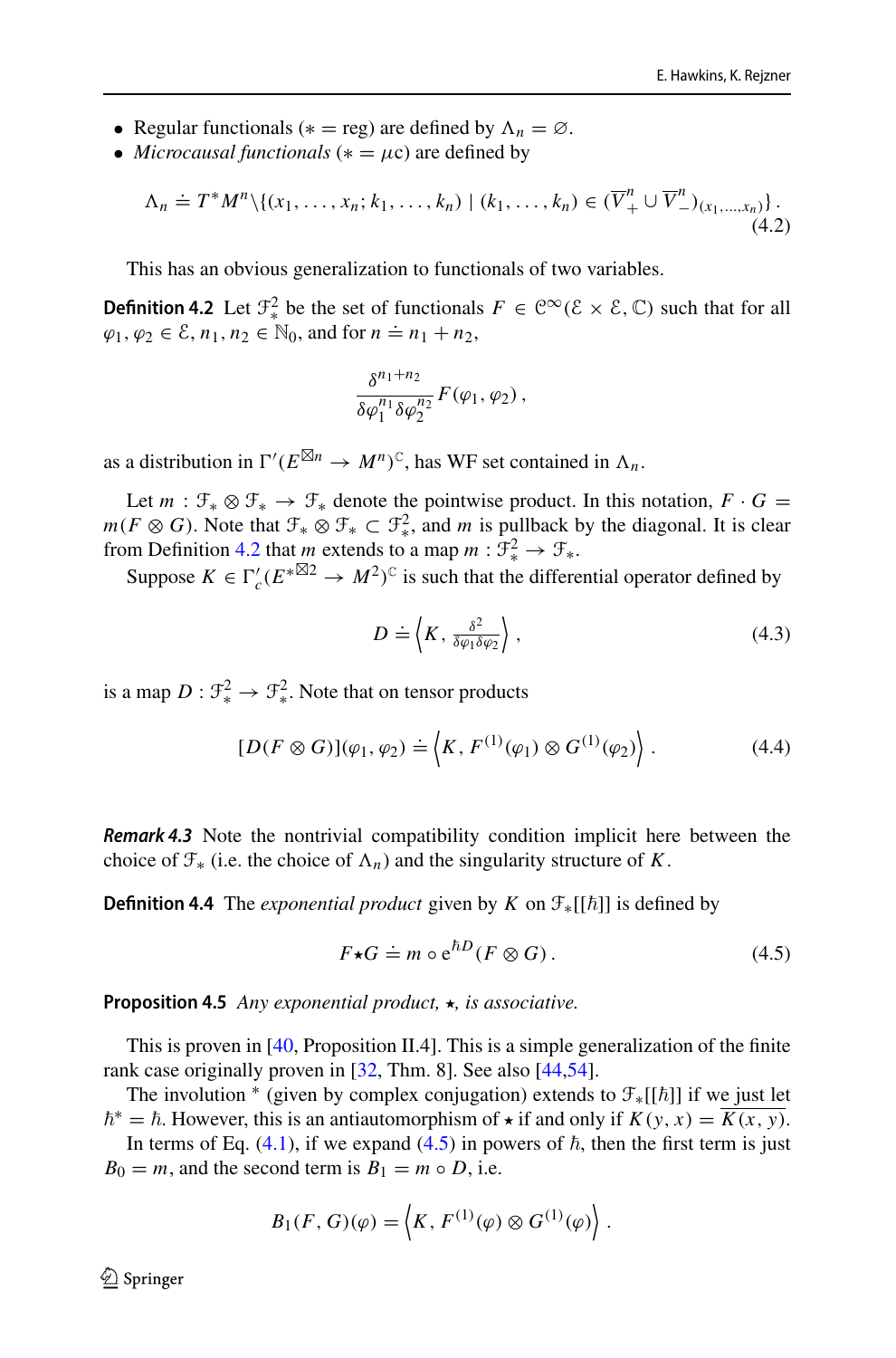From this, we can see that  $\star$  gives a deformation quantization with respect to the Peierls bracket induced by  $S_0$  if and only if

<span id="page-15-0"></span>
$$
K(x, y) - K(y, x) = i \Delta_{S_0}(x, y).
$$
 (4.6)

So, only the antisymmetric part of *K* is relevant to compatibility with the Peierls bracket. The freedom in choosing the symmetric part has been exploited in the literature [\[9](#page-55-9)] to construct QFT models for free fields on globally hyperbolic manifolds.

**Definition 4.6** Given a bidistribution,  $Y \in \Gamma_c'(E^{* \boxtimes 2} \to M^2)^{\mathbb{C}}$ , let  $\mathcal{D}_Y \doteq \left\langle Y, \frac{\delta^2}{\delta \varrho} \right\rangle$  $δφ<sup>2</sup>$  $\vert$  and  $\alpha_Y \doteq e^{\frac{\hbar}{2}\mathcal{D}_Y}.$ 

<span id="page-15-1"></span>**Proposition 4.7** *Consider*  $K_1, K_2 \in \Gamma_c^{\prime \, \mathbb{C}}(E^{*\boxtimes 2} \to M^2)$ , whose difference,  $Y \doteq K_2 -$ *K*<sub>1</sub> *is symmetric, and which determine products*  $\star$ <sub>1</sub> *and*  $\star$ <sub>2</sub>*. If*  $\mathcal{F}_*$  *is in the domain of all powers of* D*<sup>Y</sup> , then*

$$
\alpha_Y: (\mathcal{F}_*[[\hbar]], \star_1) \to (\mathcal{F}_*[[\hbar]], \star_2)
$$

*is an isomorphism.*

**Proof** Firstly, the hypothesis that  $\mathcal{F}_*$  is in the domain of all powers of  $\mathcal{D}_Y$  means that  $\alpha_Y : \mathcal{F}_*[[\hbar]] \to \mathcal{F}_*[[\hbar]]$  is well defined.

Because of the symmetry of *Y*, applying  $\mathcal{D}_Y$  to a product gives

$$
\mathcal{D}_Y(FG) = \mathcal{D}_Y(F)G + F\mathcal{D}_Y(G) + 2m \circ (D_2 - D_1)(F \otimes G).
$$

More concisely,

$$
\mathcal{D}_Y \circ m = m \circ (\mathcal{D}_Y \otimes \text{id} + \text{id} \otimes \mathcal{D}_Y + 2D_2 - 2D_1) ,
$$

where  $D_i$  is given by  $K_i$  in Eq. [\(4.3\)](#page-14-2). In other words, *m* intertwines those two operators. This implies that it intertwines their powers and their exponentials; therefore,

$$
\alpha_Y \circ m = m \circ e^{\hbar(\frac{1}{2}\mathcal{D}_Y \otimes \mathrm{id} + \frac{1}{2}\mathrm{id} \otimes \mathcal{D}_Y + D_2 - D_1)}
$$

since the various differential operators commute. Composing this identity on the right with  $e^{\hbar D_1}$  gives

$$
\alpha_Y \circ m \circ e^{\hbar D_1} = \alpha_Y \circ m_1
$$
  
=  $m \circ e^{\hbar (\frac{1}{2} \mathcal{D}_Y \otimes \mathrm{id} + \frac{1}{2} \mathrm{id} \otimes \mathcal{D}_Y + D_2)} = m_2 \circ (\alpha_Y \otimes \alpha_Y).$ 

This means that

$$
\alpha_Y: (\mathcal{F}_*[[\hbar]], \star_1) \to (\mathcal{F}_*[[\hbar]], \star_2)
$$

is a homomorphism. Finally,  $\alpha_Y$  is a formal power series with leading term the identity map; therefore, it is invertible and hence an isomorphism.  $\Box$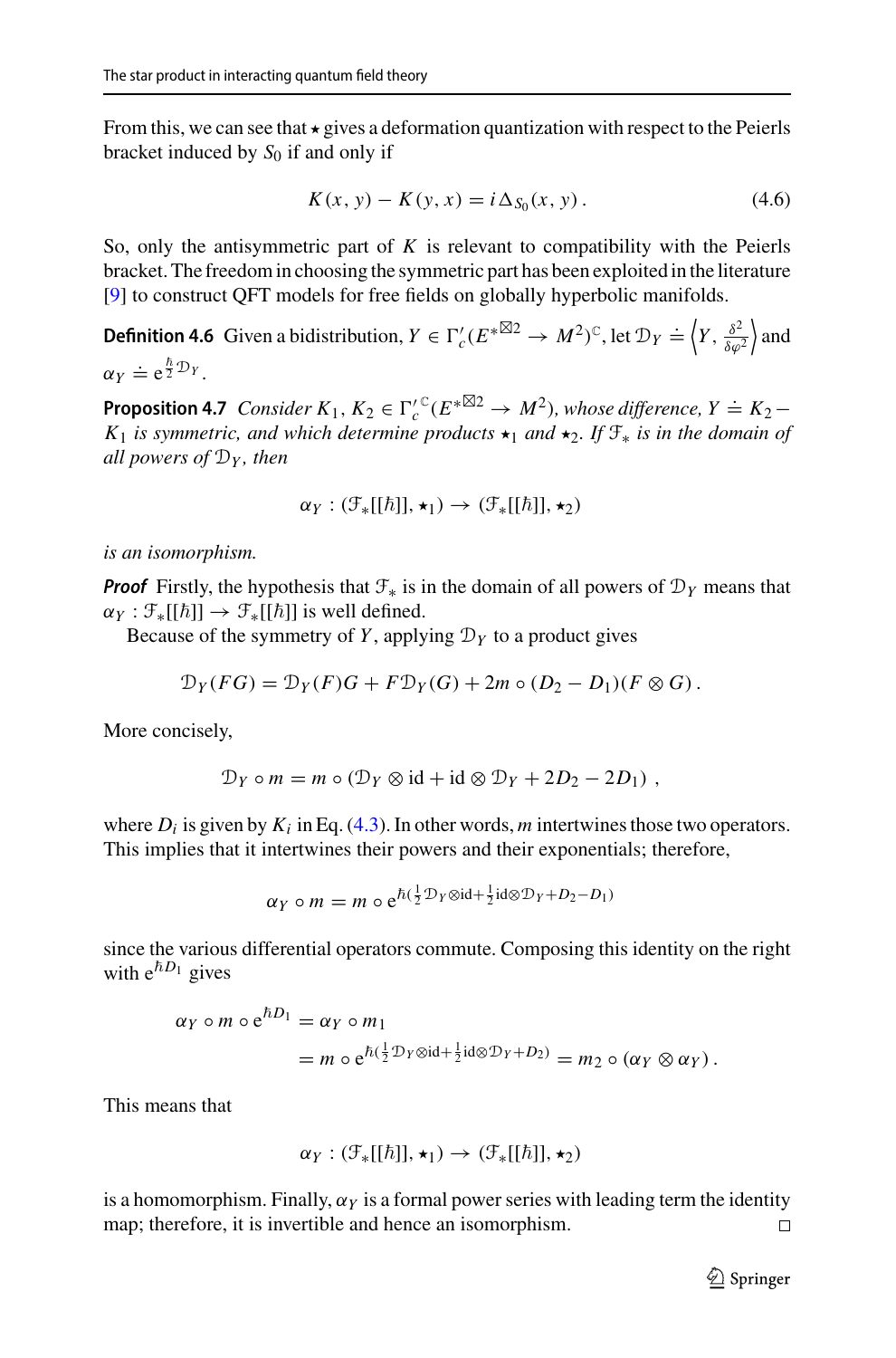**Remark 4.8** In the finite-dimensional setting, a proof of this result was given in [\[44](#page-57-9)], although it may have been known well before then. In the context of quantum field theory, it was discussed in [\[8\]](#page-55-1).

Since only the antisymmetric part of *K* really matters, the simplest choice is to take *K* to be antisymmetric. In that case, Eq. [\(4.6\)](#page-15-0) requires that  $K = \frac{i}{2} \Delta_{S_0}$ .

**Definition 4.9** The *Moyal–Weyl product* (denoted  $\star_0$ ) is the exponential product defined on  $\mathcal{F}_{reg}[[\hbar]]$  by  $\frac{i}{2}\Delta_{S_0}$ .

Unfortunately, this  $\star_0$  does not extend to a larger space of functionals than  $\mathcal{F}_{\text{reg}}$ . This is the fault of  $\Delta_{S_0}$ , whose wavefront set is

$$
WF(\Delta_{S_0}) = \{ (x, k; x', -k') \in \dot{T}^* M^2 \mid (x, k) \sim (x', k') \},\tag{4.7}
$$

where  $\sim$  means that both  $(x, k)$  and  $(x', k')$  belong to some null geodesic strip, i.e. a curve of the form  $(\gamma, \kappa) : I \to T^*M$ , for some interval  $I \subset \mathbb{R}$ , where  $\gamma$  is a null geodesic and  $\kappa$  is given by  $\kappa(\lambda) = g(\dot{\gamma}(\lambda), \cdot)$ .

The problem is that the pullback of a tensor power of  $\Delta_{S_0}$  has a WF set that at singular points contains the whole cotangent bundle [\[8](#page-55-1)[,17](#page-56-2)]. This means that the second-order term of  $\star_0$  is only well defined on regular functionals. We can obtain a better behaved star product by a choice of *K* that has a smaller WF set.

With this in mind, recall that (as shown in  $[50]$ ) there exists a real, symmetric, distributional bisolution to the field equation, *H*, such that

$$
\Delta_{S_0}^+ \doteq \frac{i}{2} \Delta_{S_0} + H \tag{4.8}
$$

has WF set

$$
WF(\Delta_{S_0}^+) = \{ (x, k; x, -k') \in \dot{T}^*M^2 \mid (x, k) \sim (x', k'), k \in \partial J_x^+ \},\tag{4.9}
$$

where  $\partial J_x^+ \subset T_x^*M$  is the set of future-pointing null vectors. Such a *H* is called a *Hadamard distribution*.

This is better, because sums of future-pointing vectors are always future-pointing, and do not give the entire cotangent space. This leaves room for  $F^{(n)}$  and  $G^{(n)}$  to have nontrivial WF sets but still gives a well-defined star product of *F* and *G*.

This is the motivation behind the definition of microcausal functionals in Definition [4.1.](#page-13-3)

**Definition 4.10** Let Had denote the set of Hadamard distributions.

Given  $H \in Had$ , the *Wick* product (denoted  $\star_H$ ) is the exponential product on  $\mathcal{F}_{\mu c}[[\hbar]]$  given by  $\Delta_{S_0}^+$ .

Hence,  $(\mathcal{F}_{\mu c}[[\hbar]], \star_H)$  is a deformation quantization of  $\mathcal{F}_{\mu c}$  with respect to the Peierls bracket [\[8](#page-55-1)] with  $*$  as an involution. By Proposition [4.7,](#page-15-1)

$$
\alpha_H : (\mathcal{F}_{reg}[[\hbar]], \star_0) \to (\mathcal{F}_{reg}[[\hbar]], \star_H) \subset (\mathcal{F}_{\mu c}[[\hbar]], \star_H)
$$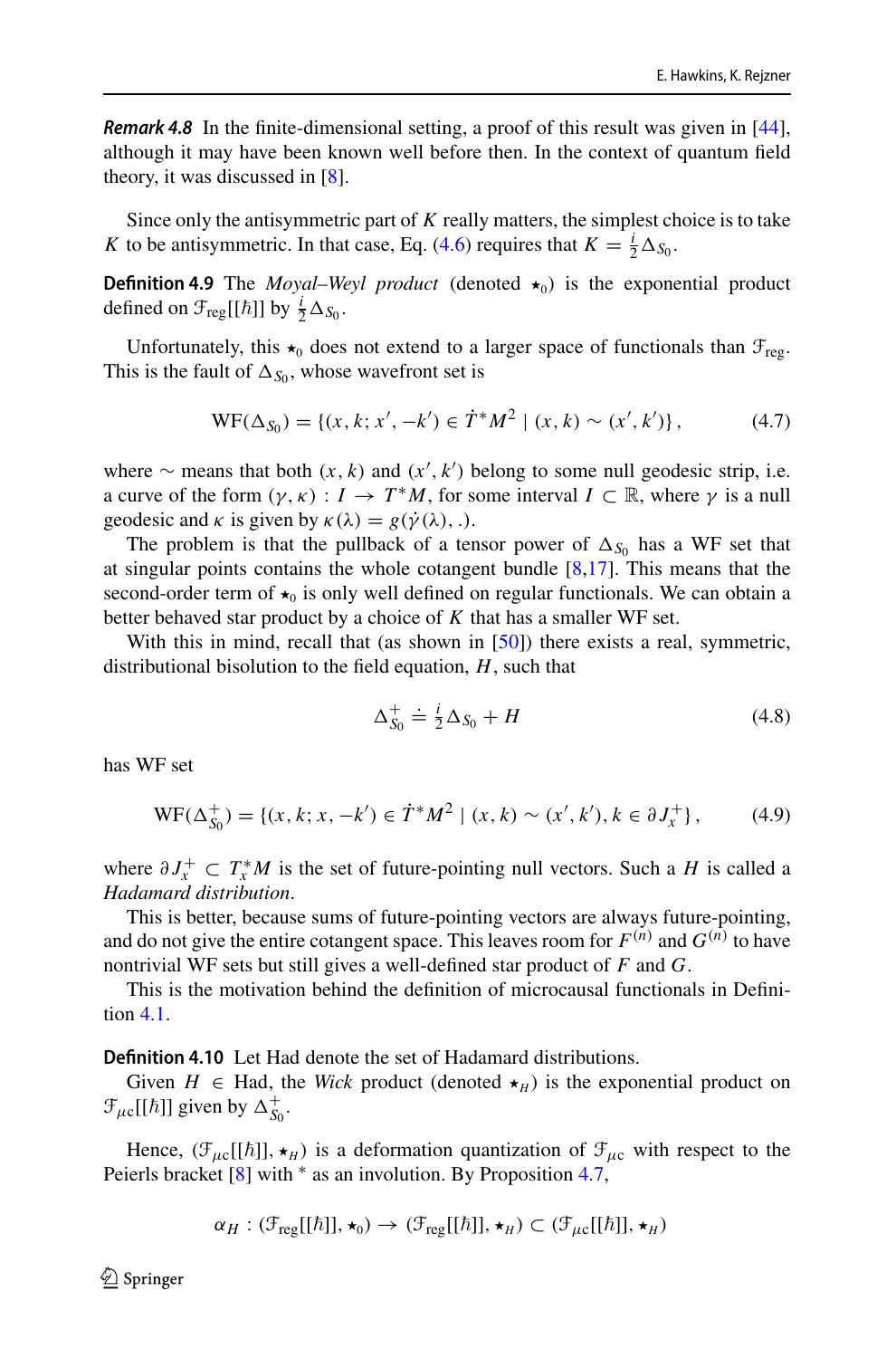is an isomorphism.

The choice of a Hadamard distribution is far from unique. It is only determined up to the addition of any smooth real symmetric bisolution. Proposition [4.7](#page-15-1) shows that the products given by any two choices are equivalent, as

$$
\alpha_{H'-H}: (\mathcal{F}_{\mu\mathrm{c}}[[\hbar]], \star_H) \to (\mathcal{F}_{\mu\mathrm{c}}[[\hbar]], \star_{H'})
$$

is an isomorphism. These isomorphisms are coherent in the sense that  $\alpha_{H''-H'}$   $\circ$  $\alpha_{H'-H} = \alpha_{H''-H}$ .

This means that we can think of just one abstract algebra,  $\mathfrak{A}$ . Technically,  $\mathfrak{A}$  is the limit of the above collection of algebras over Had, viewed as a category with a unique morphism from any object to any other. Explicitly:

### **Definition 4.11**

$$
\mathfrak{A} \doteq \{ A : \text{Had} \rightarrow \mathcal{F}_{\mu c}[[\hbar]] \mid \forall H, H' \in \text{Had}, \ A_{H'} = \alpha_{H'-H} A_H \}
$$

We denote the product of *A* and  $B \in \mathfrak{A}$  as  $A \bullet B$ , where

<span id="page-17-1"></span>
$$
(A \bullet B)_H \doteq A_H \star_H B_H.
$$

The involution is defined by

$$
(A^*)_H \doteq (A_H)^*.
$$

Our point of view differs slightly from the one taken in [\[8\]](#page-55-1). In that work,  $\mathfrak A$  denotes a particular realization of our abstract algebra, obtained by completion of the space  $\mathcal{F}_{reg}[[\hbar]].$ 

We will not need to use this definition directly very much. The point is that this algebra is isomorphic to all those constructed using Hadamard distributions, but it does not require a choice of Hadamard distribution.

The different star products come from different ways of identifying  $\mathfrak A$  with  $\mathfrak F_{\mu\mathrm{c}}[[\hbar]]$ as vector spaces. In the next section, we will explain how these different identifications are related to the choice of quantization maps.

### <span id="page-17-0"></span>**4.2 Quantization maps**

In this section, we discuss quantization maps and formalize constructions known from [\[8](#page-55-1)[,18](#page-56-11)].

Here are some key features of A:

- 24 is a free module of  $\mathbb{C}[[\hbar]]$ .
- There is a surjective homomorphism  $\mathcal{P} : \mathfrak{A} \to \mathcal{F}_{\mu c}$  (evaluation at the classical limit).
- ker  $\mathcal{P} = \hbar \mathfrak{A}$ .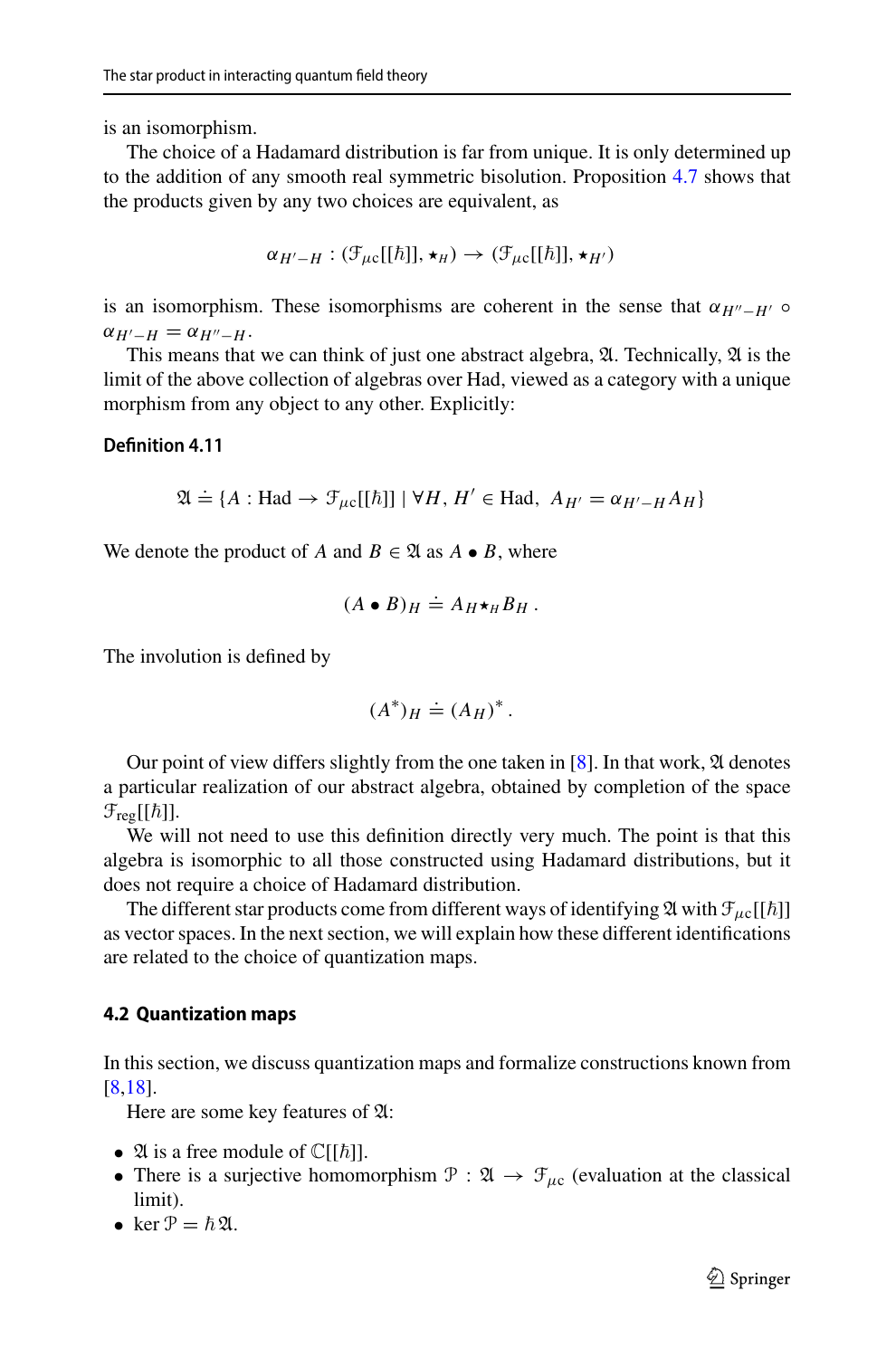• This implies that the commutator of any  $A, B \in \mathcal{A}$  satisfies  $\mathcal{P}([A, B]_{\bullet}) =$  $[\mathcal{P}(F), \mathcal{P}(G)] = 0$ , so  $[A, B]_{\bullet} \in \hbar \mathfrak{A}$ . This allows us to state the property that

<span id="page-18-2"></span><span id="page-18-1"></span>
$$
\mathcal{P}\left(\frac{1}{i\hbar}[A,B]_{\bullet}\right) = \{\mathcal{P}(F),\mathcal{P}(F)\}_{S_0}.
$$
\n(4.10)

The space of microcausal functionals  $\mathcal{F}_{\mu c}$  is not necessarily the only choice of classical algebra, but it will suffice here.

Note that a C-linear map  $\mathcal{F}_* \to \mathfrak{A}$  extends to a  $\mathbb{C}[[\hbar]]$ -linear map  $\mathcal{F}_*[[\hbar]] \to \mathfrak{A}$ . Indeed, these are equivalent in the sense that any  $\mathbb{C}[[\hbar]]$ -linear map is just the linear extension of its restriction to F∗. For this reason, we will abuse notation by denoting such maps by the same symbol.

**Definition 4.12** A *quantization map* is a linear map  $\mathcal{Q}: \mathcal{F}_* \to \mathcal{Q}$  such that

- $\mathcal{P} \circ \mathcal{Q} = id : \mathcal{F}_* \to \mathcal{F}_*$ , and
- the image of the  $\mathbb{C}[[\hbar]]$ -linear extension of  $\Omega$  is closed under the noncommutative product in  $\mathfrak{A}$ .

In Physics terms, a quantization map is a choice of operator ordering.

Remark 4.13 It would also be reasonable to require t<sup>∗</sup>-linearity:

$$
\mathcal{Q}(F^*) = \mathcal{Q}(F)^* \,. \tag{4.11}
$$

Some—but not all—of our quantization maps satisfy this condition.

**Proposition 4.14** *Let*  $\mathcal{F}_* \subseteq \mathcal{F}_{uc}$  *be a Poisson subalgebra. A quantization map*  $\Omega$  :  $\mathcal{F}_*$  →  $\mathfrak A$  *induces a star product on*  $\mathcal{F}_*[[\hbar]]$  *by the condition* 

<span id="page-18-0"></span>
$$
\mathcal{Q}(F \star G) = \mathcal{Q}(F) \bullet \mathcal{Q}(G). \tag{4.12}
$$

**Proof** First, we need to show that  $\mathcal{Q}: \mathcal{F}_{*}[[\hbar]] \to \mathcal{Q}$  is injective. Suppose that there is a nonzero element of the kernel with leading order term  $\hbar^m F$ . This means that  $\mathcal{Q}(\hbar^m F) \in \hbar^{m+1}\mathfrak{A}, \text{ but } \mathcal{Q}(\hbar^m F) = \hbar^m \mathcal{Q}(F), \text{ so } \mathcal{Q}(F) \in \hbar \mathfrak{A} \text{ and } \mathcal{P} \circ \mathcal{Q}(F) = 0.$ However,  $\mathcal{P} \circ \mathcal{Q}(F) = F \neq 0$ , so this is a contradiction.

So, Q is a bijection to its image, and its image is an associative algebra. In this way, Eq. [\(4.12\)](#page-18-0) defines an associative product,  $\star$ , on  $\mathcal{F}_*[[\hbar]]$ . For  $F$ ,  $G \in \mathcal{F}_*, F \star G \in$  $\mathcal{F}_{*}[[\hbar]]$  has an expansion of form [\(4.1\)](#page-13-2) simply because this is a formal power series.

By the compatibility of  $Q$  with  $P$ ,

$$
B_0(F, G) = \mathcal{P} \circ \mathcal{Q}(F \star G) = \mathcal{P}(\mathcal{Q}(F) \bullet \mathcal{Q}(G)) = F \cdot G,
$$

and by Eq. [\(4.10\)](#page-18-1),

$$
B_1(F, G) - B_1(G, F) = \mathcal{P} \circ \mathcal{Q} \left( \frac{1}{\hbar} [F \star G - G \star F] \right)
$$
  
=  $\mathcal{P} \left( \frac{1}{\hbar} [\mathcal{Q}(F), \mathcal{Q}(G)]_{\bullet} \right)$   
=  $i \{ F, G \}_{S_0}.$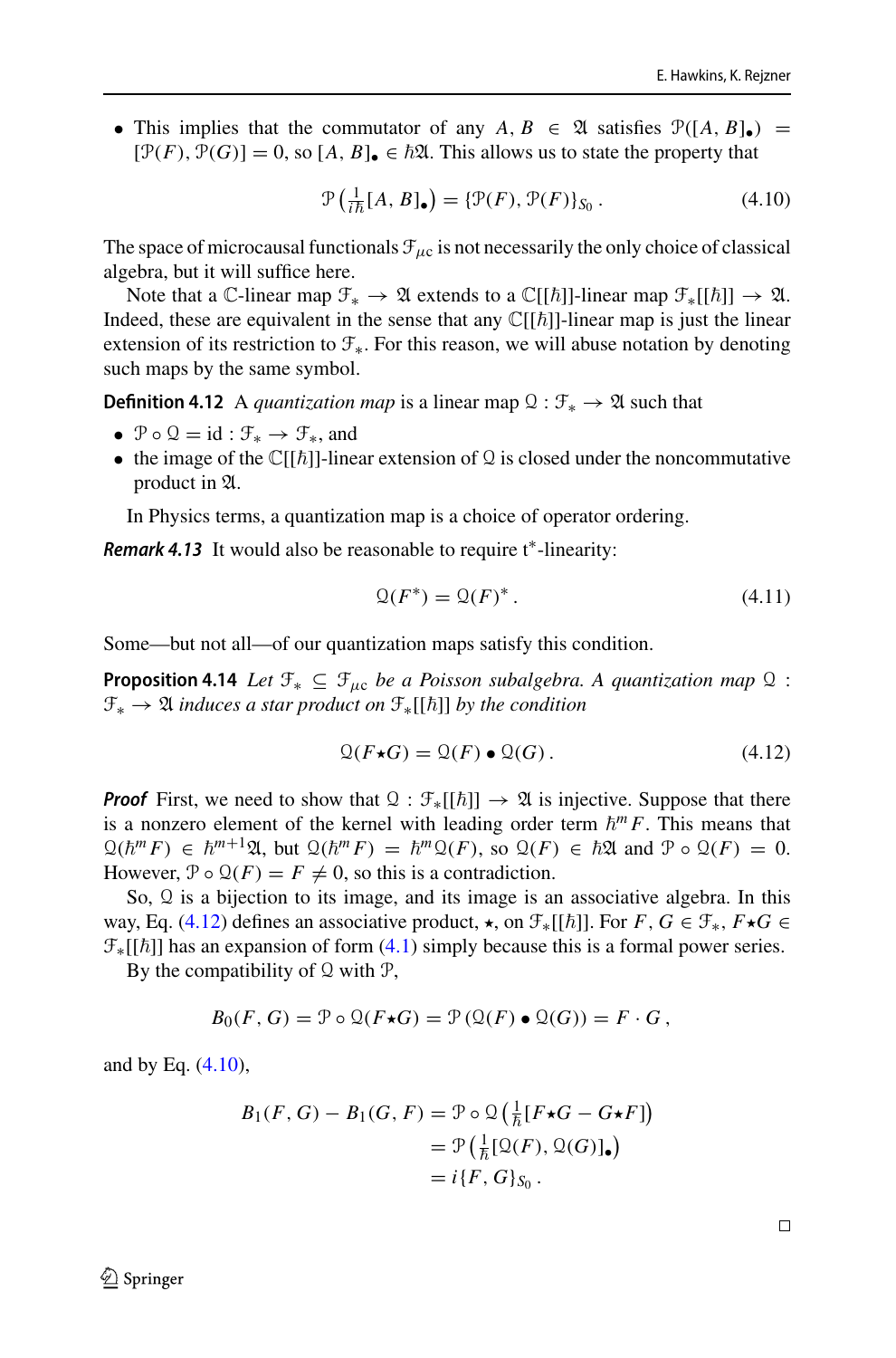**Remark 4.15** In a less formal version, Q would be a map from an algebra of bounded classical observables to the algebra of sections of a continuous field of C<sup>∗</sup> -algebras. This can still induce a star product, but Eq. [\(4.12\)](#page-18-0) needs to become an asymptotic expansion.

Let us now return to the exponential product discussed in Sect. [4.1.](#page-13-1)

**Definition 4.16** Given a Hadamard distribution  $H \in Had$ ,

$$
\mathfrak{Q}_H:\mathcal{F}_{\mu\mathrm{c}}\rightarrow\mathfrak{A}
$$

is defined (in terms of Definition [4.11\)](#page-17-1) by

$$
(\mathcal{Q}_H F)_{H'} \doteq \alpha_{H'-H}(F).
$$

This is a quantization map that induces the exponential product  $\star$ <sub>*H*</sub>. It is also  $*$ -linear.

#### **Definition 4.17**

$$
\mathfrak{Q}_{Weyl}:\mathfrak{F}_{reg}\rightarrow \mathfrak{A}
$$

is defined by

$$
(\mathcal{Q}_{\text{Weyl}}F)_H \doteq \alpha_H F.
$$

This is a quantization map which induces the Moyal–Weyl product,  $\star_0$  on  $\mathcal{F}_{reg}[[\hbar]]$ . It is also <sup>∗</sup> -linear.

These quantization maps are related by

$$
\mathcal{Q}_{\text{Weyl}} = \mathcal{Q}_H \circ \alpha_H
$$

and

$$
\mathfrak{Q}_H=\mathfrak{Q}_{H'}\circ \alpha_{H'-H}\,.
$$

Let  $\mathfrak{A}_{reg}$  be the image of the extension of  $\mathfrak{Q}_{Weyl}$  to formal power series. Because the extensions of these quantization maps to formal power series are injective,  $\mathcal{Q}_{Weyl}$ induces a commutative "pointwise" product on  $\mathfrak{A}_{\text{reg}}$ , and  $\mathfrak{Q}_H$  induces one on  $\mathfrak{A}$ . If  $\Delta_{S_0}^+$ is the 2-point function of some choice of "vacuum" state, then the commutative product induced by  $\mathcal{Q}_H$  is the normal-ordered (Wick) product, and  $\mathcal{Q}_H$  can be interpreted as the corresponding normal-ordering map. Of course, this depends upon a choice of *H*.

### <span id="page-19-0"></span>**4.3 Nets of algebras**

Although it is not our main focus here, in AQFT, we really want to construct a net of algebras, rather than just a single algebra.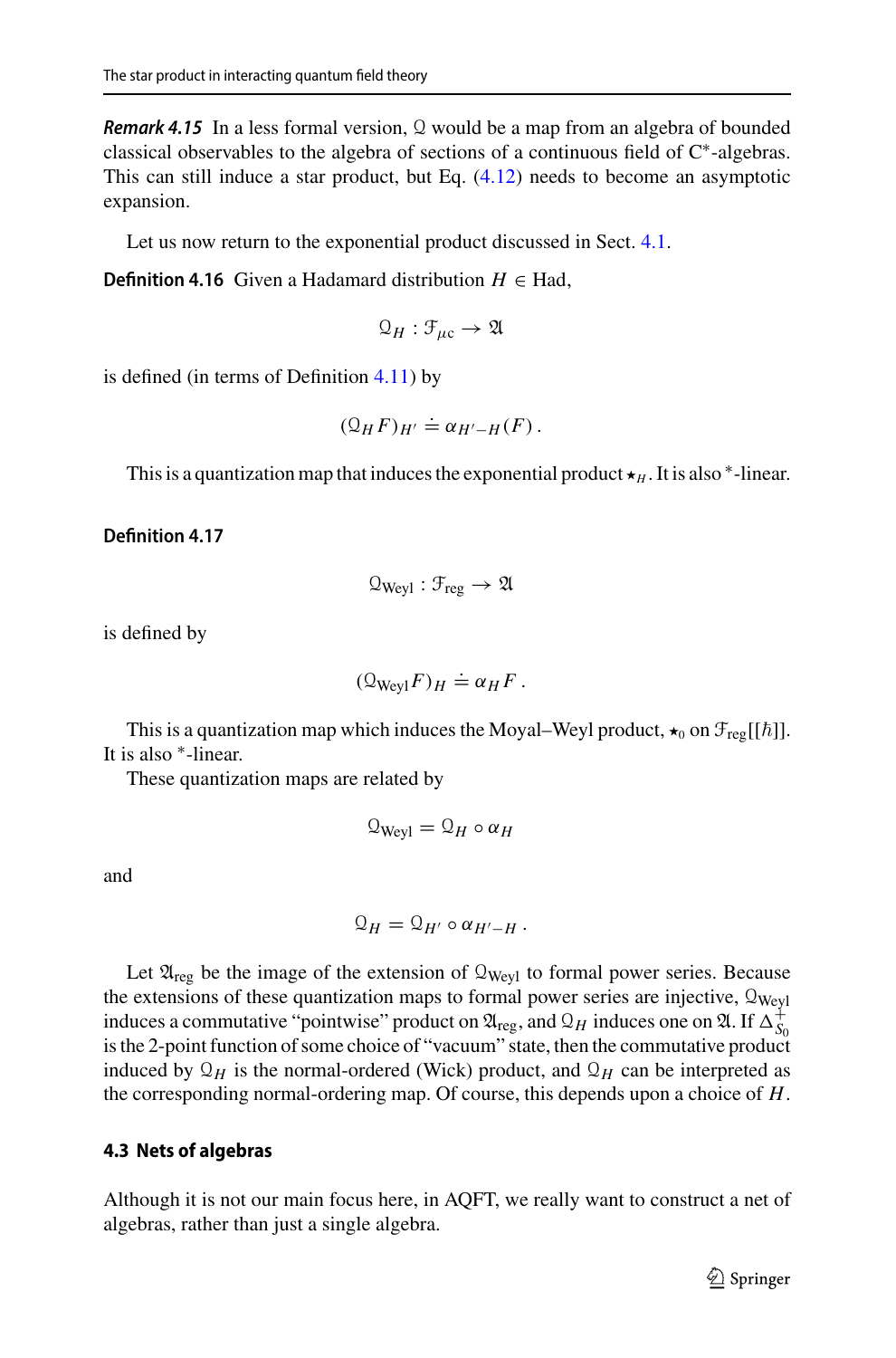**Definition 4.18** Let  $\mathcal{K}(\mathcal{M})$  be the set of open, precompact, causally convex subsets of *M*. Define this to be a category whose morphisms are the inclusions of subsets.

Also, for  $0 \in \mathcal{K}(\mathcal{M})$ , we abuse notation by letting

$$
\mathcal{F}_{*}(\mathcal{O}) \doteq \{ F \in \mathcal{F}_{*} \mid \operatorname{supp} F \subseteq \mathcal{O} \}.
$$

This is a functor from  $\mathcal{K}(\mathcal{M})$  to the category of subspaces of  $\mathcal{F}_*$ .

In this way, the concrete construction of deformation quantization gives a net of algebras, i.e. a functor from  $K(M)$  to a category of algebras:

$$
0 \mapsto (\mathcal{F}_{\mu c}(0)[[\hbar]], \star_H).
$$

More abstractly, we have a functor (also denoted  $\mathfrak{A}$ ) from  $\mathcal{K}(\mathcal{M})$  to the category of subalgebras of  $\mathfrak A$ .

For a given quantization map,  $\mathcal{Q}: \mathcal{F}_* \to \mathcal{A}$ , we can define  $\mathcal{Q}_0$  as the restriction of  $\mathcal{Q}$ to  $\mathcal{F}_*(0)$ . The quantization maps that we have been considering satisfy the additional property that

<span id="page-20-1"></span>
$$
\mathcal{Q}_{\mathcal{O}}: \mathcal{F}_{*}(\mathcal{O}) \to \mathfrak{A}(\mathcal{O}). \tag{4.13}
$$

It follows immediately that these are the components of a natural transformation from the functor  $\mathcal{F}_*$  to  $\mathfrak A$  composed with the forgetful functor to vector spaces.

#### <span id="page-20-0"></span>**4.4 Time-ordered products**

In this section, we discuss the time-ordered product. One uses this structure in pAQFT to construct the *S*-matrix and the interacting fields (see e.g. [\[8](#page-55-1)]). We will come back to these in Sect. [5.](#page-26-0) Here, we want to review some basic properties of this product, emphasizing the importance of the time-ordering map  $\mathbb{Q}_T$  that establishes the equivalence between the time-ordered product and the pointwise product.

**Definition 4.19** The relation  $\prec$  on  $\mathcal{K}(\mathcal{M})$  means "not later than" i.e.  $\mathcal{O}_1 \prec \mathcal{O}_2$  means that there exists a Cauchy surface to the future of  $\mathcal{O}_1$  and to the past of  $\mathcal{O}_2$ .

We want a time-ordered version of the noncommutative product  $\bullet$  to satisfy for  $\mathcal{O}_1, \mathcal{O}_2 \in \mathcal{K}(\mathcal{M}), A \in \mathfrak{A}(\mathcal{O}_1)$  and  $B \in \mathfrak{A}(\mathcal{O}_2)$ ,

<span id="page-20-2"></span>
$$
A \circ B = \begin{cases} A \bullet B & \text{if } \mathcal{O}_2 \prec \mathcal{O}_1, \\ B \bullet A & \text{if } \mathcal{O}_1 \prec \mathcal{O}_2. \end{cases}
$$
(4.14)

Moreover, we require that there exists a quantization map  $\mathcal{Q}_T : \mathcal{F}_* \to \mathcal{Q}$ , satisfying the support condition  $(4.13)$  and such that

$$
\mathcal{Q}_{\mathcal{T}} F \circ \mathcal{Q}_{\mathcal{T}} G = \mathcal{Q}_{\mathcal{T}} (F \cdot G) \,,
$$

for  $F, G \in \mathcal{F}_*$ .

There is certain freedom in how we choose  $\circ$  for a given •. We will further restrict this freedom when discussing concrete realizations of • in the following section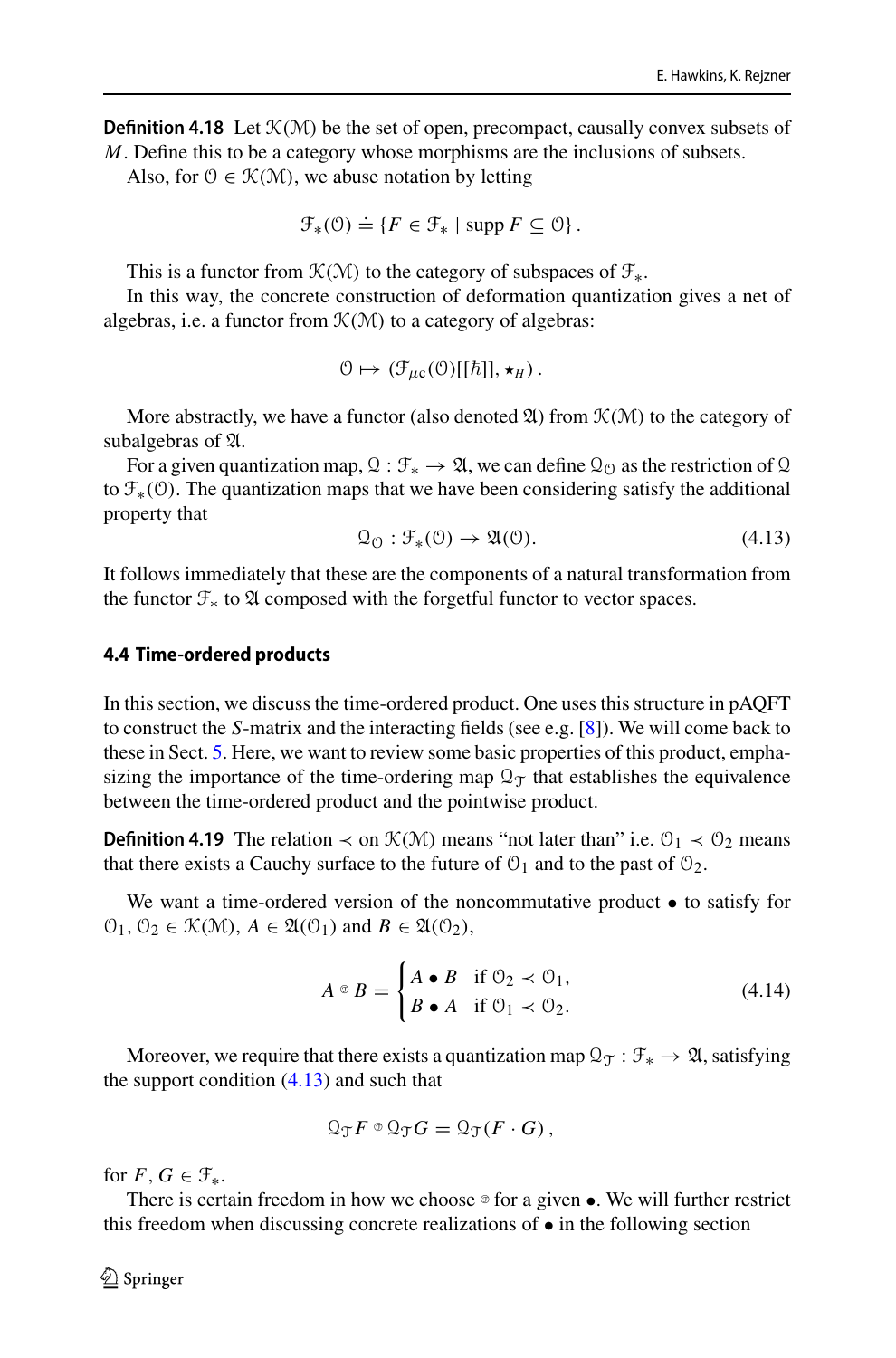## <span id="page-21-0"></span>**4.4.1 Relation to Weyl quantization**

In this section, we discuss how to construct  $\mathcal{Q}_{\mathcal{T}}$  (and hence  $\mathcal{Q}_{\mathcal{T}}$ ) starting from another quantization map.

It is convenient to start with  $\mathcal{Q}_{Wev1}$  and first construct  $\mathcal{Q}_{\mathcal{T}}$  on  $\mathcal{F}_{reg}$  by setting

<span id="page-21-2"></span>
$$
\mathcal{Q}_{\mathcal{T}} \doteq \mathcal{Q}_{\text{Weyl}} \circ \mathcal{T},\tag{4.15}
$$

for some  $\mathfrak{T} : \mathfrak{F}_{reg}[[\hbar]] \to \mathfrak{F}_{reg}[[\hbar]]$ .

Definition [4.12](#page-18-2) of "quantization map" implies that  $\mathcal{T} = id \mod \hbar$ . The support condition [\(4.13\)](#page-20-1) implies that supp  $TF$  is contained in the causal completion of supp  $F$ . We impose further conditions on T:

- $\mathcal{T}: \mathcal{F}_{reg}[[\hbar]] \to \mathcal{F}_{reg}[[\hbar]]$  is a differential operator in the sense of calculus on  $\mathcal{E},$
- $\mathfrak{T}F = F$  for *F* linear,

This last property is equivalent to requiring that there exists a natural endomorphism of the functor  $\mathcal{F}_{reg}[[\hbar]]$  whose component at  $\theta$  is the restriction of  $\mathcal{T}$  to  $\mathcal{F}_{reg}(\theta)[[\hbar]]$ .

A natural question to ask is what is the freedom in choosing T? A similar problem arises in Epstein–Glaser renormalisation [\[23](#page-56-13)], where one constructs *n*-fold timeordered products recursively (as multilinear maps on local functionals). There, the nonuniqueness of these maps is characterized by the Main Theorem of Renormalization (for various versions of this result, see  $[8,20,37,48,49]$  $[8,20,37,48,49]$  $[8,20,37,48,49]$  $[8,20,37,48,49]$  $[8,20,37,48,49]$ ). The following theorem provides a solution to this problem for T restricted to regular functionals (and without requiring the field independence).

**Theorem 4.20** *Any two operators*  $\mathcal{T}$  *and*  $\tilde{\mathcal{T}}$  *satisfying these conditions are related by* 

<span id="page-21-1"></span>
$$
\tilde{\mathcal{T}} = \mathcal{T} \circ e^X
$$

*where*

$$
XF(\varphi) = \sum_{n=2}^{\infty} \left\langle a_n(\varphi), F^{(n)}(\varphi) \right\rangle,
$$

with each a<sub>n</sub>(φ) a formal power series in ħ with coefficients in symmetric distributions *on M<sup>n</sup> such that:*

- $a_n(\varphi)$  *is a multiple of*  $\hbar$ ;
- $a_n(\varphi)$  *is supported on the thin diagonal of*  $M^n$ ;
- $a_n(\varphi)$  *depends at most linearly on*  $\varphi$ *;*
- $a_n^{(1)}(\varphi)$  *is supported on the thin diagonal of*  $M^{n+1}$ *.*

**Proof** First, define  $X = \log(T^{-1} \circ \tilde{T})$ . Because  $T$  and  $\tilde{T}$  are differential,  $X$  must be differential. This means that it can be written in the form

$$
XF(\varphi) = \sum_{n=0}^{\infty} \left\langle a_n(\varphi), F^{(n)}(\varphi) \right\rangle,
$$

 $\mathcal{D}$  Springer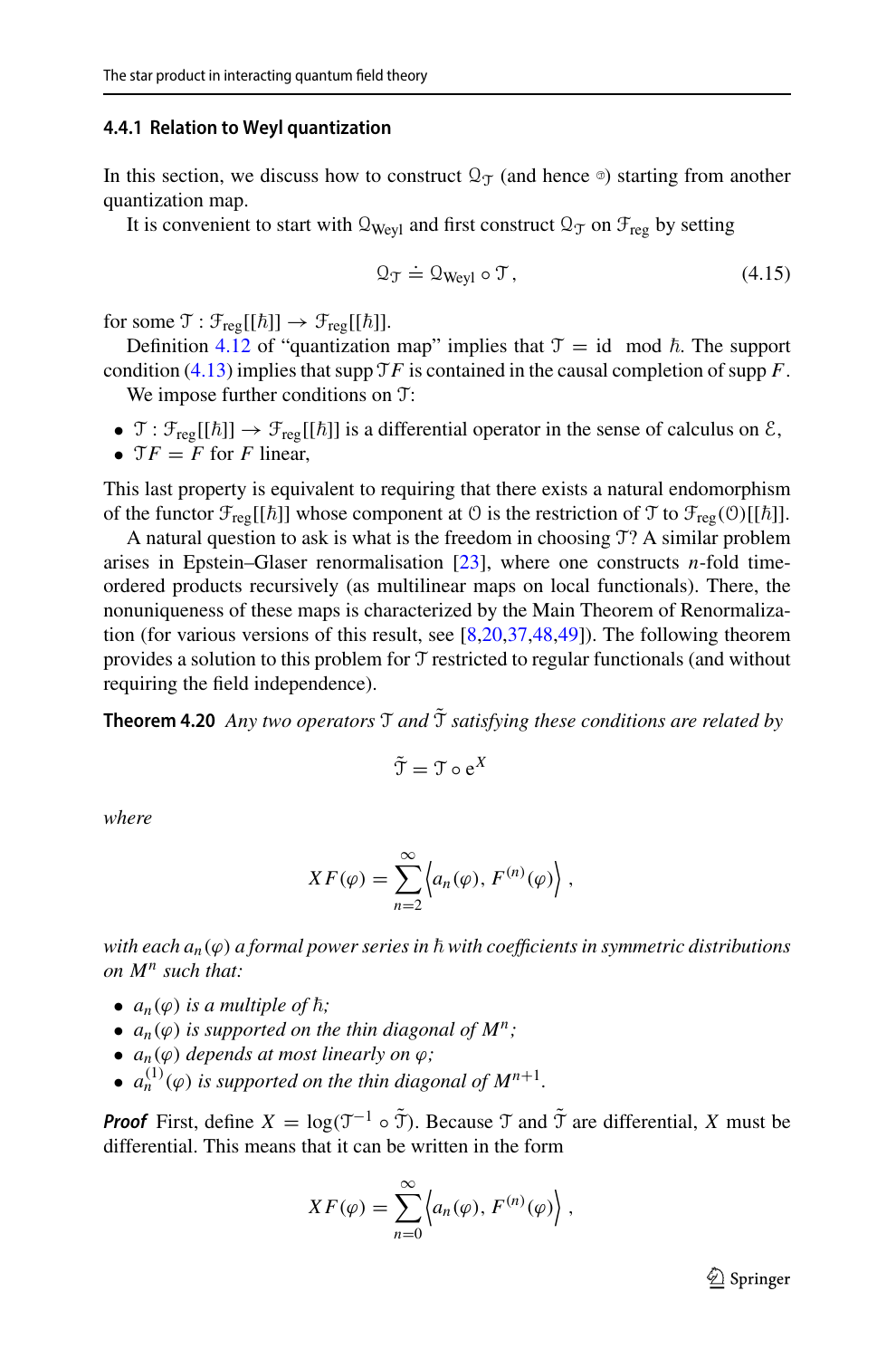where  $a_n$  is valued in formal power series of symmetric distributions. If  $F$  is any linear functional, then  $\mathfrak{T}F = \tilde{\mathfrak{T}}F = F$ , so  $XF = 0$ , therefore  $a_0 = a_1 = 0$ .

The ratio  $\mathcal{T}^{-1} \circ \tilde{\mathcal{T}} = e^X$  is almost a homomorphism of the pointwise product in the sense that if *F* and *G* have causally separated support (supp  $G \prec$  supp *F* or supp  $F \prec$  supp *G*), then

$$
e^X(F \cdot G) = (e^X F) \cdot (e^X G).
$$

Consequently, *X* is almost a derivation in the sense that if *F* and *G* have causally separated support, then

<span id="page-22-0"></span>
$$
X(F \cdot G) = XF \cdot G + F \cdot XG. \tag{4.16}
$$

Any finite set of distinct points of *M* can be listed in an order consistent with the causal partial order, and there is a time slicing of M (into Cauchy surfaces) consistent with this order. Let  $x_1, \ldots, x_n \in M$  be such a list of points. There exist neighbourhoods of these points that are causally separated by Cauchy surfaces of this time slicing. Consider any  $p_1, \ldots, p_n \in \mathcal{E}_c^*$  supported on these respective neighbourhoods, and any  $\varphi_0 \in \mathcal{E}$ . Define linear functionals

$$
F_i(\varphi)=\langle\varphi-\varphi_0,p_i\rangle.
$$

For any numbers  $m_1, \ldots, m_n \in \mathbb{N}$ , apply *X* to the product  $F_1^{m_1} \ldots F_n^{m_n}$  and use Eq. [\(4.16\)](#page-22-0). Evaluating at  $\varphi_0$ , this shows that

$$
0 = \left\langle a_{m_1 + \dots + m_n}(\varphi_0), \, p_1^{\otimes m_1} \otimes \dots \otimes p_n^{\otimes m_n} \right\rangle.
$$

Because the section  $p_i$  can take any values around  $x_i$ , this shows that  $a_{m_1+\dots+m_n}(\varphi_0)$ is not supported at

$$
\underbrace{(x_1,\ldots,x_1}_{m_1},\ldots,\underbrace{x_n,\ldots,x_n}_{m_n}).
$$

Up to symmetry, this is any point outside the thin diagonal.

Finally, consider a point  $x \in M$ . If *F* is supported on a causally complete neighbourhood  $U \ni x$ , then

$$
\varphi \mapsto \left\langle a_n(\varphi), F^{(n)}(\varphi) \right\rangle
$$

must be supported on *U*. Take *F* homogeneous of degree *n*, so that  $F^{(n)}(\varphi) = f \in$  $\Gamma_c(M^n, (E^*)^{\boxtimes n})^{\mathbb{C}}$  and supp  $f \subset U^n$ . Now consider  $\psi \in \mathcal{E}$  such that supp  $\psi \cap U = \varnothing$ . Since T*F* has to be supported in *U*, we conclude that

$$
\langle a_n(\varphi) - a_n(\varphi + \psi), f \rangle = 0.
$$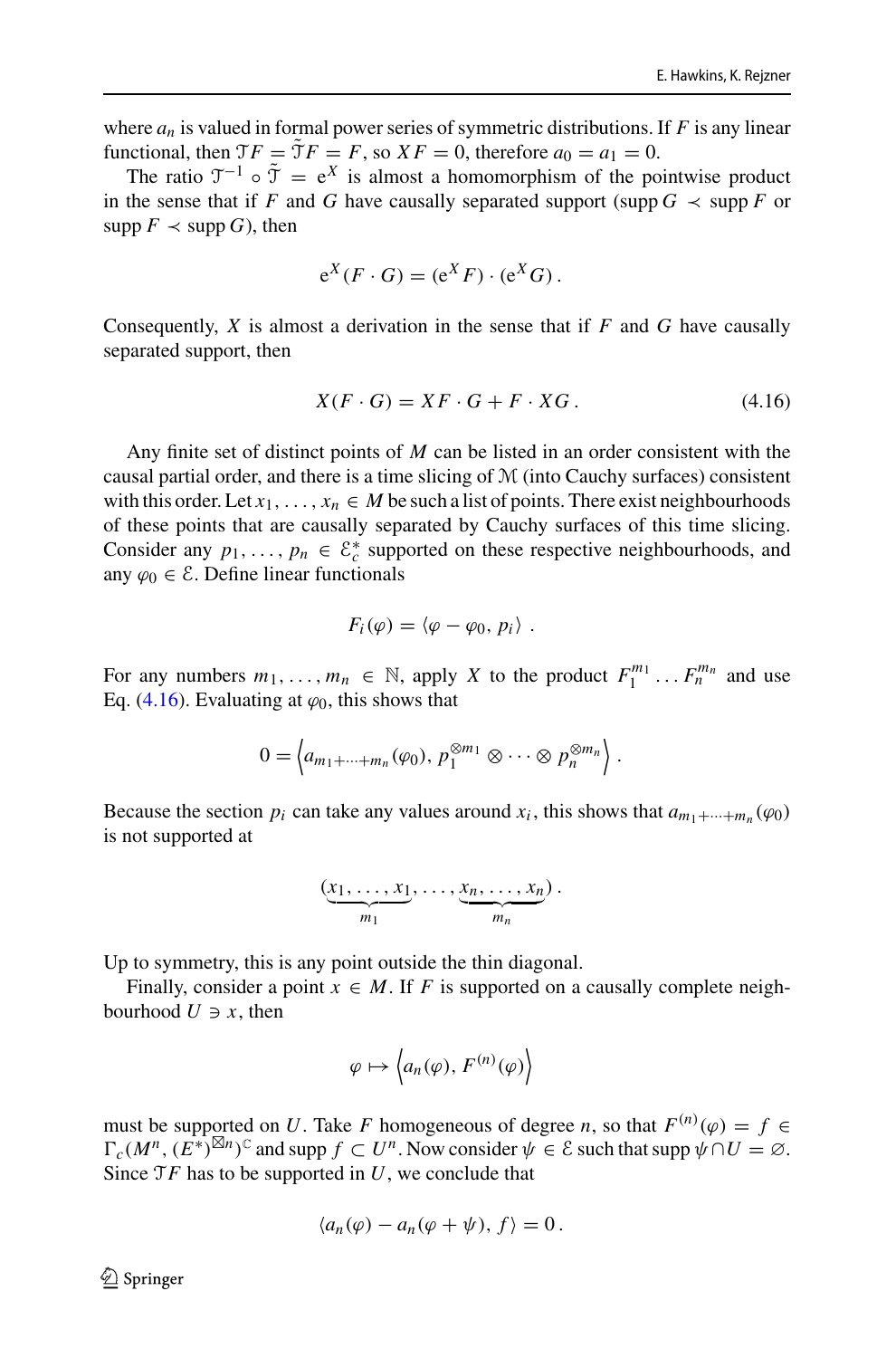We can now use this fact to conclude that the derivative  $a_n^{(1)}(\varphi)$ , seen as a distribution on *Mn*+<sup>1</sup> , has to be supported on the diagonal. Since *X* maps regular functionals to regular functionals, this implies that  $a_n(\varphi)$  can depend at most linearly on  $\varphi$ .  $\Box$ 

In pAQFT, one also requires the stronger condition of *field independence*, which is usually phrased as

$$
\frac{\delta}{\delta \varphi}(\Im F) = \Im \frac{\delta F}{\delta \varphi} \, .
$$

This just means that T should have constant coefficients. If T and  $\tilde{T}$  in Theorem [4.20](#page-21-1) satisfy this, then each  $a_n(\varphi)$  is independent of  $\varphi$ .

Just as a quantization map induces a star product from •, it also induces a commutative product from  $\circ$ . For  $\mathcal{Q}_{Weyl}$ , we denote this commutative product on  $\mathcal{F}_{reg}[[\hbar]]$  as  $\cdot$ <sub>T</sub>. This is defined analogously to Eq. [\(4.12\)](#page-18-0) by

$$
\mathcal{Q}_{\text{Weyl}}(F \cdot_{\mathcal{T}} G) = \mathcal{Q}_{\text{Weyl}}(F) \circ \mathcal{Q}_{\text{Weyl}}(G) \,. \tag{4.17}
$$

This is equivalent to

$$
F \cdot \tau G \doteq \mathfrak{T}(\mathfrak{T}^{-1}F \cdot \mathfrak{T}^{-1}G).
$$

Because  $\mathcal{Q}_{Weyl}$  satisfies [\(4.13\)](#page-20-1), [\(4.14\)](#page-20-2) implies that  $\cdot_{\mathcal{T}}$  satisfies the condition

<span id="page-23-1"></span>
$$
F \cdot_{\mathcal{T}} G = \begin{cases} F \star_0 G & \text{if } \operatorname{supp} G \prec \operatorname{supp} F, \\ G \star_0 F & \text{if } \operatorname{supp} F \prec \operatorname{supp} G. \end{cases}
$$
(4.18)

There is a natural choice of  $\mathcal T$  satisfying field independence, given in terms of the Dirac propagator,  $\Delta_{S_0}^D \doteq \frac{1}{2}(\Delta_{S_0}^R + \Delta_{S_0}^A)$ . Set

<span id="page-23-0"></span>
$$
\mathcal{T} \doteq \alpha_{i \Delta_{S_0}^{\mathcal{D}}} = e^{\frac{i\hbar}{2} \mathcal{D}_{\mathcal{D}}},\tag{4.19}
$$

where  $\mathcal{D}_{\mathbf{D}} = \left\langle \Delta_{S_0}^{\mathbf{D}}, \frac{\delta^2}{\delta \varphi} \right\rangle$  $\delta\varphi^2$ .

**Proposition 4.21** *The time-ordered product*  $\cdot$ <sup>T</sup> *defined in terms of*  $\tau$  *by Eq.* [\(4.19\)](#page-23-0) *equals the exponential product given by Definition* [4.4](#page-14-3) *with*  $K = i \Delta_{S_0}^D$ .

**Proof** The Leibniz rule for differentiation implies that

$$
\mathcal{D}_K \circ m = m \circ (\mathcal{D}_K \otimes \mathrm{id} + \mathrm{id} \otimes \mathcal{D}_K + 2D_K),
$$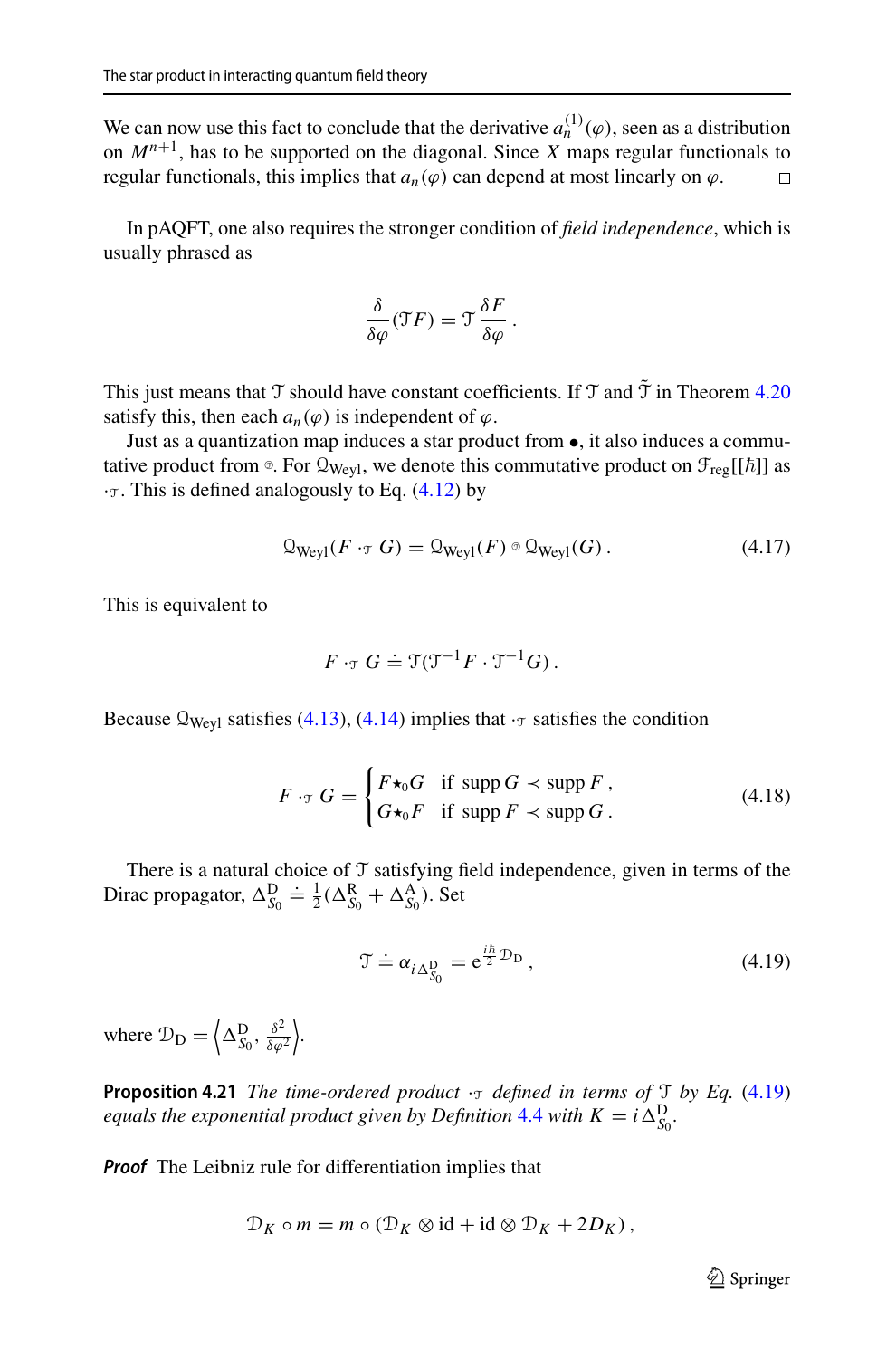$\Box$ 

which is in fact a coproduct structure. Hence,

$$
\mathfrak{T}(\mathfrak{T}^{-1}F \cdot \mathfrak{T}^{-1}G) = e^{\frac{i\hbar}{2}\mathcal{D}_{\text{D}}} \circ m\left(\frac{-i\hbar}{2}\mathcal{D}_{\text{D}}F \otimes \frac{-i\hbar}{2}\mathcal{D}_{\text{D}}G\right)
$$
  
=  $m \circ e^{\frac{i\hbar}{2}\mathcal{D}_{\text{D}}\otimes\mathrm{id} + \mathrm{id}\otimes\frac{i\hbar}{2}\mathcal{D}_{\text{D}} + i\hbar D_{\text{D}}} \left(\frac{-i\hbar}{2}\mathcal{D}_{\text{D}}F \otimes \frac{-i\hbar}{2}\mathcal{D}_{\text{D}}G\right)$   
=  $m \circ e^{i\hbar D_{\text{D}}}(F \otimes G).$ 

Because both  $\star_0$  and  $\cdot$  are exponential products, they are related by an expo-nential factor. With obvious notation following Eq. [\(4.3\)](#page-14-2),  $D_{\Delta} = D_{\rm R} - D_{\rm A}$  and  $D_{\rm D} = \frac{1}{2} (D_{\rm R} + D_{\rm A})$ , so  $\frac{1}{2} D_{\Delta} - D_{\rm D} = -D_{\rm A}$ , and therefore, the relation is

$$
m_{\star_0} = m_{\tau} \circ e^{-i\hbar D_A} \,. \tag{4.20}
$$

From this relation, it is easy to see why  $\cdot$ <sub>T</sub> satisfies Eq. [\(4.18\)](#page-23-1). Consider the case that supp *G*  $\prec$  supp *F*. By definition,  $\Delta_{S_0}^{\mathbf{A}}(x, y) = 0$  when  $x \nleq y$ , so  $D_{\mathbf{A}}(F \otimes G) = 0$ and

$$
F\star_0 G = m_{\mathfrak{T}} \circ e^{-i\hbar D_A} (F \otimes G) = m_{\mathfrak{T}} (F \otimes G) = F \cdot_{\mathfrak{T}} G.
$$

Coming back to formula  $(4.15)$ , using T, we have now constructed a quantization map  $\mathfrak{Q}_{\mathcal{T}}$  on  $\mathfrak{F}_{reg}[[\hbar]]$  with the desired properties. We denote by  $\star_{\mathcal{T}}$  the star product on  $\mathcal{F}_{reg}[[\hbar]]$  induced by  $\mathcal{Q}_{\mathcal{T}}$  from the noncommutative product  $\bullet$  on  $\mathfrak{A}$ ; this product is given by the multiplication map

$$
m \circ e^{-i\hbar D_A},
$$

i.e.

$$
F\star_{\mathcal{T}} G = m \circ e^{-i\hbar D_A}(F \otimes G).
$$

The disadvantage of using  $\mathcal{Q}_{\mathcal{T}}$  as the quantization map is that it does not extend naturally to  $\mathcal{F}_{\mu c}$  (unlike  $\mathcal{Q}_H$ ). It is also not <sup>\*</sup>-linear like  $\mathcal{Q}_H$  and  $\mathcal{Q}_{Weyl}$ ; instead it induces an involution on  $F \in \mathcal{F}_{reg}[[\hbar]]$ , given by the formula

$$
F \mapsto \mathfrak{T}^{-1}[(\mathfrak{T}F)^*] = \alpha_{-2i\Delta_{S_0}^{\mathcal{D}}}(F^*)
$$

and compatible with  $\star_{\mathcal{T}}$ .

#### <span id="page-24-0"></span>**4.4.2 Relation to normal ordering**

We can also start with  $\mathcal{Q}_H$  and let

$$
\mathfrak{Q}_{\mathfrak{T}} \doteq \mathfrak{Q}_H \circ \mathfrak{T}_H.
$$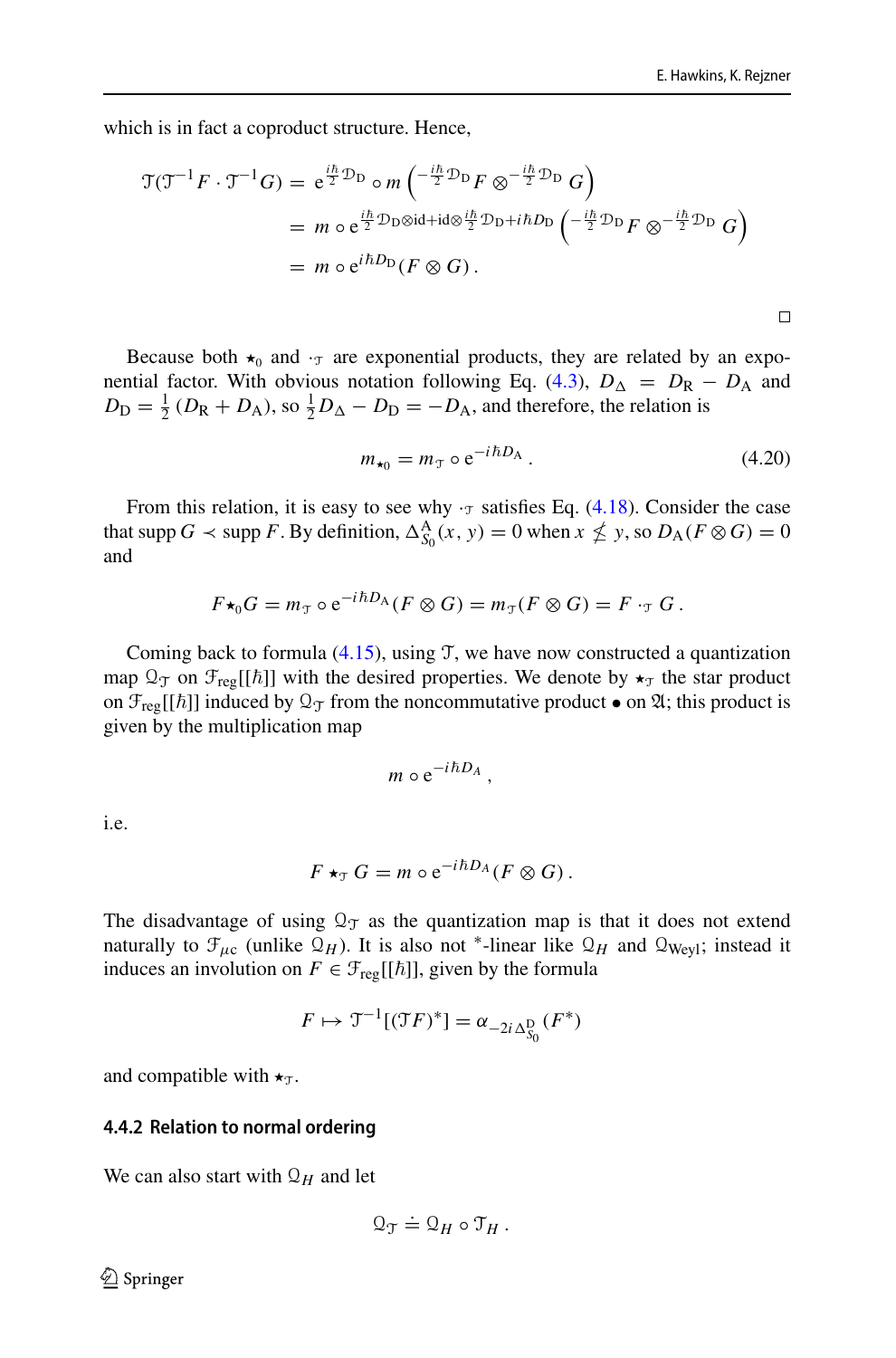<span id="page-25-0"></span>

| <b>Table 1</b> Some of the exponential<br>products, and the distributions | Product      | Symbol         | Distribution                                                                                        |
|---------------------------------------------------------------------------|--------------|----------------|-----------------------------------------------------------------------------------------------------|
| used to construct them                                                    | Pointwise    |                | $\Omega$                                                                                            |
|                                                                           | Weyl         | $\star$ 0      | $\frac{i}{2}\Delta_{S_0} = \frac{i}{2}\left(\Delta_{S_0}^{\rm R} - \Delta_{S_0}^{\rm A}\right)$     |
|                                                                           | Time-ordered | $\cdot \tau$   | $i\Delta_{S_0}^D = \frac{i}{2}\left(\Delta_{S_0}^R + \Delta_{S_0}^A\right)$                         |
|                                                                           | Wick         | $\star$ H      | $\Delta_{S_0}^+ = \frac{i}{2} \left( \Delta_{S_0}^{\rm R} - \Delta_{S_0}^{\rm A} \right) + H$       |
|                                                                           | Time-ordered | $\cdot \tau$ H | $\Delta_{S_0}^{\rm F} = \frac{i}{2} \left( \Delta_{S_0}^{\rm R} + \Delta_{S_0}^{\rm A} \right) + H$ |
|                                                                           |              | $\star$ T      | $-i\Delta_{S_0}^{\rm A}$                                                                            |

The relation between  $\mathcal{Q}_{Wevl}$  and  $\mathcal{Q}_H$  implies that

$$
\mathfrak{T}_H = \alpha_{\Delta_{S_0}^F},
$$

where  $\Delta_{S_0}^{\text{F}}$  is the Feynman propagator, defined as  $\Delta_{S_0}^{\text{F}} = i \Delta_{S_0}^{\text{D}} + H$ .

Using  $\mathfrak{I}_H$ , we can introduce another exponential product on  $\mathfrak{F}_{reg}[[\hbar]]$ , denoted by  $\tau_H$  and given by setting  $K = \Delta_{S_0}^F$  in Definition [4.4.](#page-14-3) Clearly, this product is again commutative and equivalent to the pointwise product.

Since  $\Delta_{S_0}^+ - \Delta_{S_0}^F = -i \Delta_{S_0}^A$ , the multiplication maps for  $\star_H$  and  $\cdot_{\tau_H}$  are related by,

$$
m_{\star_H} = m_{\mathcal{T}_H} \circ e^{-i\hbar D_A},
$$

which is exactly the same as the relation between  $\star_0$  and  $\cdot_\mathcal{T}$ ; consequently, by identical reasoning, they are also related by Eq.  $(4.18)$ , and we can say that  $\cdot_{\tau_H}$  is the timeordered product associated to  $\star$ <sub>*H*</sub>.

Unfortunately, although  $\star$ <sub>*H*</sub> is defined on  $\mathcal{F}_{\mu c}[[\hbar]]$ , this construction only defines  $\cdot \tau_H$  and  $\tau_H$  on  $\mathcal{F}_{reg}[[\hbar]]$ . Renormalization in pAQFT is a matter of extending these consistently to local functionals. Again, there is some freedom in constructing such an extension [\[8](#page-55-1)[,37](#page-56-22)], physically interpreted as *renormalization freedom*. To fix this freedom, one imposes certain conditions more restrictive than those we imposed on time-ordered products of regular functionals; this is discussed extensively in [\[16\]](#page-56-6).

We summarize the different exponential products used throughout this section in Table [1.](#page-25-0) Compared to the existing literature, the only new ingredient is the noncommutative product  $\star_{\mathcal{T}}$ , related to more commonly used star products by:

$$
F\star_0 G = \mathfrak{T}(\mathfrak{T}^{-1}F \star_{\mathfrak{T}} \mathfrak{T}^{-1}G),
$$
  

$$
F\star_H G = \mathfrak{T}_H(\mathfrak{T}_H^{-1}F \star_{\mathfrak{T}} \mathfrak{T}_H^{-1}G).
$$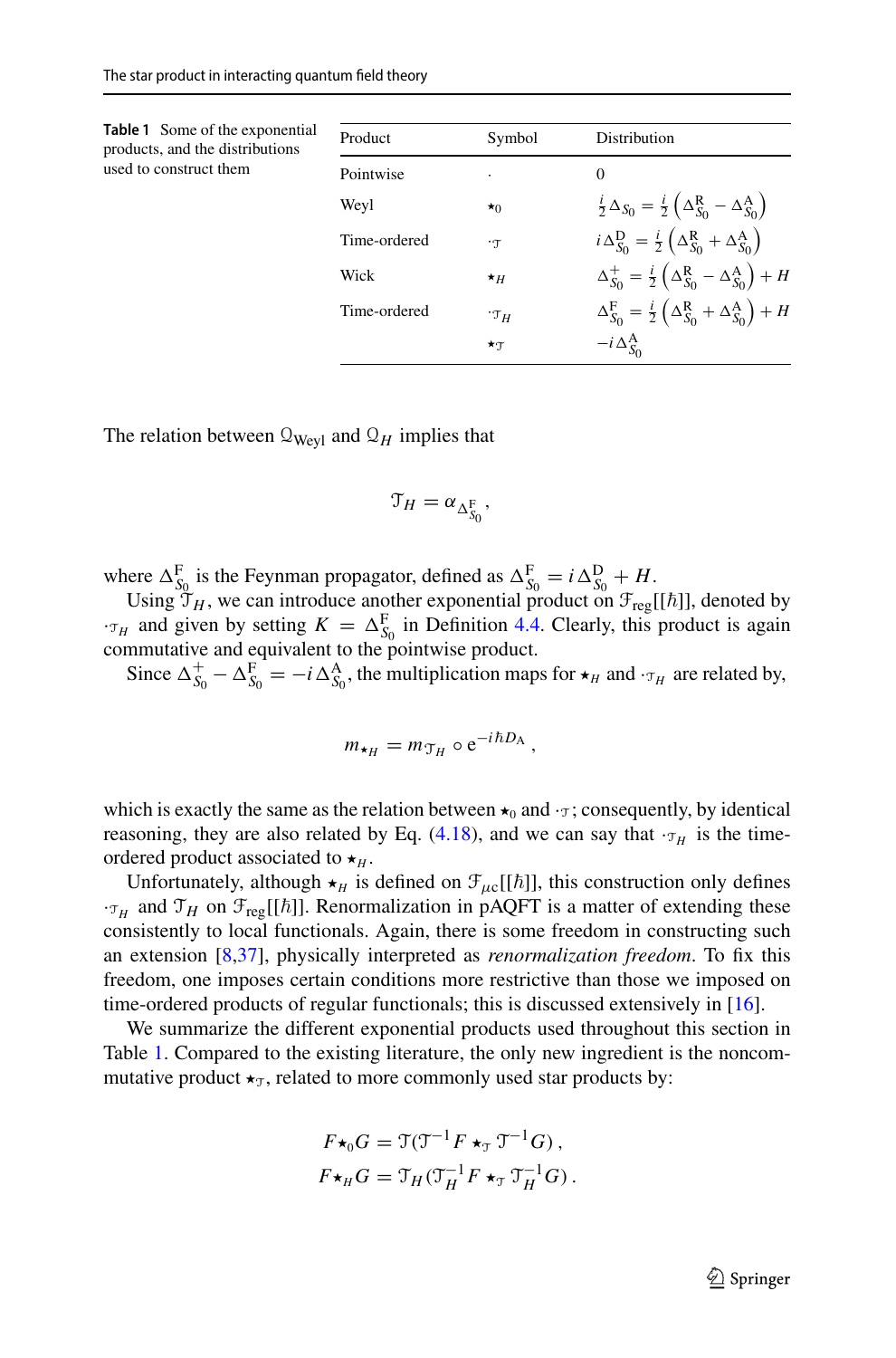## <span id="page-26-0"></span>**5 Interaction and Møller operators**

#### <span id="page-26-1"></span>**5.1 The Møller operator in the abstract algebra**

Consider a theory with action  $S = S_0 + \lambda V$ , where  $V \in \mathcal{F}_{\text{reg}}$  is compactly supported and  $\lambda$  is the coupling constant, treated from now on as a formal parameter (similarly to  $\hbar$ ).

We wish to construct a formal deformation quantization of (F∗,{·, ·}*S*). Proposi-tion [3.15](#page-12-2) shows that  $r_{\lambda}v$  intertwines the Peierls brackets for *S* and *S*<sub>0</sub>. If  $\star$  is a formal deformation quantization for *S*0, then this gives an obvious formal deformation quantization for *S*. Simply define  $\star_r$  by

<span id="page-26-2"></span>
$$
r_{\lambda V}(F\star_r G) = r_{\lambda V}F\star r_{\lambda V}G. \tag{5.1}
$$

This construction was proposed by Dito  $[13,14]$  $[13,14]$  in the case of an interacting theory on Minkowski spacetime that is equivalent to a free theory. This is simple, but it is not the best choice. We will explain the reasons for this in Sect. [5.4,](#page-32-0) after describing what we claim is a better construction.

Firstly, we need to introduce some further definitions. A central object in pAQFT for constructing interacting theories is the *formal S*-*matrix*.

**Definition 5.1** The *formal S-matrix* is the map  $\delta : \lambda \mathfrak{A}_{reg}[[\lambda]] \rightarrow \mathfrak{A}_{reg}[[\lambda/\hbar]]$  given by the time-ordered exponential

$$
\mathcal{S}(A) = \mathbf{e}_{\odot}^{iA/\hbar} = \mathcal{Q}_{\mathcal{T}} \big( \mathbf{e}^{i(\mathcal{Q}_{\mathcal{T}}^{-1}A)/\hbar} \big). \tag{5.2}
$$

**Remark 5.2** Here *V* plays the role of an interaction term where some infrared (IR) and ultraviolet (UV) regularizations have been implemented. The former guarantees  $\int f(x_1,\ldots,x_3)\varphi(x_1)\ldots\varphi(x_3)$ , where  $f$  is a compactly supported density on  $M^3$  and compact support and the latter regularity. An example of a regular functional is  $\varphi \mapsto$  $\varphi \in \mathcal{C}^{\infty}(M,\mathbb{R})$ . The physical interaction is recovered in the limit

$$
f \to \delta(x_1 - x_2)\delta(x_1 - x_3) d^4x_1 d^4x_2 d^4x_3.
$$

Instead of taking this limit directly, in pAQFT one proceeds in two steps. First the map S is extended to a larger subset of  $\mathfrak{A}$ , to deal with the potential UV divergences (see, for example, [\[8](#page-55-1)[,52](#page-57-3)] for a review). Next, one takes *the algebraic adiabatic limit* to deal with the IR problem. For more details, see [\[30](#page-56-23)[,35](#page-56-24)[,52\]](#page-57-3) for an alternative formulation.

The physical interpretation is that S becomes the scattering matrix of the theory, in the adiabatic limit (i.e. when the infrared regularization is removed), if it exists. One uses S to construct interacting fields using the quantum Møller operator given by the formula of Bogoliubov (see e.g.  $[8,52]$  $[8,52]$  $[8,52]$  for a review):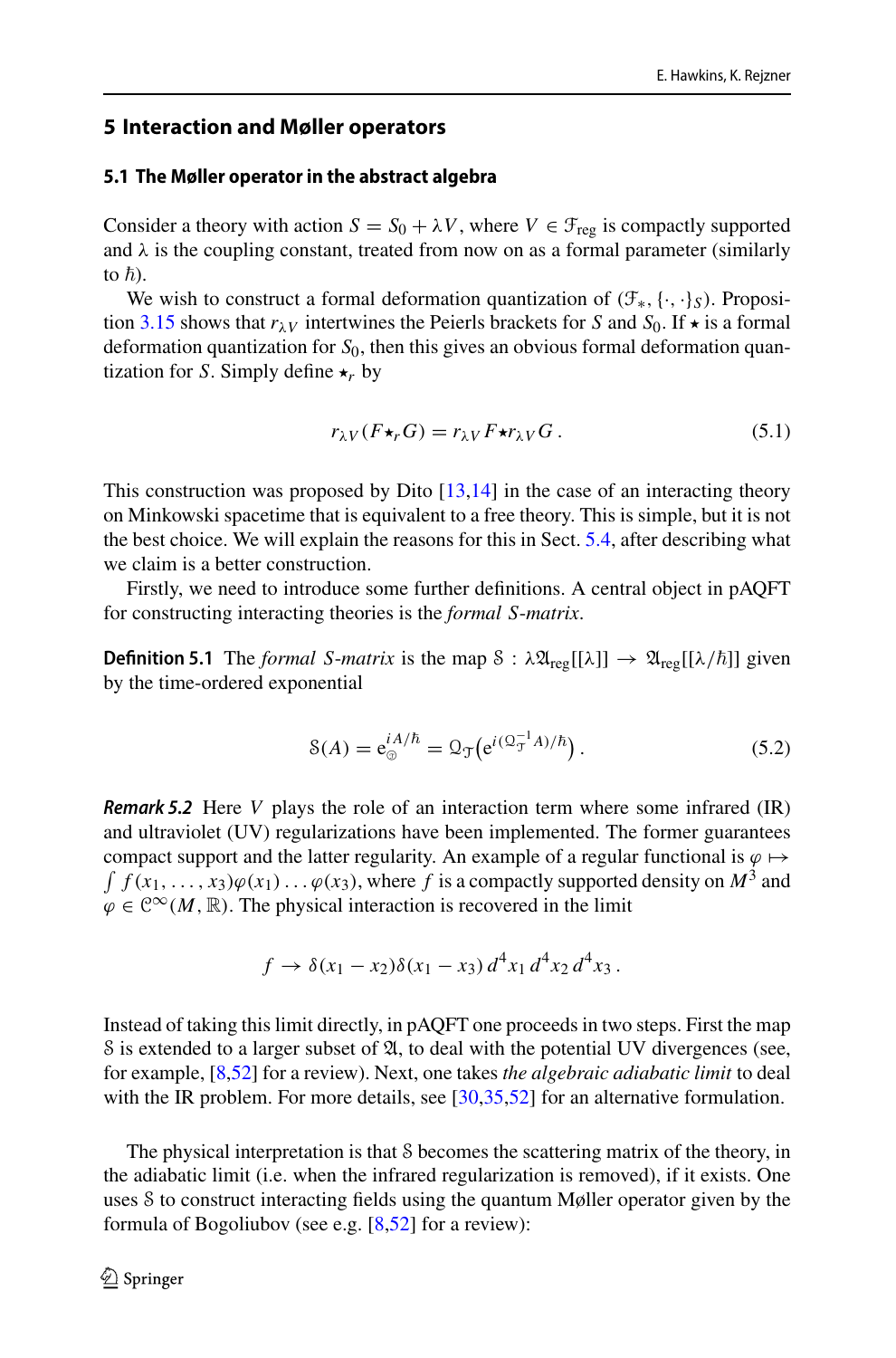$$
\mathcal{R}_A(B) = -i\hbar \frac{d}{dt} \left( \mathcal{S}(A)^{-1} \bullet \mathcal{S}(A + tB) \right) \Big|_{t=0}
$$
  
=  $(\mathcal{S}(A))^{-1} \bullet (\mathcal{S}(A) \circ B)$   
=  $\left( e_{\odot}^{iA/\hbar} \right)^{-1} \bullet \left( e_{\odot}^{iA/\hbar} \circ B \right).$ 

A priori, this is defined for  $A, B \in \lambda \mathfrak{A}_{reg}[[\lambda]]$ . However, the last expression makes sense for  $B \in \mathfrak{A}_{reg}$  and defines a map  $\mathcal{R}_A : \mathfrak{A}_{reg} \to \mathfrak{A}_{reg}[[\lambda/\hbar]]$ . Better still, we will show below that  $\mathcal{R}_A : \mathfrak{A}_{reg} \to \mathfrak{A}_{reg}[[\lambda]] \longrightarrow$  i.e. no negative powers of  $\hbar$  survive.

For the interaction  $V \in \mathcal{F}_{reg}$ , we choose  $A = \lambda \mathcal{Q}_{\mathcal{T}}(V)$  in this formula. The interacting product  $\bullet$ <sub>int</sub> on  $\mathfrak{A}_{\text{reg}}$  is then defined by

$$
B\bullet_{\text{int}} C \doteq \mathcal{R}_A^{-1} \left( \mathcal{R}_A(B) \bullet \mathcal{R}_A(C) \right).
$$

#### <span id="page-27-0"></span>**5.2 The Møller operator in terms of functionals**

For the purpose of practical computations, it is easier to work with functionals rather than the abstract algebra  $\mathfrak{A}_{reg}$ , so we should identify  $\mathfrak{A}_{reg}$  with  $\mathfrak{F}_{reg}[[\hbar]]$  by using a quantization map, but there are several to choose from. This leads to abundance of products used in the literature in this context. However, the fundamental structures can be described on the level of the abstract algebra, and there one needs only two products:  $\bullet$ ,  $\circ$ , while  $\bullet$ <sub>int</sub> can be constructed out of the two, as described above.

The most obvious way to work is based on the quantization map  $\mathcal{Q}_{Weyl}$ . With this identification, the formal S-matrix becomes  $S_0 = \Omega_{Weyl}^{-1} \circ S \circ \Omega_{Weyl}$ , so one is often interested in

$$
\mathcal{S}_0(\lambda \mathcal{T}V) = \mathcal{T}(e^{i\lambda V/\hbar}) \equiv e_{\mathcal{T}}^{i\lambda \mathcal{T}V/\hbar}.
$$

The Møller operator becomes  $R_{0,\lambda V} \doteq Q_{Weyl}^{-1} \circ \mathcal{R}_{\lambda Q_{\mathcal{T}}(V)} \circ Q_{Weyl}$ , which is

$$
R_{0,\lambda V}(F) = \left(e_{\mathcal{T}}^{i\lambda \mathcal{T}V/\hbar}\right)^{\star_{0-1}} \star_{0} \left(e_{\mathcal{T}}^{i\lambda \mathcal{T}V/\hbar} \cdot_{\mathcal{T}} F\right).
$$
 (5.3)

If we instead use  $\mathcal{Q}_H$ , then the formula for  $R_{H,\lambda}$  is the same, but with  $\star_H$ ,  $\mathcal{T}_H$ , and  $\cdot \tau$ <sub>*H*</sub>.

All these formulae for the interacting star product and interacting fields are difficult to work with, because they each use two different products, neither of which is the natural pointwise product on the space of functionals.

#### <span id="page-27-1"></span>**5.3 The Møller operator in the time-ordered identification**

Instead, the most convenient quantization map for computations is actually  $\mathcal{Q}_T$ . With this identification, the formal S-matrix becomes simply

$$
\mathfrak{Q}_{\mathfrak{I}}^{-1} \circ \mathfrak{S} \circ \mathfrak{Q}_{\mathfrak{I}}(F) = e^{i F / \hbar}.
$$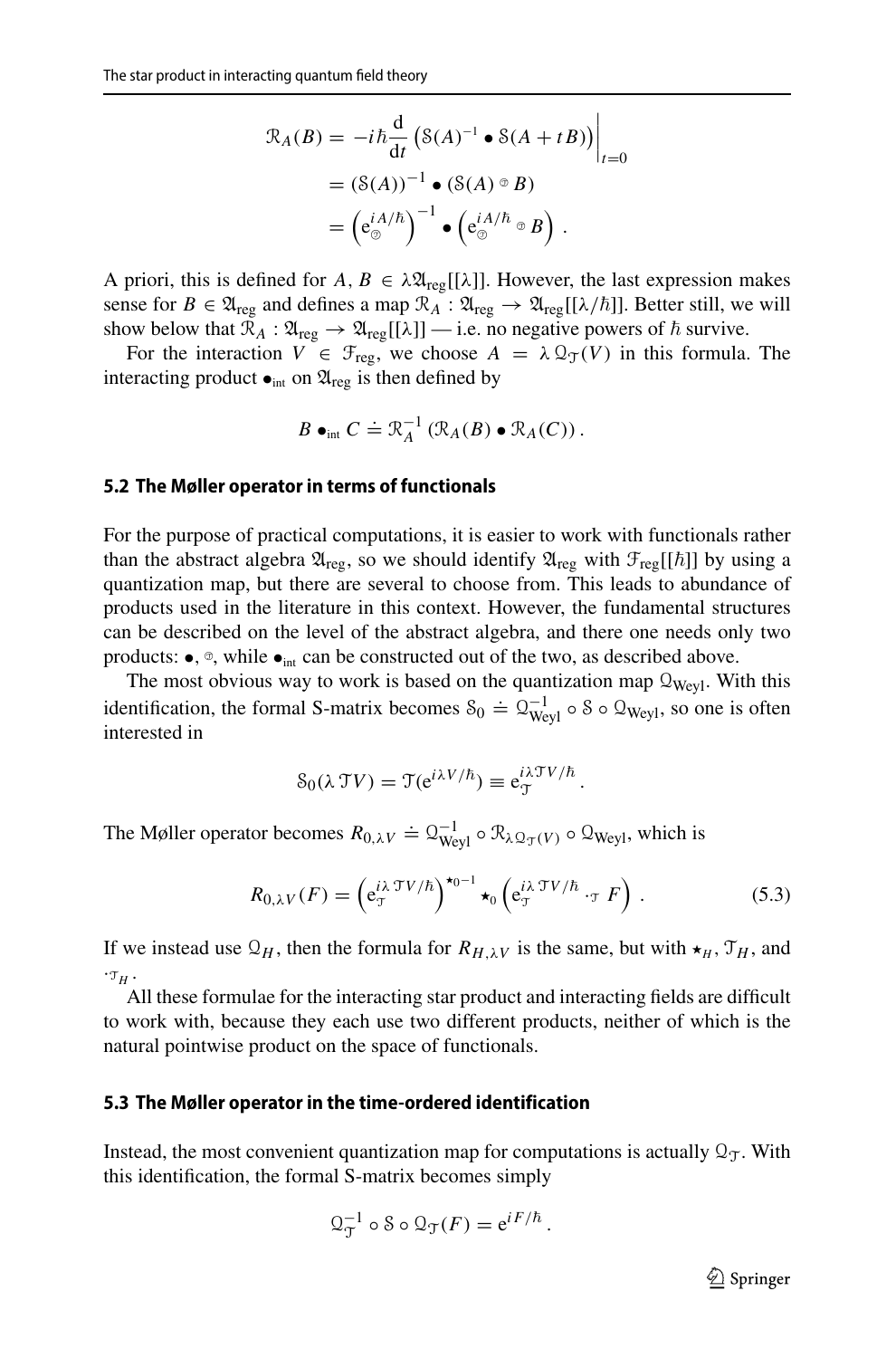The Møller operator becomes  $R_{\mathcal{T},\lambda V} \doteq Q_{\mathcal{T}}^{-1} \circ \mathcal{R}_{\lambda \mathcal{Q}_{\mathcal{T}}(V)} \circ \mathcal{Q}_{\mathcal{T}}$ , which is

$$
R_{\mathcal{T},\lambda V}(F) = \left(e^{i\lambda V/\hbar}\right)^{\star_{\mathcal{T}}-1} \star_{\mathcal{T}} \left(e^{i\lambda V/\hbar} \cdot F\right).
$$

The inverse of this is particularly simple:

$$
R_{\mathcal{T},\lambda V}^{-1}(G) = e^{-i\lambda V/\hbar} \left( e^{i\lambda V/\hbar} \star_{\mathcal{T}} G \right).
$$

Note that any formula for  $R_{\mathcal{T}\lambda V}$  can be converted to a formula for  $R_{H\lambda V}$  (and *vice versa*) by  $R_{H,\lambda V} \circ \mathcal{T}_H = \mathcal{T}_H \circ R_{\mathcal{T},\lambda V}$ .

Recall that the *n*th derivative of a functional is valued in the complex dual of the projective tensor product  $\mathcal{E}^{\hat{\otimes}_{\pi}n} \cong \Gamma(E^{\boxtimes n} \to M^n)$ .

**Definition 5.3** Any  $\chi \in \mathcal{E}_{\mathbb{C}}^{\hat{\otimes}_{\pi}n}$  defines a linear map

$$
\chi \triangleright \, : \mathcal{C}^\infty(\mathcal{E},\mathbb{C}) \to \mathcal{C}^\infty(\mathcal{E},\mathbb{C})
$$

by

$$
(\chi \triangleright F)(\varphi) = \langle F^{(n)}(\varphi), \chi \rangle.
$$

Note that for  $\psi \in \mathcal{E}$ , this defines a derivation. In general, this extends to linear combinations and defines differential operators. The idea is that the abelian Lie group  $\epsilon$  acts on functionals by translation. This  $\epsilon$  is its own Lie algebra and in that capacity acts on functionals by derivations. The projective symmetric tensor product algebra  $\hat{S}_{\pi}$  *E* is a completion of the universal enveloping algebra and acts on functionals by differential operators. The  $\triangleright$  notation is borrowed from the Hopf algebra literature.

A convenient way of describing elements of this algebra — and thus differential operators on functionals is as functions on  $\mathcal{E}'$ . We can define  $K \in \hat{S}_\pi \mathcal{E}$  by giving a formula for  $K(w)$  where  $w \in \mathcal{E}'$ . Formally,  $K \triangleright F$  is defined by replacing  $w^{\otimes n}$  with *F* (*n*) . Of course, we extend all of this to formal power series, and we use functionals valued in  $\hat{S}_{\pi} \mathcal{E}$ .

#### <span id="page-28-1"></span>**Proposition 5.4**

<span id="page-28-0"></span>
$$
R_{\mathcal{T},\lambda V}^{-1}(G)(\varphi) = (J(\varphi) \triangleright G)(\varphi)
$$
\n
$$
(5.4)
$$

*where*

<span id="page-28-2"></span>
$$
J(\varphi; w) \doteq \exp\left(\lambda \frac{V(\varphi - i\hbar \Delta_{S_0}^{\mathcal{A}} w) - V(\varphi)}{-i\hbar}\right) \tag{5.5}
$$

 $for \phi \in \mathcal{E} \text{ and } w \in \mathcal{E}_{c}^{*}.$ 

**Remark 5.5** Equation [\(5.4\)](#page-28-0) is subtle, so it is worth expanding upon. First, *J* is a functional from  $\mathcal{E}$  to formal power series with coefficients in  $\hat{S}_\pi \mathcal{E}$ . In Eq. [\(5.4\)](#page-28-0), *J* is evaluated at  $\varphi$  to give a formal power series with coefficients in  $\hat{S}_\pi\mathcal{E}.$  This then defines a differential operator which acts on *G* to give a functional. Finally, this functional is evaluated at  $\varphi$ .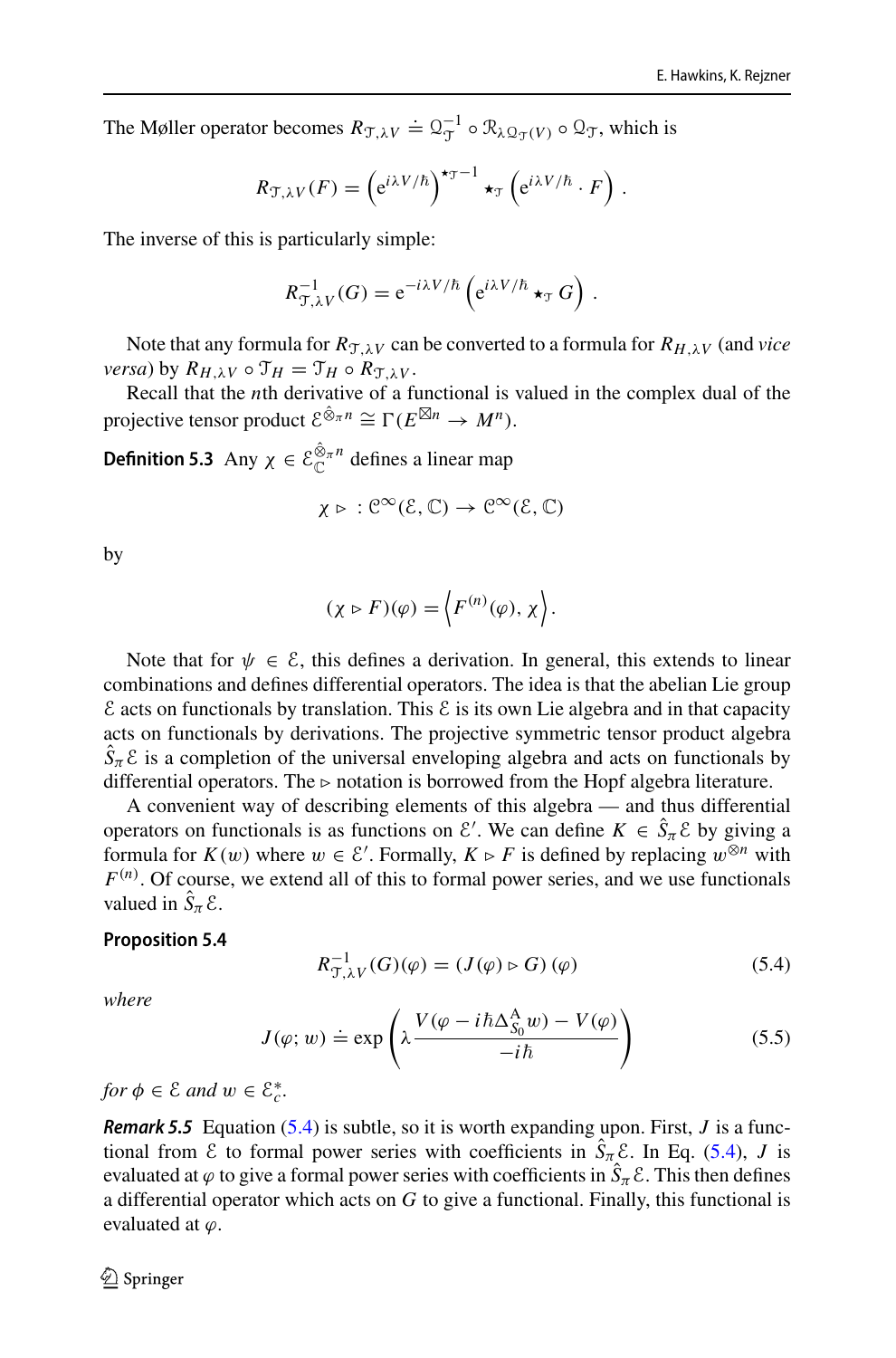**Proof.** First, for some arbitrary functional *F*, consider  $F \star_T$  as an operator acting on *G*:

$$
(F \star_{\mathcal{T}} G)(\varphi) = \sum_{n=0}^{\infty} \frac{(-i\hbar)^n}{n!} \left\langle F^{(n)}(\varphi), (\Delta_{S_0}^{\mathcal{A}})^{\otimes n} G^{(n)}(\varphi) \right\rangle
$$
  
=  $(K(\varphi) \triangleright G)(\varphi)$ 

where

$$
K(\varphi; w) \doteq \sum_{n=0}^{\infty} \frac{(-i\hbar)^n}{n!} \left\langle F^{(n)}(\varphi), (\Delta_{S_0}^{\mathcal{A}} w)^n \right\rangle = F(\varphi - i\hbar \Delta_{S_0}^{\mathcal{A}} w).
$$

For  $F = e^{i\lambda V/\hbar}$ , this becomes

$$
K(\varphi; w) = \exp\left(\lambda \frac{V(\varphi - i\hbar \Delta_{S_0}^A w)}{-i\hbar}\right) = e^{i\lambda V(\varphi)/\hbar} J(\varphi; w),
$$

and so

$$
R_{\mathcal{T},\lambda V}^{-1}(G)(\varphi) = e^{-i\lambda V(\varphi)/\hbar} \left( K(\varphi) \triangleright G \right)(\varphi) = \left( J(\varphi) \triangleright G \right)(\varphi).
$$

The original proof of the next result is due to [\[17](#page-56-2)] and was presented for the case of local functionals. Here we are working only with regular functionals, which allows a simpler proof. (Recall that  $\mathfrak A$  is an algebra over  $\mathbb C[[\hbar]]$ .)

**Corollary 5.6** *For A*  $\in \lambda \mathfrak{A}_{reg}, \mathcal{R}_A : \mathfrak{A}[[\lambda]] \rightarrow \mathfrak{A}[[\lambda]],$  *and for*  $V \in \mathcal{F}_{reg}, R_{0,\lambda V}, R_{\mathcal{T},\lambda V}$ :  $\mathfrak{F}_{\text{reg}}[[\hbar,\lambda]]\to \mathfrak{F}_{\text{reg}}[[\hbar,\lambda]].$  That is, the Møller operator contains no negative powers *of*  $\hbar$ .

**Proof** In the expression

<span id="page-29-0"></span>
$$
\frac{V(\varphi - i\hbar \Delta_{S_0}^{\mathcal{A}} w) - V(\varphi)}{-i\hbar} ,
$$

the numerator is of order  $\hbar,$  so this cancels the  $\hbar$  in the denominator, and thus,  $J$  does not contain any negative powers of  $\hbar$ . This means that  $R_{\mathcal{T},\lambda V}^{-1}$ :  $\mathcal{F}_{reg}[[\hbar,\lambda]] \to \mathcal{F}_{reg}[[\hbar,\lambda]].$ 

The fact that  $J \approx 1$  to 0th order in  $\lambda$  means that  $R_{\mathcal{T},\lambda V}^{-1}$  is a formal power series with the identity map in leading order. As a formal power series, it can thus be inverted, and  $R_{\mathcal{T},\lambda V}$  exists. Finally, the other forms of the Møller operator are equivalent to this one.  $\Box$ 

Let us now discuss the classical limit. Recall that  $\mathcal{P} : \mathfrak{A} \to \mathfrak{F}_{\mu c}, \mathfrak{A}_{reg} \to \mathfrak{F}_{reg}$  is the evaluation at the classical limit; it corresponds to setting  $\hbar = 0$ .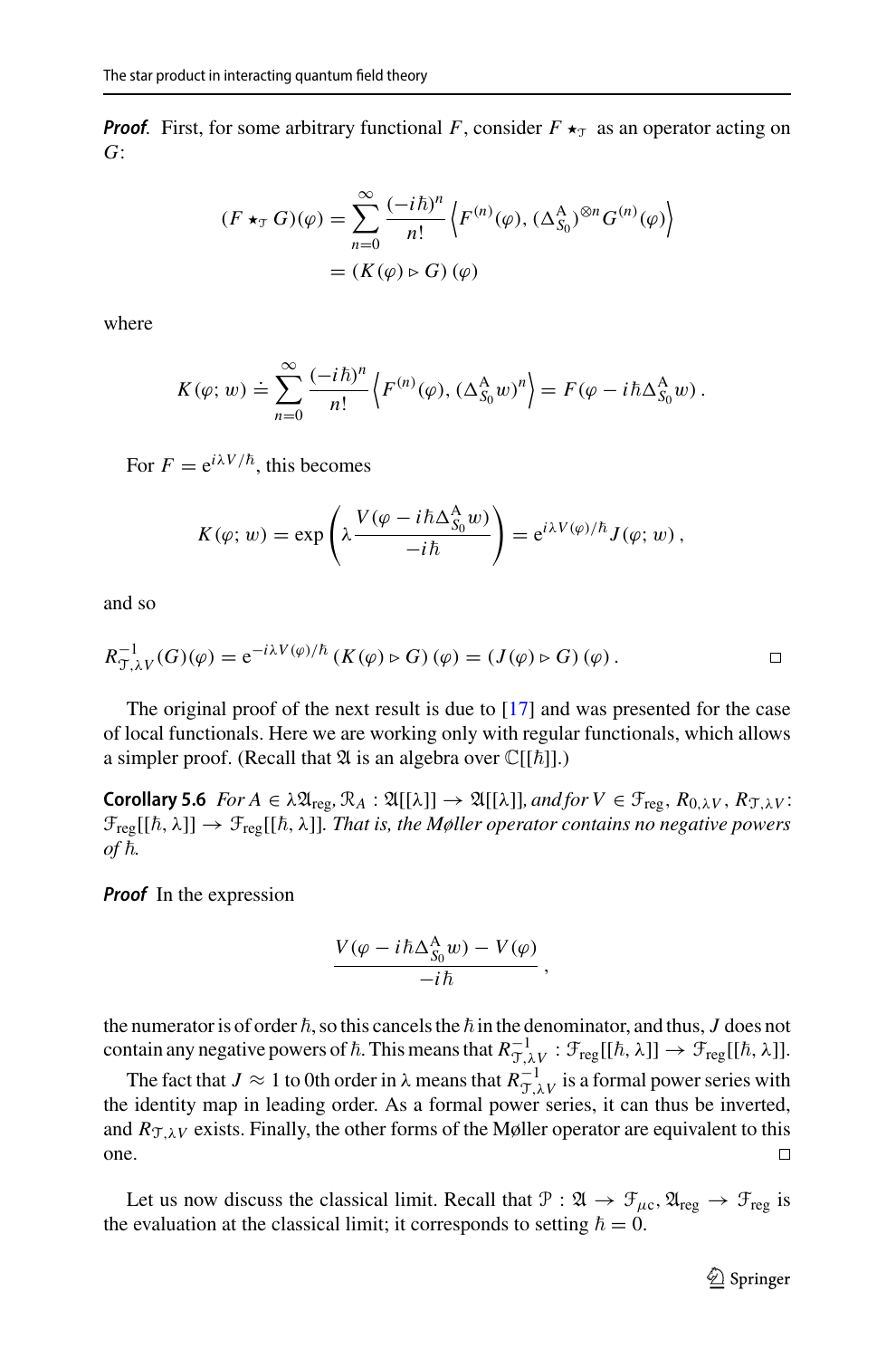**Proposition 5.7** *The classical limit of the quantum Møller operator is the classical Møller operator:*

$$
\mathcal{P}\circ\mathcal{R}_{\lambda\mathcal{Q}_{\mathcal{T}}(V)}=r_{\lambda V}\circ\mathcal{P}.
$$

*Equivalently, for*  $F \in \mathcal{F}_{reg}$ *,* 

$$
R_{H,\lambda V}(F)|_{\hbar=0} = r_{\lambda V}(F).
$$

**Proof** Again, it is easiest to prove the equivalent statement for  $R_{\text{TLV}}$ .

To 0th order in  $\hbar$ ,

$$
\frac{V(\varphi - i\hbar \Delta_{S_0}^{\mathcal{A}} w) - V(\varphi)}{-i\hbar} \approx \left\langle V^{(1)}(\varphi), \Delta_{S_0}^{\mathcal{A}} w \right\rangle,
$$

so

<span id="page-30-0"></span>
$$
J(\varphi; w) \approx J_0(\varphi; w) \doteq \exp\left(\lambda \left\langle V^{(1)}(\varphi), \Delta_{S_0}^{\mathcal{A}} w \right\rangle\right). \tag{5.6}
$$

Also note that  $\mathcal{T}_H$  is the identity operator to 0th order in  $\hbar$ , so  $R_{H,\lambda V} \approx R_{\mathcal{T},\lambda V}$ . Denote

$$
\tilde{r}_{\lambda V}^{-1}(G) \doteq R_{0,\lambda V}^{-1}(G)\Big|_{\hbar=0} = R_{\mathcal{T},\lambda V}^{-1}(G)\Big|_{\hbar=0} = \mathcal{P} \circ \mathcal{R}_{\lambda \mathcal{Q}_{\mathcal{T}}(V)} \circ \mathcal{Q}_{\mathcal{T}}(G).
$$

This gives

$$
\tilde{r}_{\lambda V}^{-1}(G)(\varphi) = (J_0(\varphi) \triangleright G)(\varphi)
$$
\n
$$
= \sum_{k=0}^{\infty} \frac{\lambda^n}{n!} \left\langle \left(V^{(1)}(\varphi)\right)^n, (\Delta_{S_0}^{\mathcal{A}})^{\otimes n} G^{(n)}(\varphi) \right\rangle
$$
\n
$$
= \sum_{k=0}^{\infty} \frac{1}{n!} \left\langle \left(\lambda \Delta_{S_0}^{\mathcal{R}} V^{(1)}(\varphi)\right)^n, G^{(n)}(\varphi) \right\rangle
$$

This is just a Taylor series expansion, so

$$
\tilde{r}_{\lambda V}^{-1}(G)(\varphi) = G\left(\varphi + \lambda \Delta_{S_0}^{\mathsf{R}} V^{(1)}(\varphi)\right).
$$

In other words,  $\tilde{r}_{\lambda V}^{-1}$  is the pullback by the operator that acts on  $\mathcal{E}[[\lambda]]$  as

$$
\tilde{\mathbf{r}}_{\lambda V}^{-1}(\varphi) = \varphi + \lambda \Delta_{S_0}^{\mathbf{R}} V^{(1)}(\varphi)
$$
\n(5.7)

Rearranging this gives an equation satisfied by the inverse map,

$$
\tilde{\mathbf{r}}_{\lambda V}(\varphi) = \varphi - \lambda \Delta_{S_0}^{\mathbf{R}} V^{(1)}(\tilde{\mathbf{r}}_{\lambda V}(\varphi)),
$$

which is the Yang–Feldman equation, and so by Lemma [3.12,](#page-10-5)  $\tilde{r}_{\lambda V} = r_{\lambda V}$ .  $\Box$ 

 $\bigcircled{2}$  Springer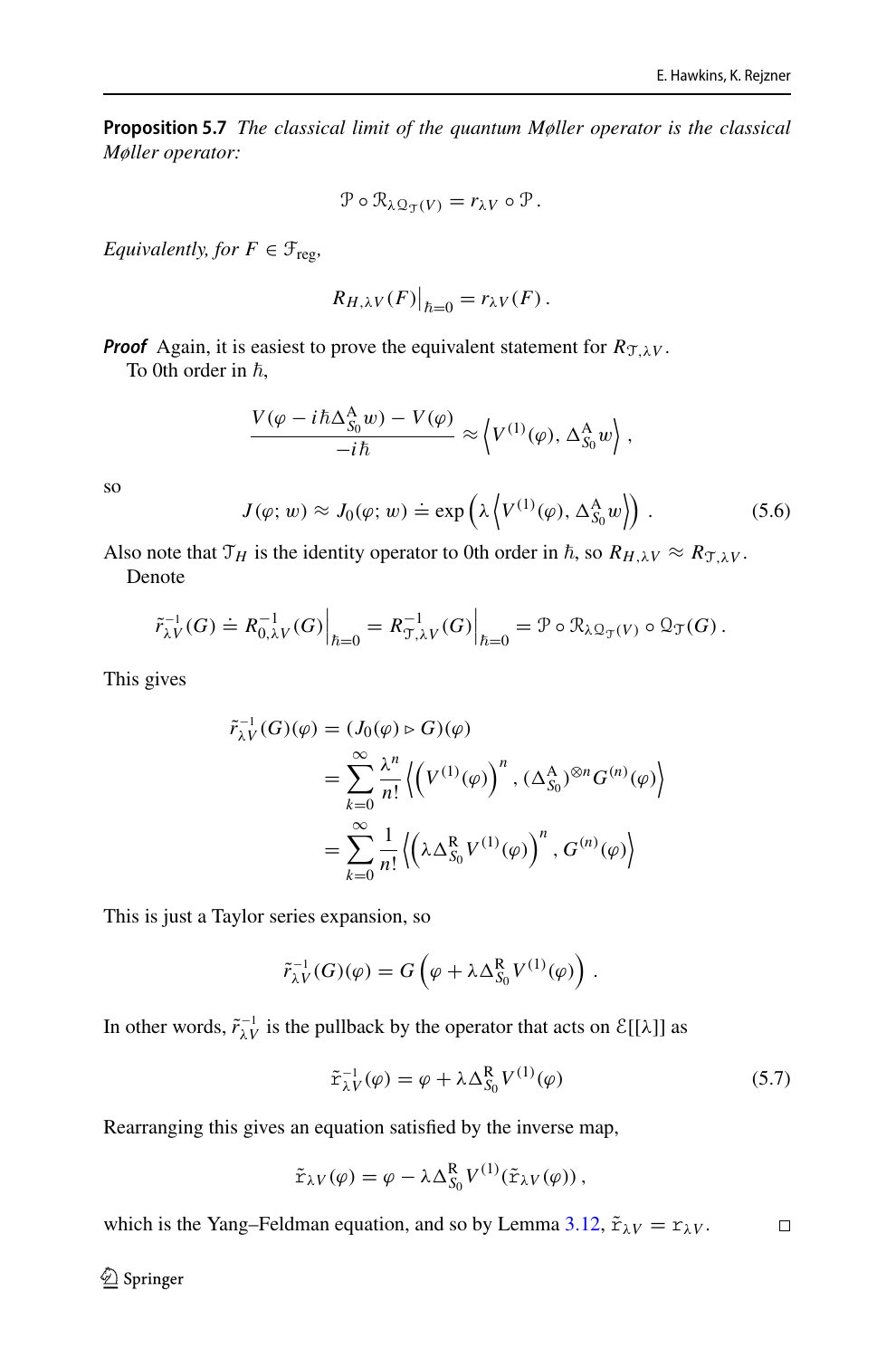**Definition 5.8** Let  $\star_{H,\text{int}}$  denote the interacting product on  $\mathcal{F}_{reg}[[\hbar,\lambda]]$  in the identification given by  $\mathcal{Q}_H$ , i.e.

$$
F\star_{H,\text{int}} G \doteq \mathcal{Q}_H^{-1} \left( \mathcal{Q}_H F \bullet_{\text{int}} \mathcal{Q}_H G \right) = R_{H,\lambda V}^{-1} (R_{H,\lambda V} F \star_H R_{H,\lambda V} G).
$$

Denote the  $\star$ <sub>*H*, int</sub>-commutator by

$$
[F, G]_{\star_{H, \text{int}}} = F \star_{H, \text{int}} G - G \star_{H, \text{int}} F.
$$

It is now easy to see that the theory defined by  $\star$ <sub>*H*,int</sub> is indeed a quantization of the classical theory defined by the Poisson bracket { $\cdot$ ,  $\cdot$  }  $S_{0+\lambda}V$  given in Definition [3.8.](#page-9-0)

**Proposition 5.9** *Let*  $F$ ,  $G$ ,  $V \in \mathcal{F}_{reg}$ *, then* 

$$
\frac{1}{i\hbar}[F,G]_{\star_{H,\text{int}}} \Big|_{\hbar=0} = \{F,G\}_{S_0+\lambda V},
$$

*thus*  $(\mathcal{F}_{reg}[[\hbar,\lambda]], \star_{H,\text{int}})$  *is a formal deformation quantization of*  $(\mathcal{F}_{reg}[[\lambda]], \{\cdot, \cdot\}_{S_0+\lambda V})$ *.* 

**Proof** This is a straightforward consequence of Propositions [3.15](#page-12-2) and [5.7.](#page-29-0) The quantum Møller operator intertwines  $\star$ <sub>*H*</sub> with  $\star$ <sub>*H*,int</sub> (by definition), so it intertwines their commutators. To first order in  $\hbar$ ,

$$
r_{\lambda V}([F, G]_{\star_{H, \text{int}}}) \approx R_{H, \lambda V}[F, G]_{\star_{H, \text{int}}} = [R_{H, \lambda V}F, R_{H, \lambda V}G]_{\star_H}
$$
  
 
$$
\approx i\hbar \{r_{\lambda V}F, r_{\lambda V}G\}_{S_0} = i\hbar r_{\lambda V}\{F, G\}_{S_0 + \lambda V}.
$$

**Remark 5.10** The equivalent, more abstract, statement is [like Eq. [\(4.10\)](#page-18-1)] that for any  $A, B \in \mathfrak{A}_{\text{reg}},$ 

$$
\mathcal{P}\left(\frac{1}{i\hbar}[A,B]_{\bullet_{int}}\right) = \{\mathcal{P}A,\mathcal{P}B\}_{S_0+\lambda V}.
$$

Next we show that the quantum Møller operator can be constructed nonperturbatively, provided the classical Møller operator is known exactly. To this end, we will extract the "classical part" of the quantum Møller operator and see what remains. It will then become clear that, at a fixed order in  $\hbar,$  the remaining "purely quantum part" contains only finitely many terms in its coupling constant expansion.

**Proposition 5.11** *Again, let r*λ*<sup>V</sup> be the classical Møller operator. Define* ⊲*<sup>r</sup> , J*1*, and* ϒλ*<sup>V</sup> by*

$$
K \rhd_r F \doteq r_{\lambda V}^{-1}(K \rhd r_{\lambda V} F),
$$
  
\n
$$
J_1(\varphi; w) \doteq \exp \left( \lambda \frac{V(\varphi - i\hbar \Delta_{S_0}^A w) - V(\varphi) + i\hbar \left\langle V^{(1)}(\varphi), \Delta_{S_0}^A w \right\rangle}{-i\hbar} \right),
$$

<span id="page-31-0"></span> $\Box$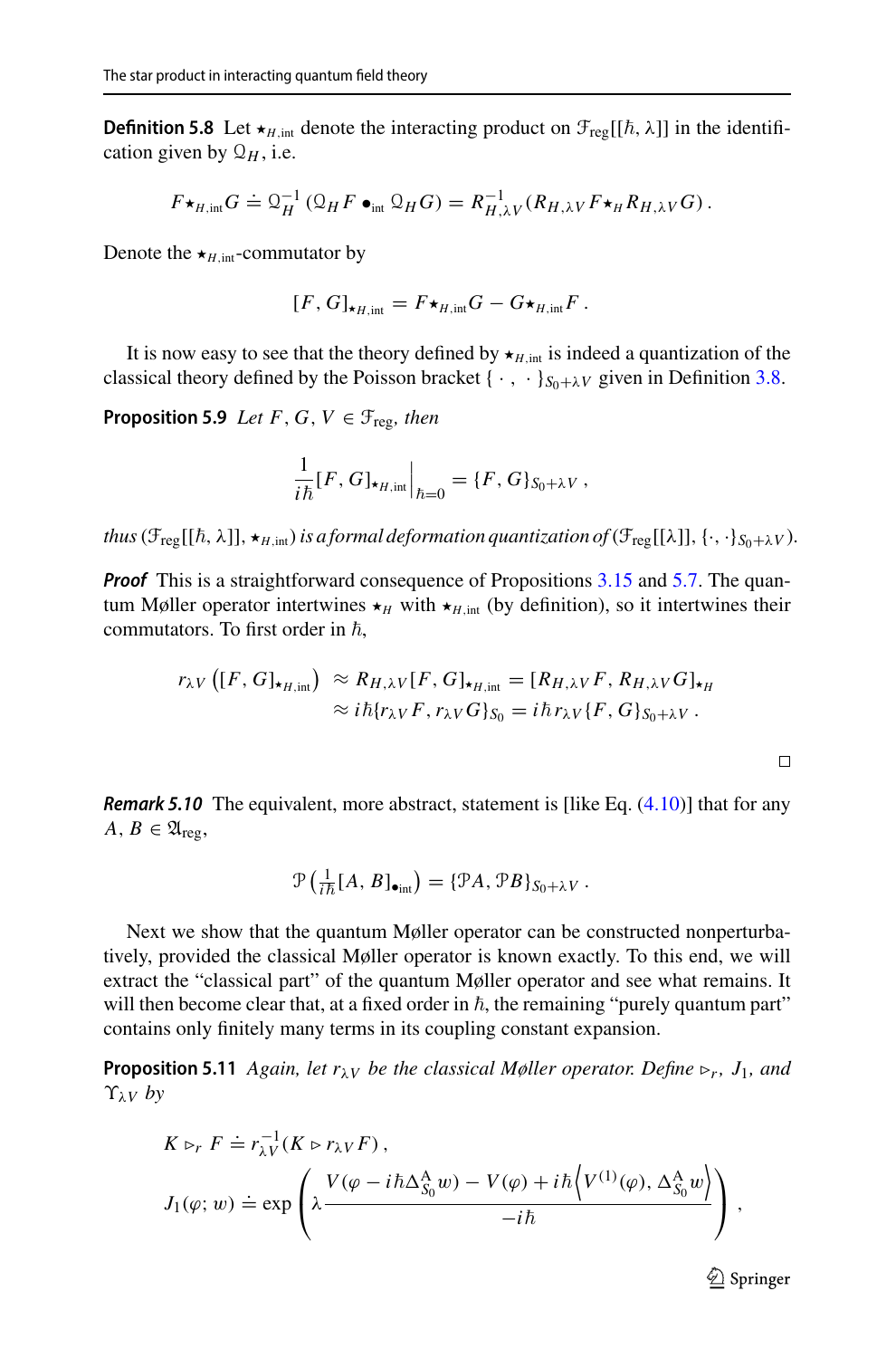$\Box$ 

*and*

$$
(\Upsilon_{\lambda V} F)(\varphi) \doteq (J_1(\varphi) \rhd_r F)(\varphi).
$$

*The inverse quantum Møller operator can be computed as*

<span id="page-32-1"></span>
$$
R_{\mathcal{T},\lambda V}^{-1} = \Upsilon_{\lambda V} \circ r_{\lambda V}^{-1}.
$$
 (5.8)

**Proof** The quantum correction  $J_1$  is chosen so that  $J = J_0 J_1$ , where  $J_0$  is defined in Eq. [\(5.6\)](#page-30-0). Proposition [5.4](#page-28-1) gives

$$
\begin{aligned} (R_{\mathcal{T},\lambda V}^{-1}F)(\varphi) &= (J(\varphi) \triangleright F)(\varphi) \\ &= [J_0(\varphi) \triangleright (J_1(\varphi) \triangleright F)](\varphi) \,. \end{aligned}
$$

This last expression contains  $\varphi$  3 times. Note that the second  $\varphi$  is just a constant as far as  $J_0(\varphi)$  is concerned; it is not differentiated, and indeed this is also equal to  $[J_1(\varphi) \triangleright (J_0(\varphi) \triangleright F)](\varphi).$ 

Proposition [5.7](#page-29-0) showed that  $(r_{\lambda V}^{-1}G)(\varphi) = (J_0(\varphi) \triangleright G)(\varphi)$ . Setting  $G(\varphi) = (J_1(\varphi) \triangleright$  $F$ )( $\varphi$ ) gives

$$
(R_{\mathcal{T},\lambda V}^{-1} F)(\varphi) = [r_{\lambda V}^{-1} (J_1(\varphi) \triangleright F)](\varphi)
$$
  
= 
$$
(J_1(\varphi) \triangleright_r r_{\lambda V}^{-1} F)(\varphi) = (\Upsilon_{\lambda V} \circ r_{\lambda V}^{-1} F)(\varphi).
$$

<span id="page-32-2"></span>**Remark 5.12** Rearranging [\(5.8\)](#page-32-1) results in  $r_{\lambda V}^{-1}R_{\mathcal{T},\lambda V} = \Upsilon_{\lambda V}^{-1}$ , so  $\Upsilon_{\lambda V}^{-1}$  can be seen as the "purely quantum" part of the Møller operator. Such a map has been introduced in [\[22](#page-56-25)] for quadratic interactions (where it is called  $\beta$  and in our notation we have  $\beta = r_{\lambda V}^{-1} \circ R_{0,\lambda V}$ , so our current discussion is a natural generalization of that result. The only missing step in that comparison is to transform the quantum Møller map from the  $\mathcal{Q}_\mathcal{T}$ -identification to the  $\mathcal{Q}_{Wev}$  or  $\mathcal{Q}_H$ -identification (i.e. to go from  $R_{\mathcal{T},\lambda V}$  to  $R_{0,\lambda V}$  or  $R_{H,\lambda V}$ ). We will come back to this in Sect. [7.](#page-52-0)

**Remark 5.13** Note that the fraction in the definition of  $J_1$  is of order at least  $\hbar$ , so that every occurrence of  $\lambda$  is accompanied by a factor of  $\hbar$ . If  $J_1$  is expanded in powers of  $\hbar$ , then each coefficient contains only finitely many powers of  $\lambda$ , so  $\lambda$  no longer needs to be treated as a formal parameter. *This gives a nonperturbative definition of the quantum Møller operator, provided that the classical Møller operator exists nonperturbatively.* This existence will be shown in the forthcoming paper [\[26\]](#page-56-16).

### <span id="page-32-0"></span>**5.4 The naive product**

This shows the relationship between the interacting product and the naive product constructed from  $\star_{\tau}$  using the classical Møller operator. From Eq. [\(5.1\)](#page-26-2), the naive product  $\star_{\tau,r}$  is given by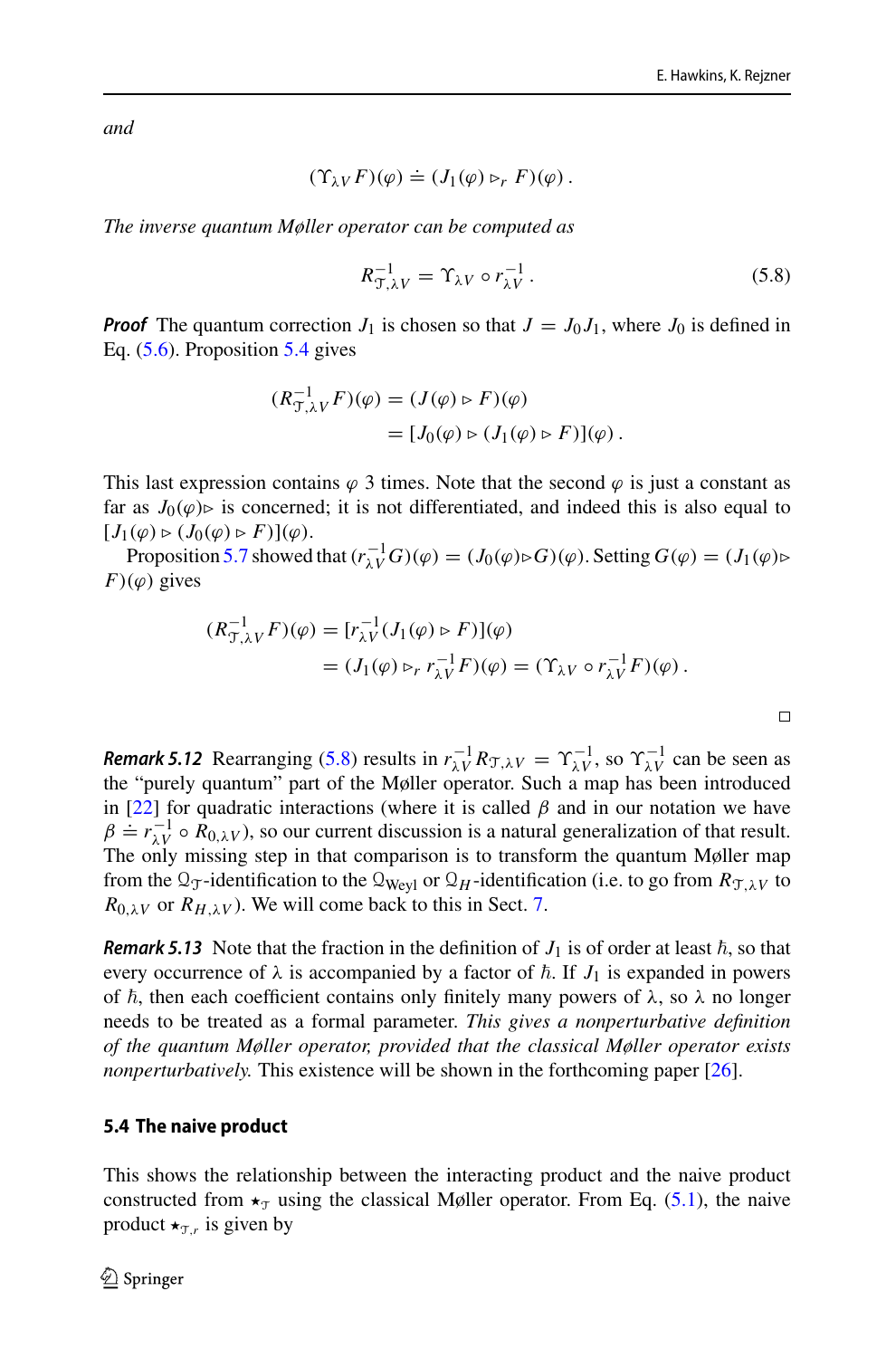$$
r_{\lambda V}^{-1} F \star_{\tau, r} r_{\lambda V}^{-1} G = r_{\lambda V}^{-1} (F \star_{\tau} G). \tag{5.9}
$$

The interacting product  $\star_{\text{T int}}$  in the identification given by  $\mathcal{Q}_{\text{T}}$  is defined by

<span id="page-33-0"></span>
$$
R_{\mathcal{T},\lambda V}^{-1}(F) \star_{\mathcal{T},\text{int}} R_{\mathcal{T},\lambda V}^{-1}(G) = R_{\mathcal{T},\lambda V}^{-1}(F \star_{\mathcal{T}} G). \tag{5.10}
$$

Equation  $(5.8)$  shows that

$$
\Upsilon_{\lambda V} F \star_{\mathfrak{T},\mathrm{int}} \Upsilon_{\lambda V} G = \Upsilon_{\lambda V} (F \star_{\mathfrak{T},r} G).
$$

Note that  $\Upsilon_{\lambda V}$  is the identity map modulo  $\hbar$ . This means that  $\Upsilon_{\lambda V}$ , the "purely quan-tum" part of the inverse quantum Møller operator is the "gauge" equivalence [\[41\]](#page-57-4) relating the naive product  $\star_{\mathcal{T},r}$  to the preferred choice  $\star_{\mathcal{T},\text{int}}$ .

Now we are ready to consider the relative merits of the interacting product  $\star_{\text{T,int}}$ and the naive product,  $\star_{\mathcal{T},r}$ , defined by Eq. [\(5.1\)](#page-26-2). The advantage of  $\star_{\mathcal{T},\text{int}}$  is related to locality and the adiabatic limit. Ultimately, the interacting star product will be used to construct local nets of algebras. Consider some bounded causally convex region O ⊂ *M* and the Møller operator restricted to functionals supported in O. Using a local (rather than regular) interaction, it was shown in [\[9](#page-55-9)[,30](#page-56-23)] (in a slightly different setting) that perturbing the interaction by a compactly supported functional, supported outside O only changes the restriction of the Møller operator by an inner automorphism. This means that for *F* and *G* supported in 0,  $F \star_{\mathcal{T},r} G$  (and  $F \star_{H,\text{int}} G$ ) only depend on the interaction in O. In other words, the net of algebras depends only locally on the interaction. We can therefore first introduce an infrared cut-off for the interaction and then remove it using the algebraic adiabatic limit construction [\[9](#page-55-9)[,27](#page-56-26)]. (Similarly, the retarded and advanced Møller operators are related by inner automorphisms, so they define exactly the same interacting products.)

The naive products defined from the classical Møller operator by Eq.  $(5.1)$  do not share this property. To first order in  $\lambda$ ,

$$
r_{\lambda V}(F)(\varphi) = F(\varphi) - \lambda \left\langle V^{(1)}(\varphi), \Delta_{S_0}^{\mathcal{A}} F^{(1)}(\varphi) \right\rangle + \cdots.
$$

To first order in  $\hbar$ ,

$$
(F \star_{\mathcal{T}} G)(\varphi) = F(\varphi)G(\varphi) - i\hbar \Big\langle F^{(1)}(\varphi), \Delta_{S_0}^{\mathcal{A}} G^{(1)}(\varphi) \Big\rangle + \cdots.
$$

This gives a formula for  $\star_{\mathcal{T},r}$  up to first order in  $\lambda$  and in  $\hbar$ :

$$
(F \star_{\mathcal{T},r} G)(\varphi) = F(\varphi)G(\varphi) - i\hbar \left\langle F^{(1)}(\varphi), \Delta_{S_0}^A G^{(1)}(\varphi) \right\rangle
$$

$$
+ i\lambda \hbar \left\langle V^{(2)}(\varphi), \Delta_{S_0}^A F^{(1)}(\varphi) \otimes \Delta_{S_0}^A G^{(1)}(\varphi) \right\rangle
$$

$$
+ i\lambda \hbar \left\langle V^{(2)}(\varphi), \Delta_{S_0}^R F^{(1)}(\varphi) \otimes \Delta_{S_0}^A G^{(1)}(\varphi) \right\rangle + \cdots.
$$

 $\mathcal{D}$  Springer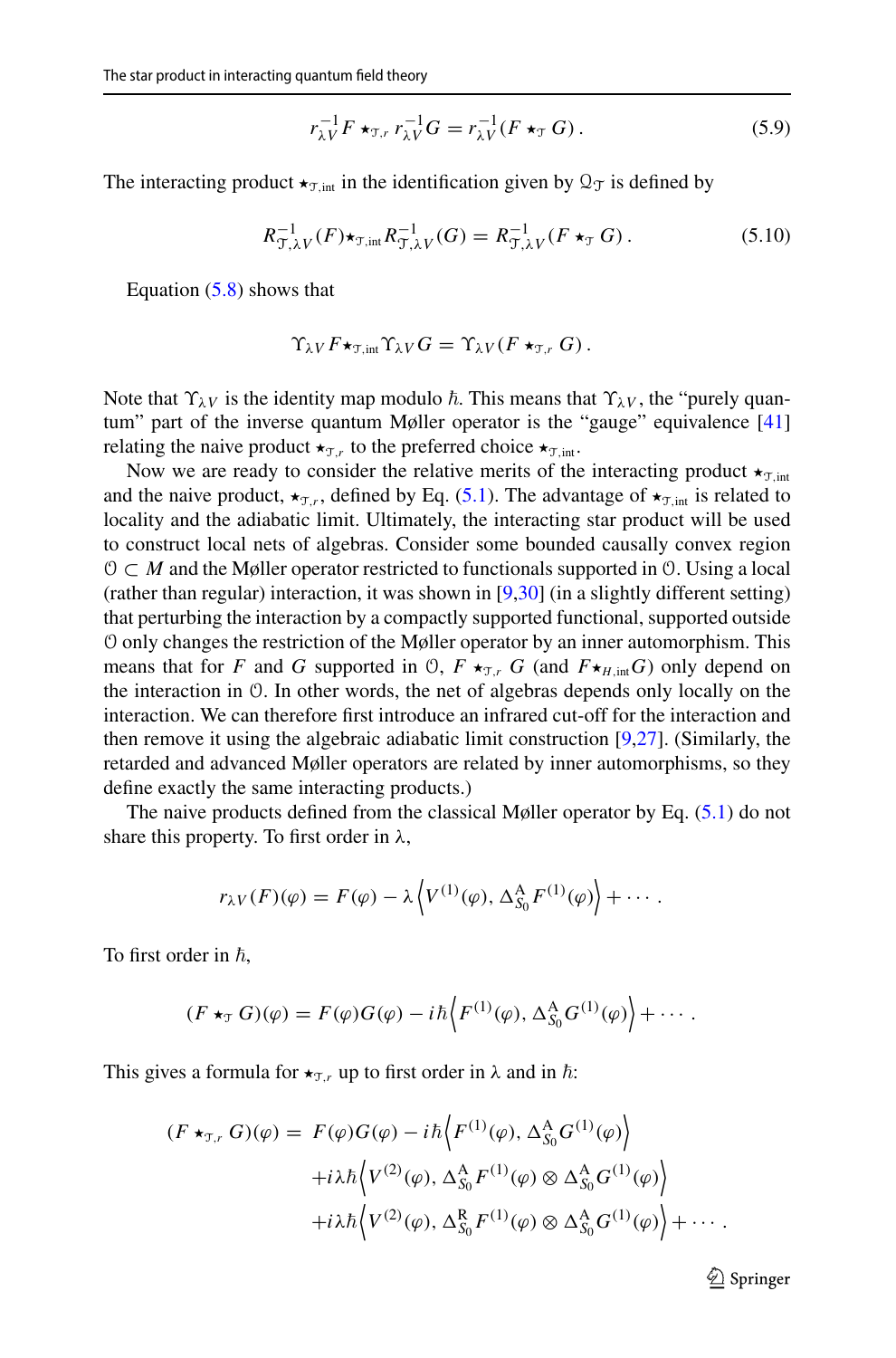The third term is problematic, even if *V* is a local functional. Because of the advanced propagators, this product will change if *V* is changed anywhere to the past of the support of *F* and *G*. The same is true of the naive product constructed from  $\star$ <sub>*H*</sub>.

# <span id="page-34-0"></span>**6 Graphical computations**

To simplify and organize the computations, we will represent our structures in terms of graphs.

**Definition 6.1**  $G(n)$  is the set of isomorphism classes of directed graphs with *n* vertices labelled  $1, \ldots, n$  (and possibly unlabelled vertices with valency  $> 1$ ).

Also denote

$$
\mathcal{G} \doteq \bigcup_{n \in \mathbb{N}} \mathcal{G}(n) \, .
$$

We make G a category by defining a *morphism*  $u : \alpha \rightarrow \beta$  to be a function that

- Maps vertices of  $\alpha$  to vertices of  $\beta$  and edges of  $\alpha$  to edges or vertices of  $\beta$ ,
- Respects sources and targets of edges,
- Maps labelled vertices to labelled vertices,
- And preserves the order of labelled vertices.

For  $\gamma \in \mathcal{G}$ :  $e(\gamma)$  is the number of edges;  $v(\gamma)$  is the number of unlabelled vertices; Aut( $\gamma$ ) is the group of automorphisms.

**Remark 6.2** This definition of morphism differs from the standard definition of a map of graphs [\[42,](#page-57-14) Sec. II.7]. It is chosen to give the concept of extension that will be useful below. The meaning of isomorphism is the same.

**Definition 6.3** A graph  $\gamma \in \mathcal{G}(n)$  determines an *n*-ary multidifferential operator,  $\vec{\gamma}$ , on functionals as follows:

- An edge represents  $\Delta_{S_0}^{\mathbf{A}}(x, y)$  with the direction from *y* to *x* i.e. such that this is only nonvanishing when the edge points from the future to the past;
- If the labelled vertex *j* has valency *r*, this represents the order *r* derivative of the *j*th argument;
- Likewise, an unlabelled vertex of valency  $r$  represents  $V^{(r)}$ .

**Definition 6.4** In diagrams,  $\Delta_{S_0}^{\mathbf{A}}$  will be denoted by a dashed line with an arrow, so all graphs in G will be drawn with dashed lines for the edges.

## <span id="page-34-1"></span>**6.1 Noninteracting product**

**Definition 6.5**  $\mathcal{G}_1(2) \subset \mathcal{G}(2)$  is the subset of graphs with no unlabelled vertices in which all edges go from 2 to 1.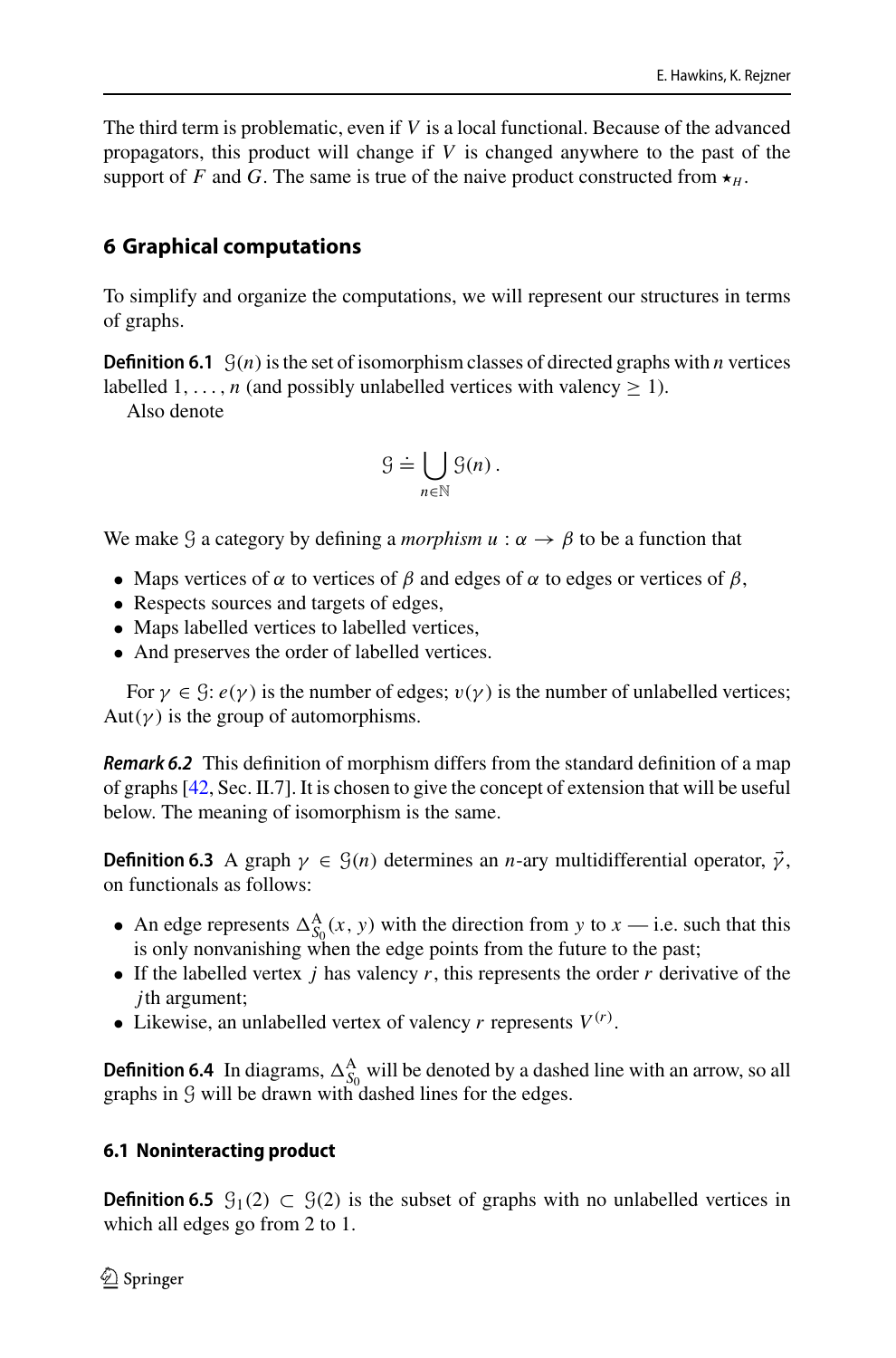In terms of these, the noninteracting product can be expressed as

<span id="page-35-2"></span>
$$
F \star_{\mathcal{T}} G = \sum_{\gamma \in \mathcal{G}_1(2)} \frac{(-i\hbar)^{e(\gamma)}}{|\text{Aut }\gamma|} \vec{\gamma}(F, G). \tag{6.1}
$$

**Example 6.6** The  $\hbar^3$  term is given by the graph

$$
\begin{array}{c}\n1 & \xrightarrow{\sim} \leftarrow \\
1 & \xrightarrow{\sim} \leftarrow \\
1 & \xrightarrow{\sim} \leftarrow \\
1 & \xrightarrow{\sim} \leftarrow \\
1 & \xrightarrow{\sim} \\
1 & \xrightarrow{\sim} \\
1 & \xrightarrow{\sim} \\
1 & \xrightarrow{\sim} \\
1 & \xrightarrow{\sim} \\
1 & \xrightarrow{\sim} \\
1 & \xrightarrow{\sim} \\
1 & \xrightarrow{\sim} \\
1 & \xrightarrow{\sim} \\
1 & \xrightarrow{\sim} \\
1 & \xrightarrow{\sim} \\
1 & \xrightarrow{\sim} \\
1 & \xrightarrow{\sim} \\
1 & \xrightarrow{\sim} \\
1 & \xrightarrow{\sim} \\
1 & \xrightarrow{\sim} \\
1 & \xrightarrow{\sim} \\
1 & \xrightarrow{\sim} \\
1 & \xrightarrow{\sim} \\
1 & \xrightarrow{\sim} \\
1 & \xrightarrow{\sim} \\
1 & \xrightarrow{\sim} \\
1 & \xrightarrow{\sim} \\
1 & \xrightarrow{\sim} \\
1 & \xrightarrow{\sim} \\
1 & \xrightarrow{\sim} \\
1 & \xrightarrow{\sim} \\
1 & \xrightarrow{\sim} \\
1 & \xrightarrow{\sim} \\
1 & \xrightarrow{\sim} \\
1 & \xrightarrow{\sim} \\
1 & \xrightarrow{\sim} \\
1 & \xrightarrow{\sim} \\
1 & \xrightarrow{\sim} \\
1 & \xrightarrow{\sim} \\
1 & \xrightarrow{\sim} \\
1 & \xrightarrow{\sim} \\
1 & \xrightarrow{\sim} \\
1 & \xrightarrow{\sim} \\
1 & \xrightarrow{\sim} \\
1 & \xrightarrow{\sim} \\
1 & \xrightarrow{\sim} \\
1 & \xrightarrow{\sim} \\
1 & \xrightarrow{\sim} \\
1 & \xrightarrow{\sim} \\
1 & \xrightarrow{\sim} \\
1 & \xrightarrow{\sim} \\
1 & \xrightarrow{\sim} \\
1 & \xrightarrow{\sim} \\
1 & \xrightarrow{\sim} \\
1 & \xrightarrow{\sim} \\
1 & \xrightarrow{\sim} \\
1 & \xrightarrow{\sim} \\
1 & \xrightarrow{\sim} \\
1 & \xrightarrow{\sim} \\
1 & \xrightarrow{\sim} \\
1 & \xrightarrow{\sim} \\
1 & \xrightarrow{\sim} \\
1 & \xrightarrow{\sim} \\
1 & \xrightarrow{\sim} \\
1 & \xrightarrow{\sim} \\
1 & \xrightarrow{\sim} \\
1 & \xrightarrow{\sim} \\
1 &
$$

which is the unique graph in  $\mathcal{G}_1(2)$  with 3 edges. Its automorphism group is  $\mathcal{S}_3$ , which has order 6 and gives the correct coefficient,  $\frac{1}{6}(-i\hbar)^3$ .

#### <span id="page-35-0"></span>**6.2 Perturbative calculations**

#### <span id="page-35-1"></span>**6.2.1 Inverse Møller operator**

**Definition 6.7**  $\mathcal{G}_2(1)$  ⊂  $\mathcal{G}(1)$  is the set of graphs such that every edge goes from 1 to an unlabelled vertex.

#### **Example 6.8**



has automorphism group  $S_3 \times (\mathbb{Z}_2 \ltimes \mathbb{Z}_2^2)$ .

### **Lemma 6.9**

<span id="page-35-3"></span>
$$
R_{\mathcal{T},\lambda V}^{-1}(F) = \sum_{\gamma \in \mathcal{G}_2(1)} \frac{(-i\hbar)^{e(\gamma) - v(\gamma)} \lambda^{v(\gamma)}}{|\text{Aut}(\gamma)|} \vec{\gamma}(F) \tag{6.2}
$$

**Proof** Taking a Taylor expansion of *V* about  $\varphi$  in Eq. [\(5.5\)](#page-28-2) shows that

$$
J(\varphi; w) = \exp\left(\lambda \sum_{n=1}^{\infty} \frac{(-i\hbar)^{n-1}}{n!} \left\langle V^{(n)}(\varphi), (\Delta_{S_0}^{\mathcal{A}} w)^{\otimes n} \right\rangle\right)
$$
  

$$
= \prod_{n=1}^{\infty} \exp\left(\frac{\lambda (-i\hbar)^{n-1}}{n!} \left\langle V^{(n)}(\varphi), (\Delta_{S_0}^{\mathcal{A}} w)^{\otimes n} \right\rangle\right)
$$
  

$$
= \prod_{n=1}^{\infty} \sum_{k=0}^{\infty} \frac{1}{k!} \left(\frac{\lambda (-i\hbar)^{n-1}}{n!} \left\langle V^{(n)}(\varphi), (\Delta_{S_0}^{\mathcal{A}} w)^{\otimes n} \right\rangle\right)^{k}
$$

The term  $\left\langle V^{(n)}(\varphi), (\Delta_{S_0}^{\mathcal{A}} w)^{\otimes n} \right\rangle$  gives the same differential operator as the graph with  $n$  edges directed from the vertex 1 to a single unlabelled vertex. We have here a sum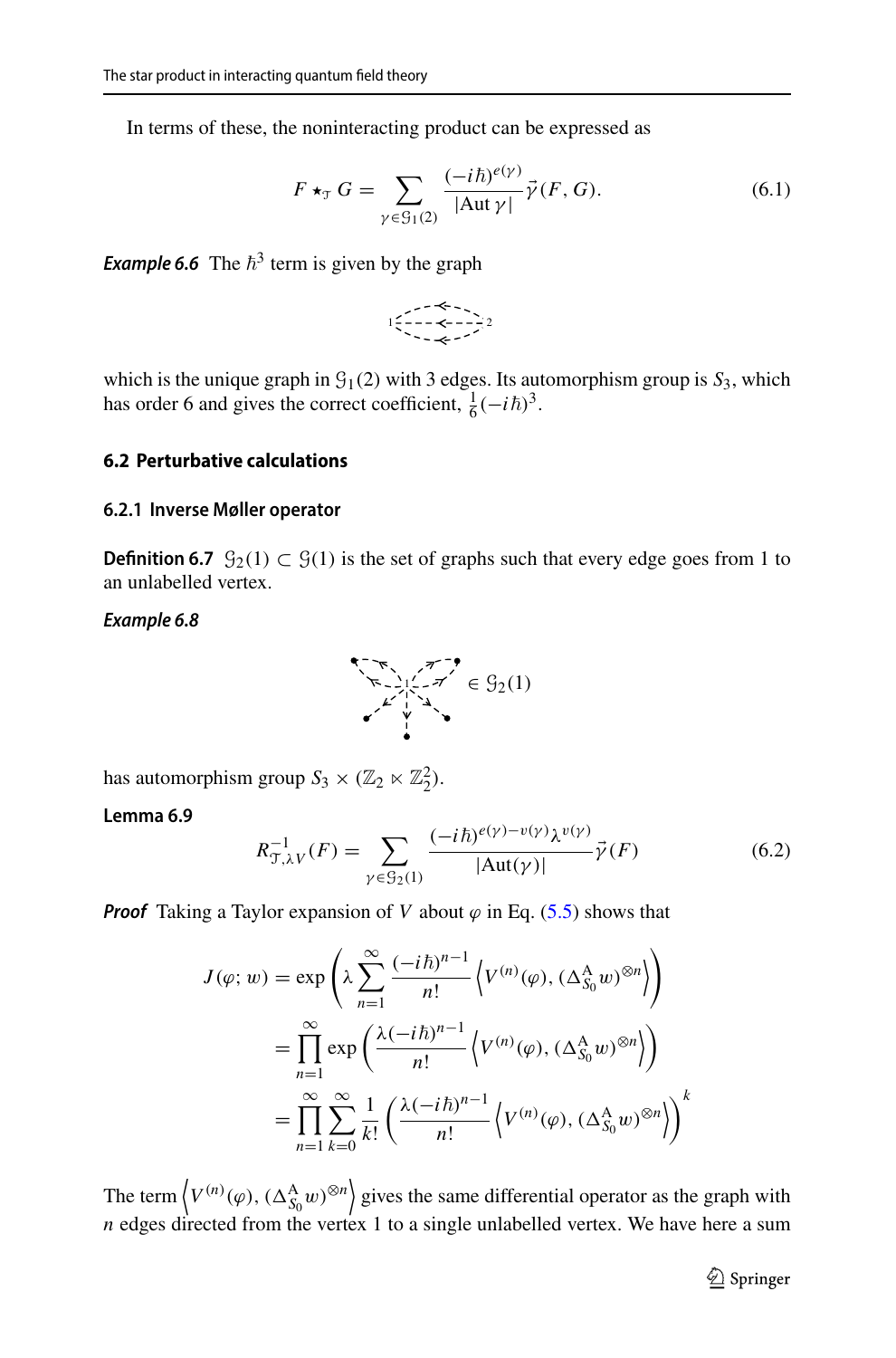over all possible products of such terms. This corresponds to all possible graphs in  $\mathcal{G}_2(1)$ .

The automorphisms of a graph  $\gamma \in \mathcal{G}_2(1)$  do not permute the unlabelled vertices with different valencies; thus, the automorphism group is a Cartesian product of the group of automorphisms for each of those subgraphs.

If  $\gamma$  has *k* unlabelled vertices of valency *n*, then an automorphism can permute each of those vertices, and for each such vertex, it can permute the *n* edges leading to it. That subgroup of automorphisms is thus a semidirect product of  $S_k$  and  $(S_n)^k$ . This has order  $k!(n!)^k$ .  $\Box$ 

#### <span id="page-36-0"></span>**6.2.2 Composition of operators**

The following is analogous to the concept of an extension of groups.

**Definition 6.10** For  $\alpha \in \mathcal{G}(n)$  and  $\gamma \in \mathcal{G}(m)$ , an *extension* of  $\gamma$  by  $\alpha$  at  $j \in \gamma$  is a pair of an injective and a surjective morphism

$$
\alpha \stackrel{u}{\hookrightarrow} \beta \stackrel{v}{\twoheadrightarrow} \gamma
$$

with  $\beta \in \mathcal{G}(n + m - 1)$ , such that  $u(\alpha) = v^{-1}(j)$ , and the restriction of v to the compliment of  $u(\alpha)$  is injective.

Two extensions are *equivalent* if there exists a commutative diagram between them with the identity on  $\alpha$  and  $\gamma$ , and an automorphism on  $\beta$ .

**Example 6.11** There is an extension

<sup>1</sup> <sup>2</sup> ֒→ <sup>1</sup> <sup>2</sup> ։ <sup>1</sup>

which maps the first graph to the bottom edge of the second graph and then collapses that subgraph to the vertex 1 of the third graph.

**Definition 6.12** The *partial composition* of multilinear maps is denoted by  $\circ$ <sub>*j*</sub> and means the composition of one map into the *j*th argument of another.

<span id="page-36-1"></span>**Lemma 6.13** *Let*  $\alpha \in \mathcal{G}(n)$  *and*  $\gamma \in \mathcal{G}(m)$  *and*  $j = 1, \ldots, m$ *. The partial composition at j is*

$$
\vec{\gamma} \circ_j \vec{\alpha} = \sum_{\alpha \hookrightarrow \beta \twoheadrightarrow \gamma} \vec{\beta}
$$

*where the sum is over equivalence classes of extensions of* γ *by* α *at j. Equivalently,*

$$
\frac{1}{|\text{Aut }\gamma||\text{Aut }\alpha|} \vec{\gamma} \circ_j \vec{\alpha} = \sum_{\exists \alpha \hookrightarrow \beta \to \gamma} \frac{d_{\beta}}{|\text{Aut }\beta|} \vec{\beta}
$$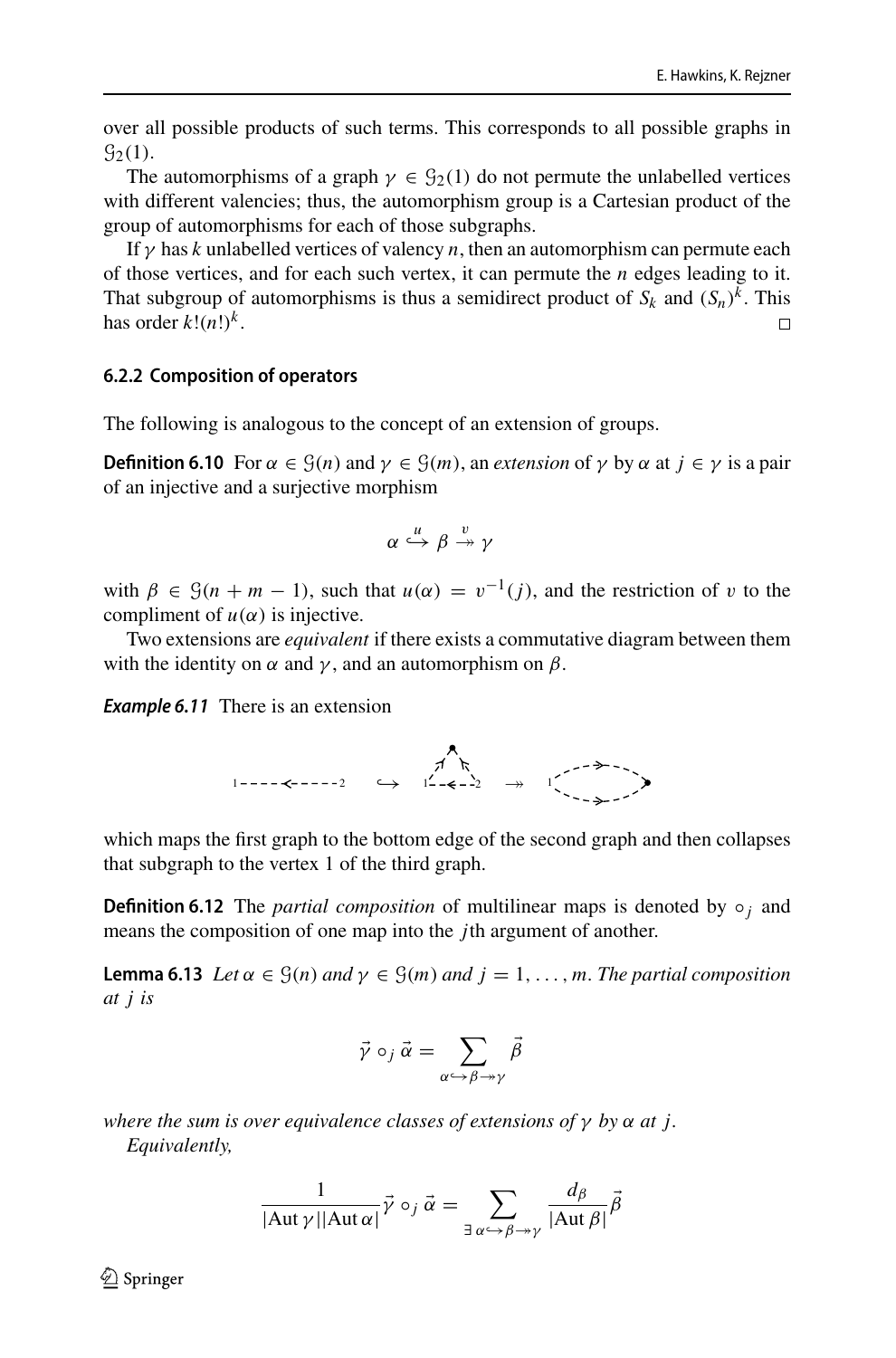*where the sum is over the set of*  $\beta \in \mathcal{G}(n + m - 1)$  *such that there exists such an extension of*  $\gamma$  *by*  $\alpha$  *at j and*  $d_{\beta}$  *is the number of subgraphs of*  $\beta$  *isomorphic to*  $\alpha$  *such that the quotient is isomorphic to* γ *with the subgraph mapped to j.*

**Proof.** The composition  $\gamma \circ_i \alpha$  can be thought of as inserting  $\alpha$  in place of  $j \in \gamma$ . If *r* is the valency of  $j \in \gamma$ , then this is taking an order *r* derivative of  $\vec{\alpha}$ . The edges represent  $\Delta_{S_0}^{\mathbf{A}}$ , which is constant, so the product rule tells us that this derivative is given by a sum over all possible ways of attaching the  $r$  edges to vertices of  $\alpha$  (instead of to  $j \in \gamma$ ). Any such attachment gives a graph  $\beta$  with a subgraph identified with  $\alpha$ and the quotient identified with  $\gamma$ . This gives precisely the set of equivalence classes of extensions as defined above.

For the second expression, we need to write this as a sum over the graphs  $\beta$  that can appear as extensions, but one graph can appear in inequivalent extensions, so we need to understand the number of extensions with a given  $\beta$ .

An extension  $\alpha \hookrightarrow \beta \twoheadrightarrow \gamma$  certainly determines a subgraph of  $\beta$  that is isomorphic to  $\alpha$ . If two extensions determine the same subgraph, then it is easy to construct an automorphism of  $\beta$  that gives an equivalence between the extensions. (All of the edges of  $\beta$  are either in the subgraph or map to edges of  $\gamma$ .) So, having the same subgraph is a weaker condition than equivalence of extensions.

By definition,  $d_{\beta}$  is the number of possible images of  $\alpha$  in extensions. Any two extensions with the same image are related by an automorphism of  $\alpha$  and an automorphism of  $\gamma$ ; therefore, the number of extensions is

$$
d_{\beta}|\text{Aut }\alpha||\text{Aut }\gamma|
$$
.

An equivalence of extensions is always given by an automorphism of  $\beta$ , so an equivalence class consists of  $|Aut \beta|$  extensions; therefore, the number of equivalence classes of extensions is

$$
\frac{d_{\beta}|\text{Aut }\alpha||\text{Aut }\gamma|}{|\text{Aut }\beta|}.
$$



because the last graph occurs in two inequivalent extensions.

#### **Example 6.15**

**Example 6.14**

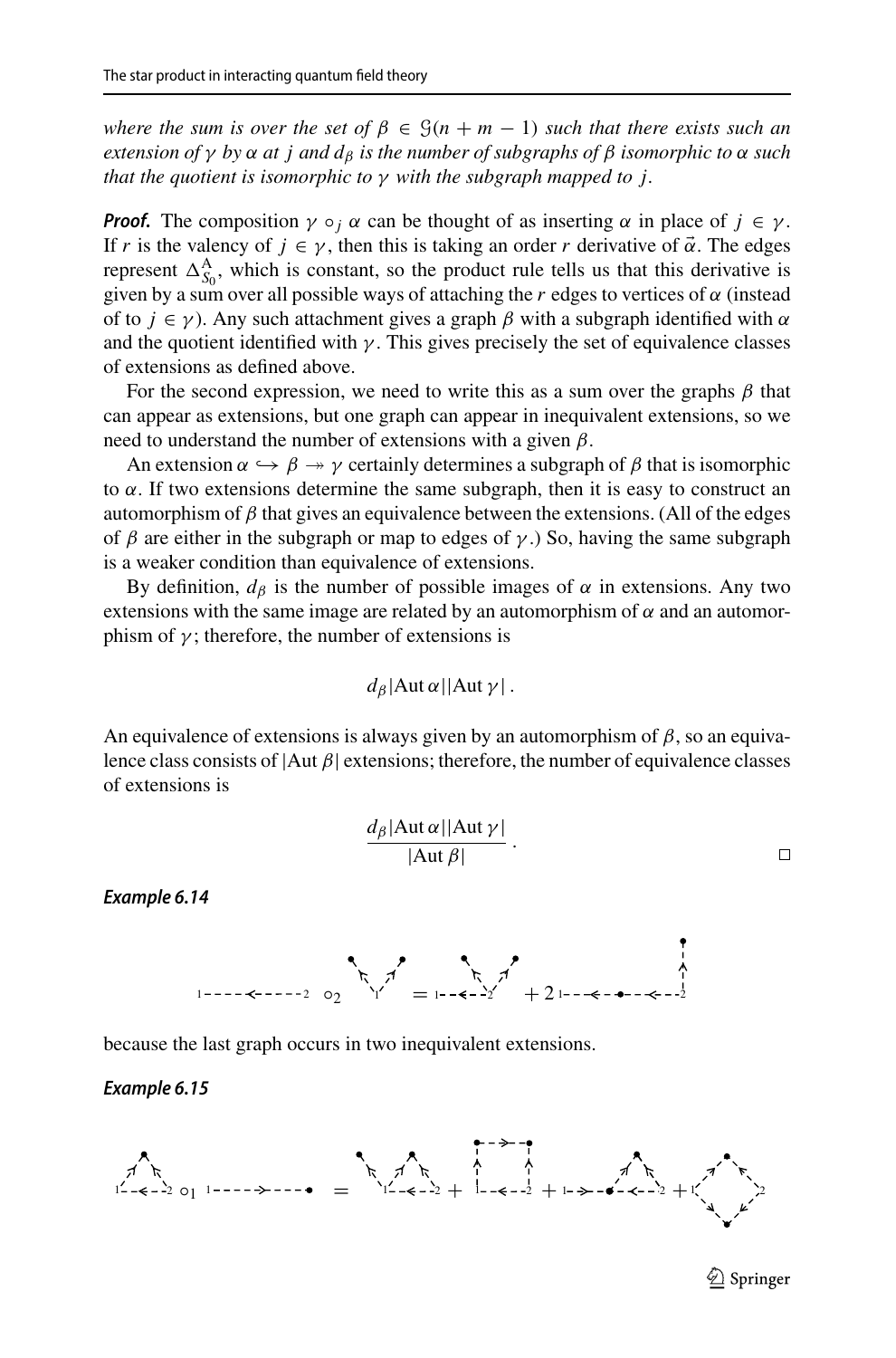Each of these graphs has trivial automorphism group, except for the last, for which it has order 2. However, there are also 2 ways of mapping  $1 - - - \rightarrow - - \bullet$  into it to give the quotient  $1^2 - \epsilon - 2$ . This is why the coefficient of that term is also 1.

### <span id="page-38-0"></span>**6.2.3 Interacting product**

**Definition 6.16**  $\mathcal{G}_2(2)$  ⊂  $\mathcal{G}(2)$  is the subset of graphs such that every edge either goes from a labelled vertex to an unlabelled vertex or from 2 to 1.

#### <span id="page-38-3"></span>**Lemma 6.17**

<span id="page-38-1"></span>
$$
R_{\mathcal{T},\lambda V}^{-1}(F \star_{\mathcal{T}} G) = \sum_{\gamma \in \mathcal{G}_2(2)} \frac{(-i\hbar)^{e(\gamma) - v(\gamma)} \lambda^{v(\gamma)}}{|\text{Aut}(\gamma)|} \vec{\gamma}(F,G) \tag{6.3}
$$

**Proof** This follows by inserting Eq.  $(6.1)$  into Eq.  $(6.2)$  and using the product rule.  $\Box$ 

**Definition 6.18**  $\mathcal{G}_3(n)$  ⊂  $\mathcal{G}(n)$  is the set of graphs such that:

- Every unlabelled vertex has at least one ingoing edge and one outgoing edge;
- There are no directed cycles;
- For  $1 \leq i \leq k \leq n$ , there does not exist any directed path from *j* to *k*.

In particular, this implies that 1 is a sink (has only ingoing edges) and *n* is a source (has only outgoing edges).

We are now ready to write down the graphical expansion of the interacting star product. Note that the graphs we are using are constructed from the free propagator  $\Delta_{S_0}^{\text{A}}$  and from the derivatives of the interaction term *V*. Later on, we will re-express things in terms of the propagator  $\Delta_S^A$  of the interacting theory and the derivatives of the full action *S*.

#### **Theorem 6.19**

<span id="page-38-4"></span><span id="page-38-2"></span>
$$
F\star_{\mathcal{T},\text{int}} G = \sum_{\gamma \in \mathcal{G}_3(2)} \frac{(-i\hbar)^{e(\gamma)-v(\gamma)}(-\lambda)^{v(\gamma)}}{|\text{Aut}(\gamma)|} \vec{\gamma}(F,G) \tag{6.4}
$$

**Remark 6.20** The right-hand side is the same as in Eq.  $(6.3)$ , except that  $\mathcal{G}_3$  has replaced  $\mathcal{G}_2$  and  $\lambda$  has become  $-\lambda$ .

**Definition 6.21**  $\mathcal{G}_4(2) \subset \mathcal{G}(2)$  is the set of graphs obtained by extending graphs in  $\mathcal{G}_3(2)$  by graphs in  $\mathcal{G}_2(1)$  at 1 and 2.

**Proof** For this proof, let  $F\star_2 G$  denote the right-hand side of Eq. [\(6.4\)](#page-38-2), so that we need to prove  $\star_? = \star_{T,\text{int}}$ . That is, we need to prove that  $R_{T,\lambda}^{-1}$  (*F*  $\star_{T}$  *G*) =  $R_{\mathcal{T},\lambda V}^{-1}(F) \star_? R_{\mathcal{T},\lambda V}^{-1}(G)$ , and Eq. [\(6.3\)](#page-38-1) has already computed the left side.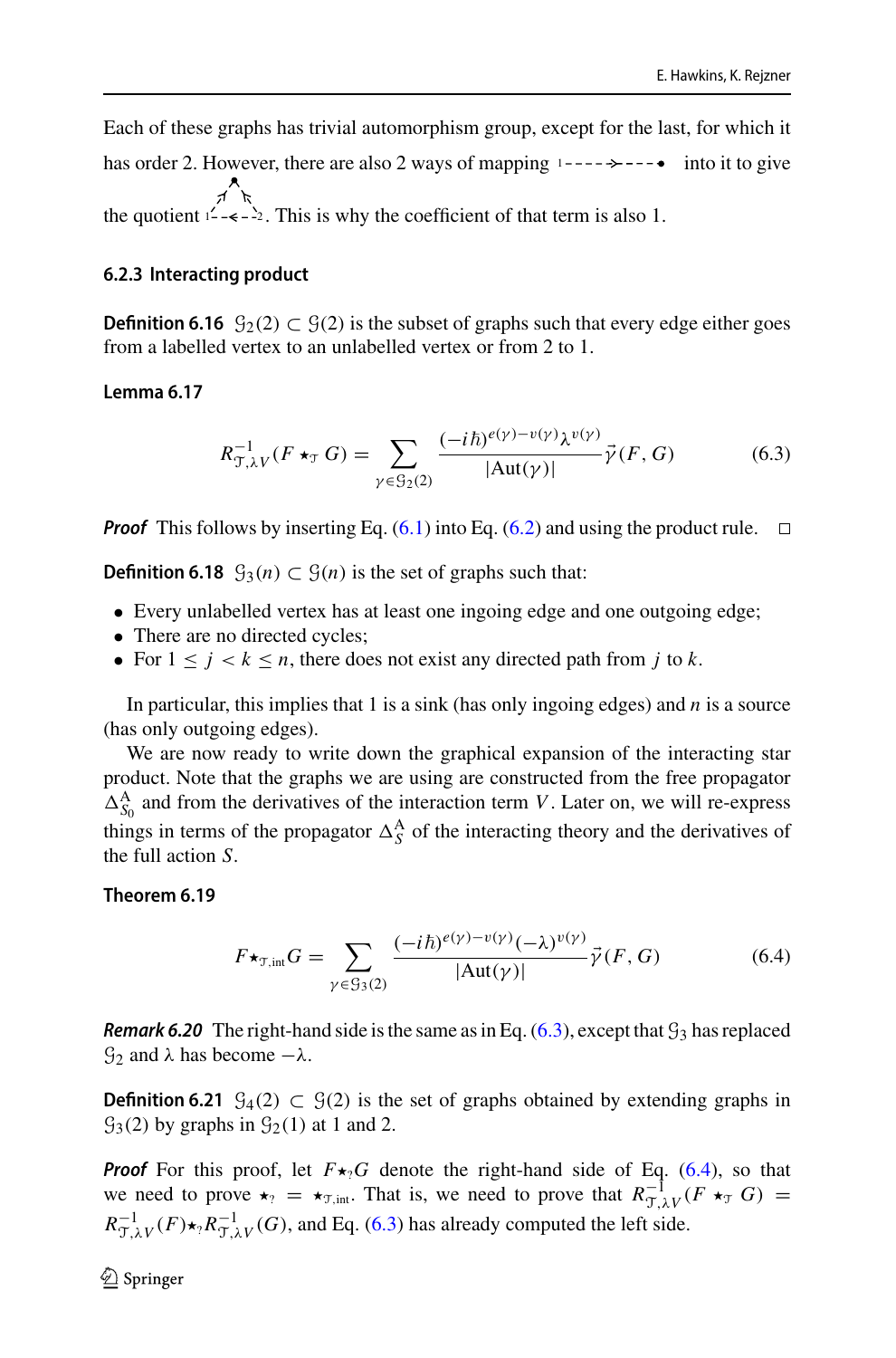By Lemma [6.13](#page-36-1) and the definition of  $\mathcal{G}_4$ ,  $R_{\mathcal{T},\lambda V}^{-1}(F) \star_{?} R_{\mathcal{T},\lambda V}^{-1}(G)$  can be computed as some sum over  $G_4(2)$ . We will show that cancellation reduces this to the sum over  $\mathcal{G}_2(2)$  in Eq. [\(6.3\)](#page-38-1).

We first need to check that  $\mathcal{G}_2(2) \subseteq \mathcal{G}_4(2)$ , so suppose that  $\gamma \in \mathcal{G}_2(2)$ . By definition, all edges of  $\gamma$  either go from 1 or 2 to an unlabelled vertex or from 2 to 1. Let  $\alpha \subset \gamma$ be the subgraph of edges from 1 (to unlabelled vertices) and denote the quotient graph as  $\gamma/\alpha$ . Let  $\beta \subset \gamma$  be the subgraph of edges going from 2 to (unlabelled) vertices not in  $\alpha$ . All other edges of  $\gamma$  must go from 2 to vertices of  $\alpha$ , therefore

$$
(\gamma/\alpha)/\beta\in \mathcal{G}_1(2)\subset \mathcal{G}_3(2)
$$

and so  $\gamma \in \mathcal{G}_4(2)$ .

Equations  $(6.4)$  and  $(6.2)$  give

$$
R_{\mathcal{T},\lambda V}^{-1}(F) \star_? R_{\mathcal{T},\lambda V}^{-1}(G) = \sum_{\alpha,\beta \in \mathcal{G}_2(1)} \sum_{\delta \in \mathcal{G}_3(2)} \frac{(-i\hbar)^{e-v}(-1)^{v(\delta)}\lambda^v}{|\text{Aut }\alpha||\text{Aut }\beta||\text{Aut }\delta|} \vec{\delta}(\vec{\alpha}F,\vec{\beta}G)
$$

where  $e = e(\alpha) + e(\beta) + e(\delta)$  and  $v = v(\alpha) + v(\beta) + v(\delta)$ . Applying Lemma [6.13,](#page-36-1) this becomes

$$
R_{\mathcal{T},\lambda V}^{-1}(F) \star_? R_{\mathcal{T},\lambda V}^{-1}(G) = \sum_{\gamma \in \mathcal{G}_4(2)} \frac{(-i\hbar)^{e(\gamma)-v(\gamma)} \lambda^{v(\gamma)}}{|\text{Aut }\gamma|} \vec{\gamma}(F,G) \sum_{\alpha,\beta} (-1)^{v(\gamma)-v(\alpha)-v(\beta)},
$$

where the last sum is over  $\alpha, \beta \subset \gamma$ , such that  $1 \in \alpha$ ,  $2 \in \beta$ ,  $\alpha, \beta \in \mathcal{G}_2(1)$ , and  $(\gamma/\alpha)/\beta \in \mathcal{G}_3(2)$ .

Note that  $\alpha \subset \gamma$  is the subgraph of all edges outgoing from  $1 \in \gamma$ , so it is uniquely determined by  $\gamma$ . On the other hand, although  $\beta$  must contain all edges from 2 to sinks that are not in  $\alpha$ , it *may* contain any edge that goes from 2 to any other unlabelled vertex not in  $\alpha$  (see Example [6.22\)](#page-40-1). The sum over  $\beta$  is over the binary choices of including or not including each of these edges, thus

$$
\sum_{\beta} (-1)^{v(\beta)} = 0
$$

*if there are any such edges.* This reduces the expression for  $R_{\mathcal{T},\lambda V}^{-1}(F) \star_? R_{\mathcal{T},\lambda V}^{-1}(G)$  to a sum over  $\gamma$  without any such edges.

We are therefore interested in graphs  $\gamma \in \mathcal{G}_4(2)$  that do not contain any such ambiguous edge. This means that any edge from  $2 \in \gamma$  must go to a vertex of  $\alpha \subset \gamma$ or to a sink. By the definition of  $\mathcal{G}_4$ ,  $1 \in \gamma/\alpha$  is a sink, so any vertex of  $\alpha \subset \gamma$  other than 1 is a sink. In short, any edge from  $2 \in \gamma$  must go to 1 or a sink. This implies that all unlabelled vertices are sinks, and so any edge goes from 1 or 2 to an unlabelled vertex or from 2 to 1. In other words,  $\gamma \in \mathcal{G}_2(2)$ . In that case, all vertices of  $\gamma$  are in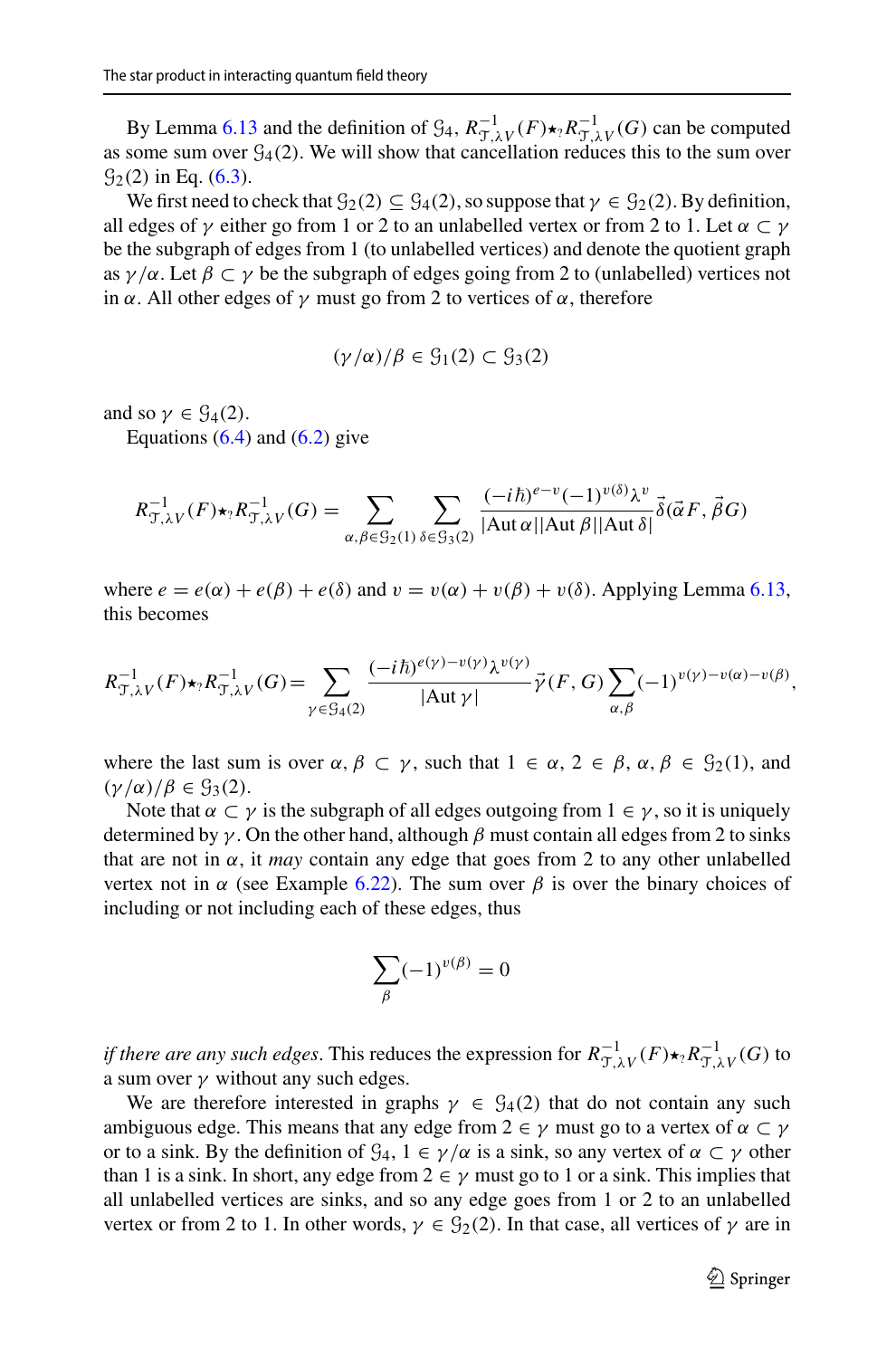$\alpha$  or  $\beta$ , so  $v(\gamma) = v(\alpha) + v(\beta)$ . Therefore,

$$
R_{\mathcal{T},\lambda V}^{-1}(F) \star_? R_{\mathcal{T},\lambda V}^{-1}(G) = \sum_{\gamma \in \mathcal{G}_2(2)} \frac{(-i\hbar)^{e(\gamma)-v(\gamma)} \lambda^{v(\gamma)}}{|\mathrm{Aut}\,\gamma|} \vec{\gamma}(F,G).
$$

With Lemma [6.17,](#page-38-3) this shows that  $\star_2$  satisfies Eq. [\(5.10\)](#page-33-0), which is the defining property of  $\star_{\text{Tr}\text{int}}$ .  $\Box$ 

<span id="page-40-1"></span>**Example 6.22** Consider the graph



The subgraph  $\alpha$  consists of the edges labelled (a) here (and the adjacent vertices). The edge (b) must be in the subgraph  $\beta$ , but the edge (c) may or may not be in  $\beta$ . The other edges cannot be in  $\beta$ . The sum over the 2 possible choices of  $\beta$  with or without (c) gives 0, so that  $\gamma$  does not contribute to the formula for  $R_{\mathcal{T},\lambda V}^{-1}(F) \star_{\mathcal{T},\text{int}} R_{\mathcal{T},\lambda V}^{-1}(G)$ .

### <span id="page-40-0"></span>**6.3 Nonperturbative expression for an interacting product**

In this section, we will show that the interacting star product can be written in terms of the full propagator  $\Delta_S^A$  and derivatives of *S* and, provided that  $\Delta_S^A$  is known exactly, the result is a formal power series in  $\hbar$ , but the coupling constant  $\lambda$  can be treated as a number.

**Definition 6.23**  $\mathcal{G}_5(n)$  is the set of isomorphism classes of directed graphs with labelled vertices 1,..., *n* such that:

- Each unlabelled vertex has valency **at least 3** and is neither a source nor a sink;
- There exist no directed cycles;
- For  $1 \leq j \leq k \leq n$ , there does not exist a directed path from *j* to *k*.

Also define

$$
\mathcal{G}_5 \doteq \bigcup_{n \in \mathbb{N}} \mathcal{G}_5(n) \, .
$$

**Remark 6.24** A crucial consequence of the first condition in the definition of  $\mathcal{G}_5(n)$  is that derivatives of *V* appearing in the graphical expansion are at least 3rd derivatives, so one can replace these with derivatives of  $S(S<sub>0</sub>)$  is quadratic).

**Definition 6.25** A graph  $\gamma \in \mathcal{G}_5(n)$  defines an *n*-ary multidifferential operator,  $\vec{\gamma}$ , as follows:

• An edge represents  $\Delta_S^A$ .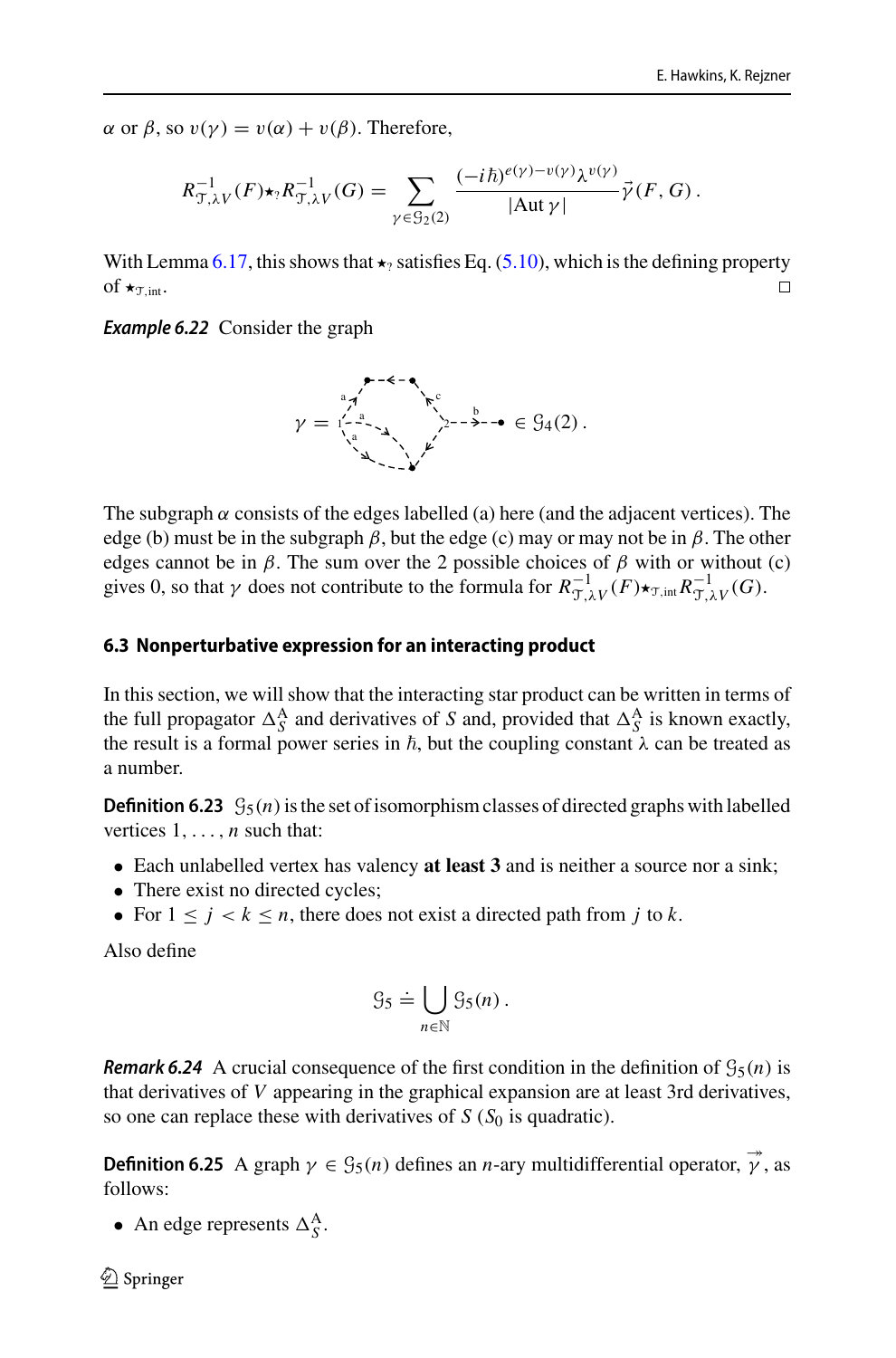- The labelled vertex *j* represents a derivative of the *j*th argument.
- An unlabelled vertex represents a variational derivative of *S*.

**Definition 6.26** In our diagrams,  $\Delta_S^A$  will be denoted by a solid line with an arrow. For this reason, graphs in  $\mathcal{G}_5$  will be drawn with solid lines for the edges. (This helps to distinguish  $\mathcal{G}_5$  from  $\mathcal{G}_1$ .

**Remark 6.27** *S*<sup>*''*</sup> is the linearized equation of motion operator; thus,  $S'' \Delta^A$  is the identity operator. This means that if there were a bivalent vertex in  $\gamma$ , then  $\vec{\gamma}$  would be the same as if that vertex were removed, i.e.

 $-$ 

For this reason,  $\mathcal{G}_5(n)$  can (and should) be thought of as a quotient of  $\mathcal{G}_3(n)$ . This leads to the appropriate definition of morphisms.

**Definition 6.28** For  $\alpha$ ,  $\beta \in \mathcal{G}_5$ , a *morphism*  $u : \alpha \to \beta$  is a function that

- Maps vertices of  $\alpha$  to vertices of  $\beta$  and edges of  $\alpha$  to **directed paths** in  $\beta$ ,
- Respects sources and targets of edges,
- Maps labelled vertices to labelled vertices,
- And preserves the order of labelled vertices.

The concept of an extension in  $\mathcal{G}_5$  follows from this definition.

<span id="page-41-0"></span>The following theorem is the main result of this section. It delivers an explicit formula for the interacting star product that is nonperturbative in the coupling constant.

**Theorem 6.29** *For*  $S = S_0 + \lambda V$ ,

<span id="page-41-1"></span>
$$
F\star_{\mathcal{T},\text{int}} G = \sum_{\gamma \in \mathcal{G}_5(2)} \frac{(-1)^{\nu(\gamma)} (-i\hbar)^{e(\gamma)-\nu(\gamma)}}{|\text{Aut }\gamma|} \stackrel{\twoheadrightarrow}{\gamma} (F,G). \tag{6.5}
$$

**Proof** For  $\gamma \in \mathcal{G}_5(n)$ , the operator  $\vec{\gamma}$  can be expressed as a sum of operators given by graphs in  $\mathcal{G}_3(n)$ , with the following dictionary:

- Because any unlabelled vertex in  $\gamma$  has valency at least 3 (say, *r*),  $S^{(r)} = \lambda V^{(r)}$ , so this vertex corresponds to a vertex in  $\mathcal{G}_3$  and a factor of  $\lambda$ .
- By Eq. [\(3.6\)](#page-10-1), an edge in  $\gamma$  corresponds to a sum over all possible chains of edges and bivalent vertices in  $\mathcal{G}_3$ , with a factor of  $-\lambda$  for every vertex, i.e.

= − λ + λ <sup>2</sup> − ... .

Adding bivalent vertices along edges of graphs in  $\mathcal{G}_5(n)$  will give all graphs in  $\mathcal{G}_3(n)$ .

Applying this dictionary to  $(6.5)$  gives  $(6.4)$ .

 $\Box$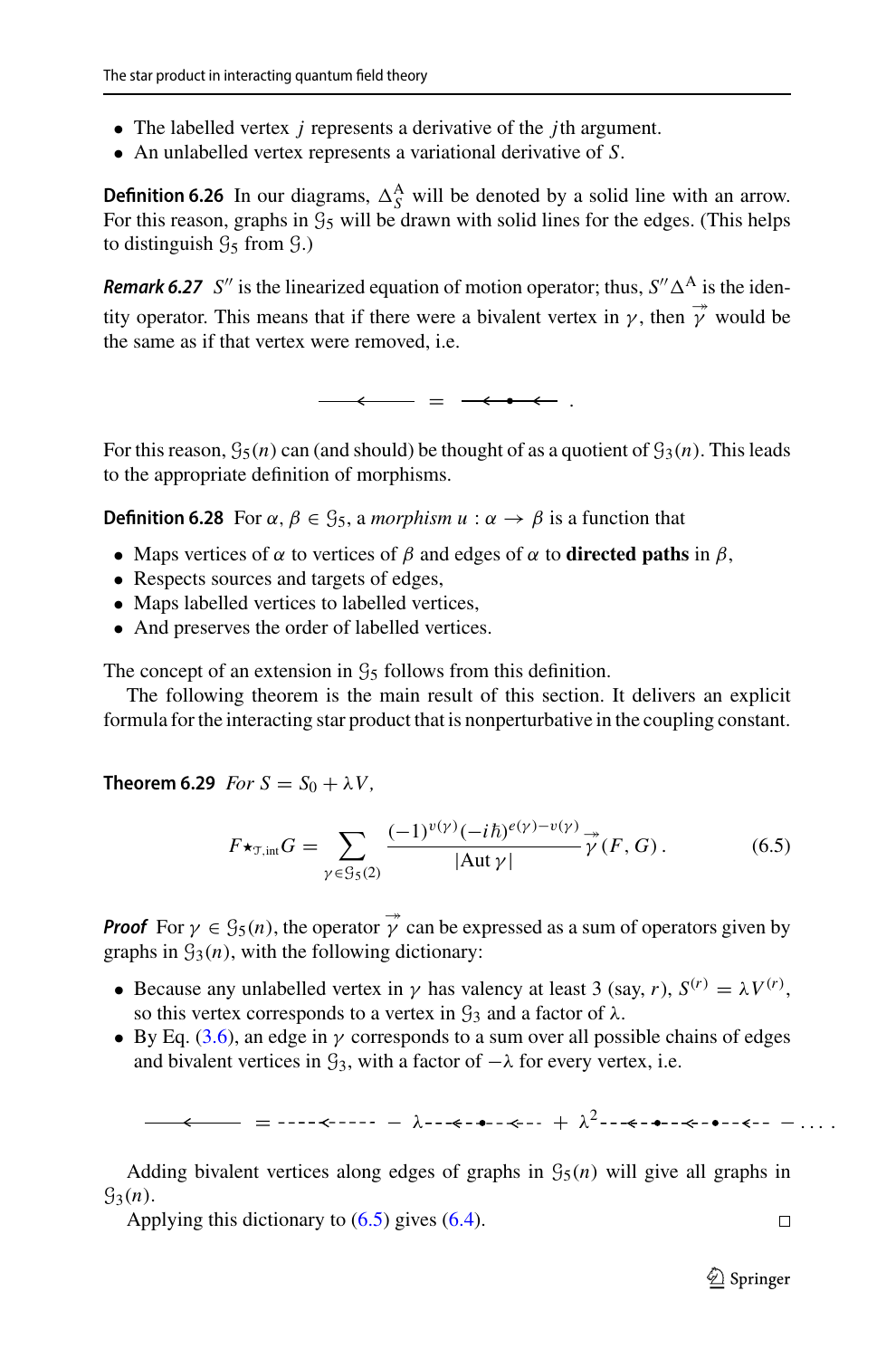**Remark 6.30** Note that after re-expressing everything in terms of full propagators, at a fixed order in  $\hbar$  there are only finitely many terms in the  $\lambda$ -expansion. Hence, the result is exact in the coupling constant, provided that  $\Delta_{S_0}^{\mathcal{A}}$  can be constructed.

Theorem  $6.19$  shows that Eq.  $(6.5)$  gives the interacting product for a free action plus a regular perturbation (up to time ordering). This implies in particular that the product is associative. It is worth understanding why it is associative in greater generality.

**Theorem 6.31** *Suppose that S is an action and*  $K(\varphi)(x, y)$  *is any Green's function for the linearized equation of motion. If*  $\star$  *is defined by the right-hand side of Eq. [\(6.5\)](#page-41-1),* with K in place of  $\Delta_S^A$ , then  $\star$  is an associative product on the domain of definition of *the associativity condition.*

**Proof** As usual, the dependence on  $\varphi$  will not be written explicitly.

The defining property of a Green's function is  $S''K = id_{\mathcal{E}_c}$ . Differentiating this gives

<span id="page-42-0"></span>
$$
0 = S^{(3)}K + S''K^{(1)},
$$

and multiplying on the left by *K* gives

$$
0 = KS^{(3)}K + KS''K^{(1)}.
$$

In this equation,  $KS''$  is acting on the image of  $K$ , where it acts as the identity, so

$$
K^{(1)} = -KS^{(3)}K.
$$

We would first like to compute  $(F_1 \star F_2) \star F_3$ . To compute this, first observe that for  $\alpha$ ,  $\gamma \in \mathcal{G}_5(2)$ ,

$$
\overrightarrow{\gamma} \circ_1 \overrightarrow{\alpha} = \sum_{\alpha \hookrightarrow \beta \to \gamma} (-1)^{v(\alpha) - v(\beta) + v(\gamma)} \overrightarrow{\beta}
$$

where the sum is over equivalence classes of extensions at 1. These are precisely the ways of breaking up  $1 \in \gamma$  and attaching the edges to  $\alpha$  (possibly by adding new vertices) to form a graph  $\beta$ .

The axioms of  $\mathcal{G}_5$  imply that there exists a partial order,  $\leq$ , on the vertices of  $\beta \in \mathcal{G}_5(3)$  that is generated by the edges and  $1 \succ 2 \succ 3$ .

This preimage of  $1 \in \gamma$  is completely determined by the structure of  $\beta$  alone. It is the complete subgraph whose vertices satisfy  $\geq 2$ . For this reason,  $d_{\beta} = 1$  in the sense of Lemma [6.13.](#page-36-1) The number of equivalence classes of extensions is thus

$$
\frac{|\mathrm{Aut}\,\alpha||\mathrm{Aut}\,\gamma|}{|\mathrm{Aut}\,\beta|}.
$$

This uniqueness shows that any  $\beta$  can only appear in one term of the expansion of  $(F_1 \star F_2) \star F_3$ . Conversely, any  $\beta \in \mathcal{G}_5(3)$  does occur in this expansion.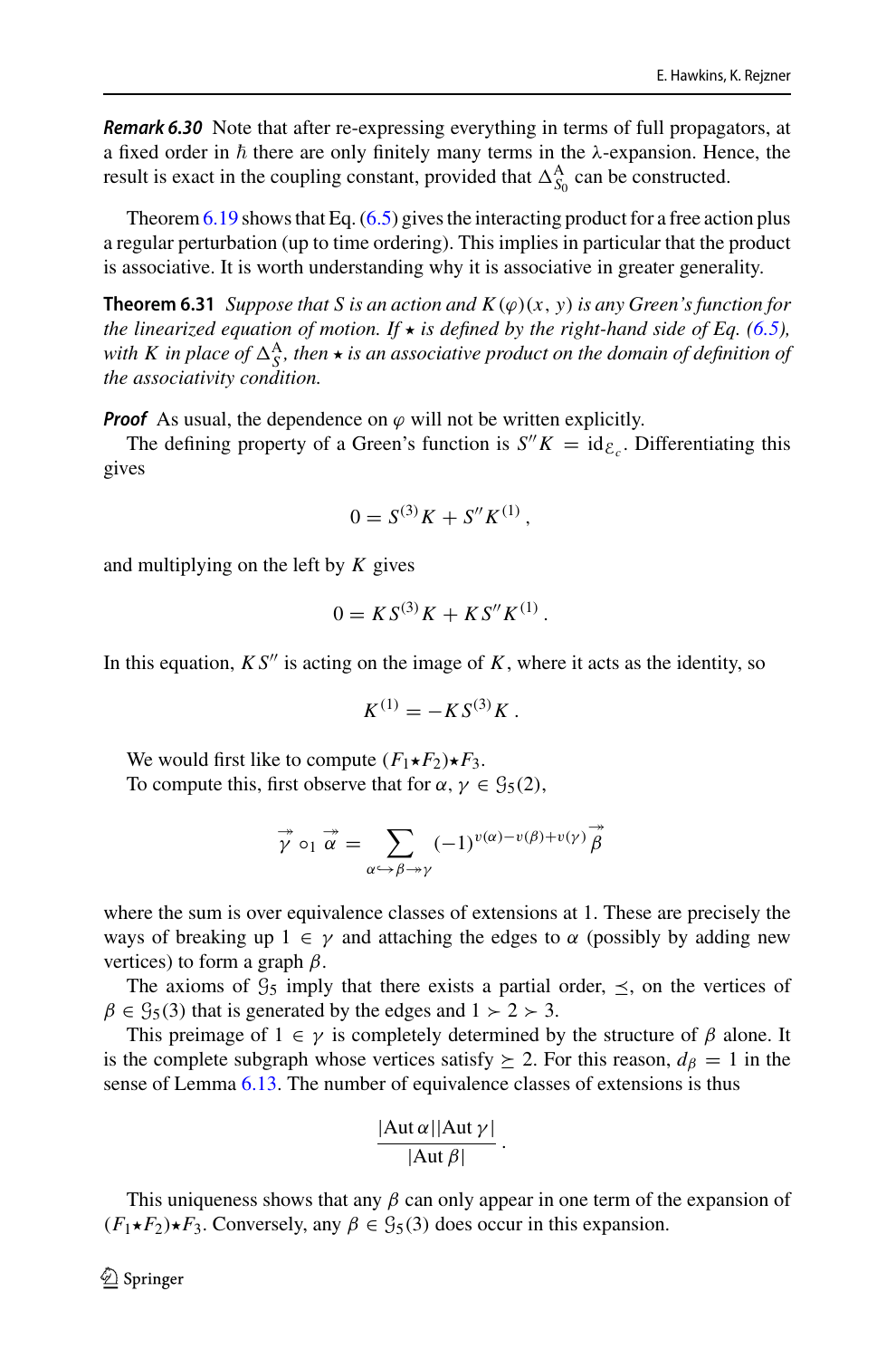Together, this shows that

$$
(F_1 \star F_2) \star F_3 = \sum_{\beta \in \mathcal{G}_5(3)} \frac{(-1)^{v(\beta)} (-i\hbar)^{e(\beta)} - v(\beta)}{|\text{Aut }\beta|} \overset{\to}{\beta} (F_1, F_2, F_3). \tag{6.6}
$$

An essentially identical calculation (using the subgraph determined by  $\leq$  2) shows that  $F_1\star (F_2\star F_3)$  is given by the same formula, thus

$$
(F_1\star F_2)\star F_3 = F_1\star (F_2\star F_3),
$$

provided that both sides are defined.

**Example 6.32** Consider the graph

$$
\bigg\downarrow
$$
  $\left\downarrow$   $\left\downarrow$   $\left\downarrow$   $\left\downarrow$   $\left\downarrow$   $\left\downarrow$   $\left\downarrow$   $\left\downarrow$   $\left\downarrow$   $\left\downarrow$   $\left\downarrow$   $\left\downarrow$   $\left\downarrow$   $\left\downarrow$   $\left\downarrow$   $\left\downarrow$   $\left\downarrow$   $\left\downarrow$   $\left\downarrow$   $\left\downarrow$   $\left\downarrow$   $\left\downarrow$   $\left\downarrow$   $\left\downarrow$   $\left\downarrow$   $\left\downarrow$   $\left\downarrow$   $\left\downarrow$   $\left\downarrow$   $\left\downarrow$   $\left\downarrow$   $\left\downarrow$   $\left\downarrow$   $\left\downarrow$   $\left\downarrow$   $\left\downarrow$   $\left\downarrow$   $\left\downarrow$   $\left\downarrow$   $\left\downarrow$   $\left\downarrow$   $\left\downarrow$   $\left\downarrow$   $\left\downarrow$   $\left\downarrow$   $\left\downarrow$   $\left\downarrow$   $\left\downarrow$   $\left\downarrow$   $\left\downarrow$   $\left\downarrow$   $\left\downarrow$   $\left\downarrow$   $\left\downarrow$   $\left\downarrow$   $\left\downarrow$   $\left\downarrow$   $\left\downarrow$   $\left\downarrow$   $\left\downarrow$   $\left\downarrow$   $\left\downarrow$   $\left\downarrow$   $\left\downarrow$   $\left\downarrow$   $\left\downarrow$   $\left\downarrow$   $\left\downarrow$   $\left\downarrow$   $\left\downarrow$   $\left\downarrow$   $\left\downarrow$   $\left\downarrow$   $\left\downarrow$   $\left\downarrow$  <

This occurs in a unique extension at 1,



corresponding to a term in  $(F_1 \star F_2) \star F_3$ , and in a unique extension at 2



corresponding to a term in  $F_1 \star (F_2 \star F_3)$ .

**Remark 6.33** We have not proven that Eq. [\(6.5\)](#page-41-1) gives the correct interacting product for a local action. However, Theorem [6.31](#page-42-0) makes this a plausible conjecture.

### <span id="page-43-0"></span>**6.3.1 Low-order terms**

Explicitly, the product  $\star_{\text{T,int}}$  is given up to order  $\hbar^3$  as

$$
m_{\star_{\mathcal{T},\text{int}}} = m + \hbar B_1^{\star_{\mathcal{T},\text{int}}} + \hbar^2 B_2^{\star_{\mathcal{T},\text{int}}} + \hbar^3 B_3^{\star_{\mathcal{T},\text{int}}} + \ldots
$$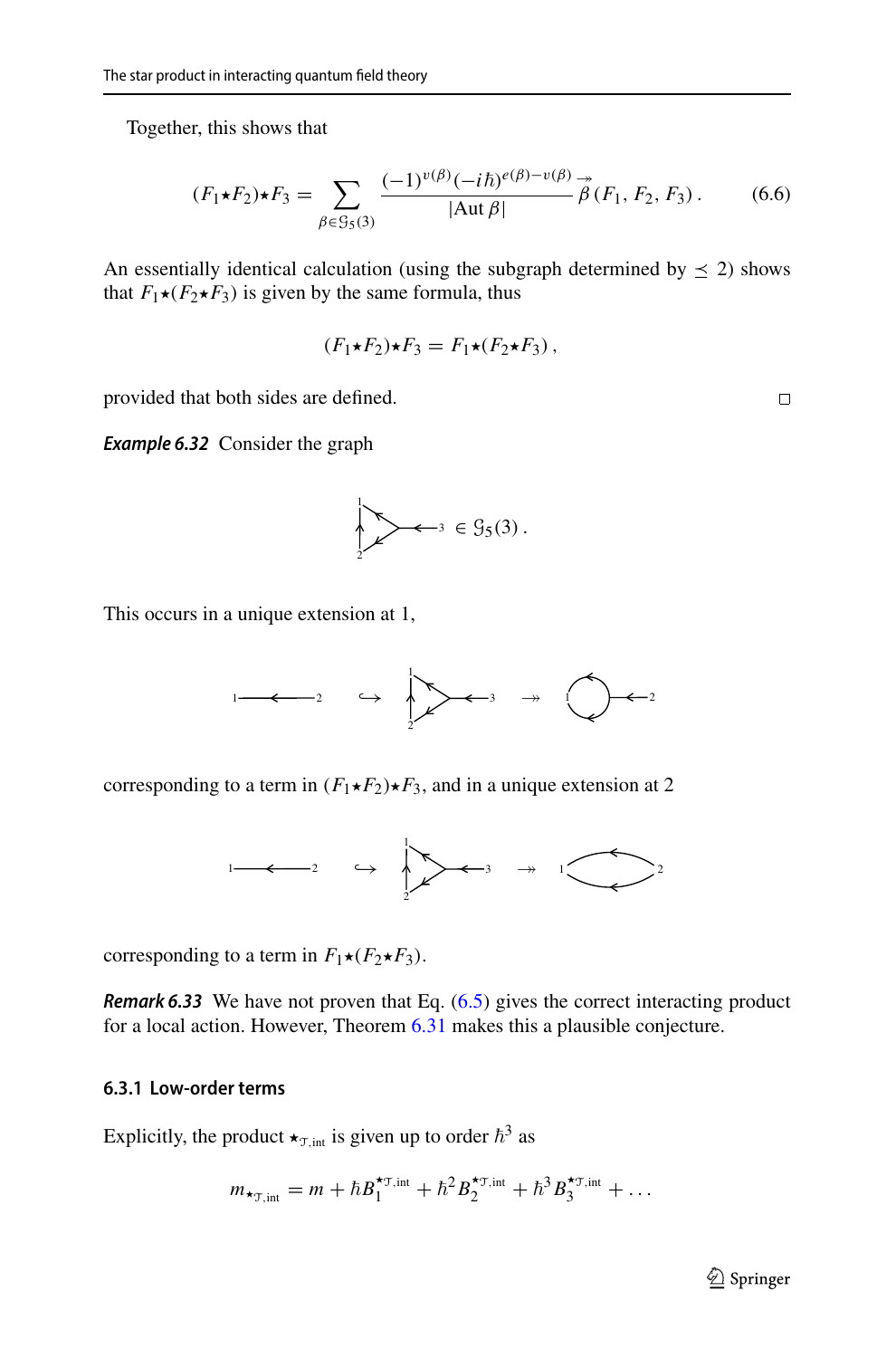where

$$
B_1^{\star_{\mathcal{T},\text{int}}} = -i \quad 1 \quad \text{---} \quad . \tag{6.7}
$$



and



<sup>2</sup> Springer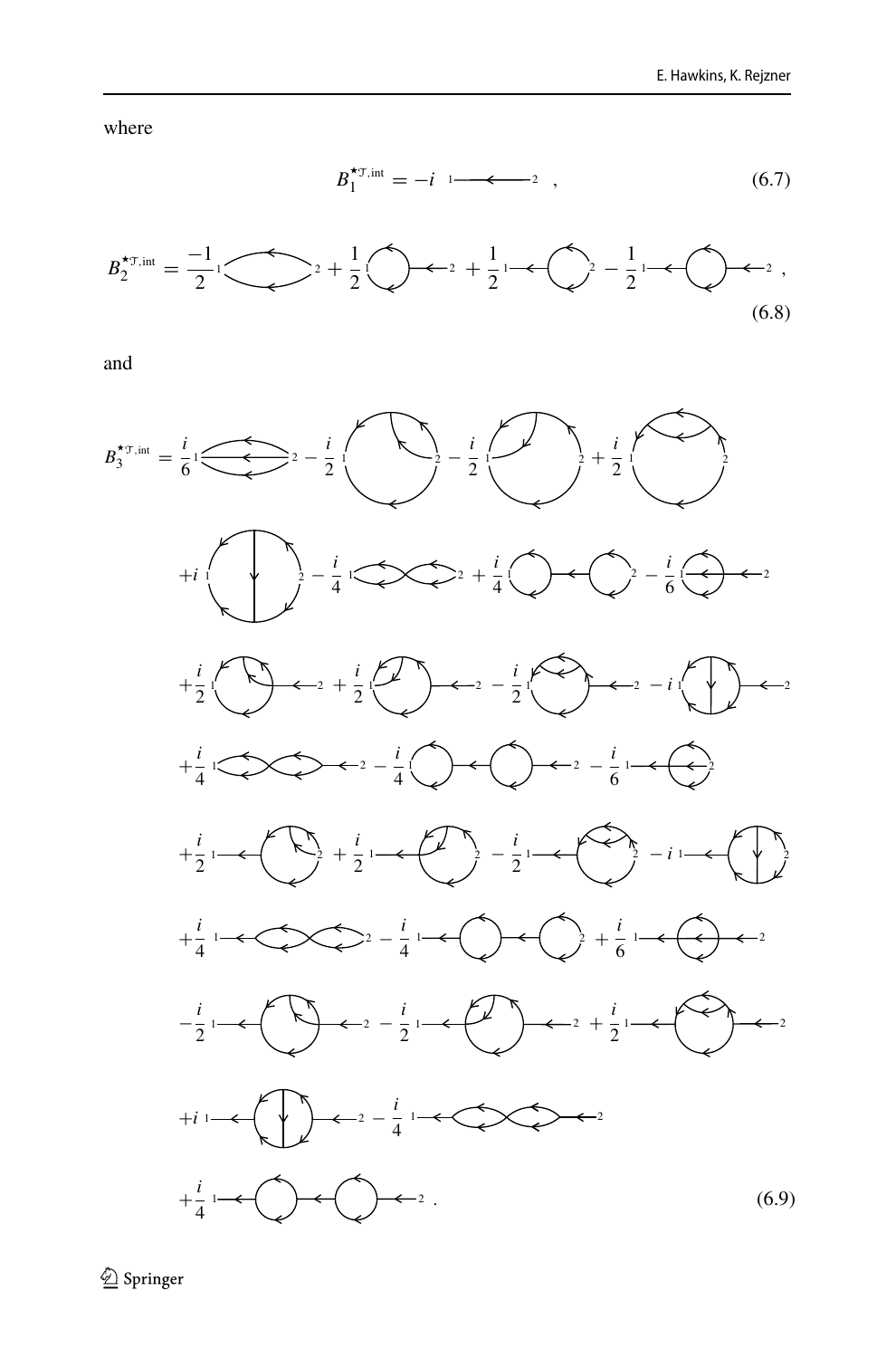#### <span id="page-45-0"></span>**6.3.2 Is there a Kontsevich-type formula?**

In his famous paper on deformation quantization [\[41](#page-57-4)], Kontsevich presented a formula for constructing  $a \star$ -product from an arbitrary Poisson structure on a finite-dimensional vector space. Every term is a polynomial in the Poisson structure and its derivatives. In that construction,  $B_1$  is antisymmetric and proportional to the Poisson structure, so this can be thought of as constructing a  $\star$ -product from its first-order term.

The first-order term of  $\star_{\text{T,int}}$  is  $\Delta_S^A$ , which is not antisymmetric. This suggests a question. In analogy with Kontsevich's formula, can  $\star_{\text{S},\text{int}}$  be constructed from  $\Delta_S^{\text{A}}$ and its functional derivatives?

To address this, we first need some notation. Kontsevich's formula uses a sum over graphs in which vertices represent the Poisson structure. In his graphs, every unlabelled vertex has 2 outgoing edges. Because  $\Delta_S^A$  has no symmetry, in our generalization, it will be necessary to distinguish these as left and right edges.

**Definition 6.34** A *K-graph* is a directed graph in which:

- There are labelled vertices 1 and 2, and possibly unlabelled vertices;
- Every edge is labelled as "left" or "right";
- Every unlabelled vertex has 2 outgoing edges, one left and one right.

As with other graphs that we have considered, a K-graph determines a bidifferential operator. The vertices 1 and 2 represent the arguments. The unlabelled vertices represent  $\Delta_S^A$ . The edges represent derivatives.

In diagrams, these will be drawn with solid arrows on the right edges.

For example,

$$
B_1^{\star_{\mathcal{T},\text{int}}} = -i \quad \longleftarrow \bullet \quad \rightarrow \quad .
$$

(Equality means equality of operators.)

To see how K-graphs can be expressed in terms of graphs in which edges represent  $\Delta_S^A$ , consider the following examples involving *parts of graphs*:



Using the rules above applied to parts of graphs, one can easily treat an arbitrary K-graph.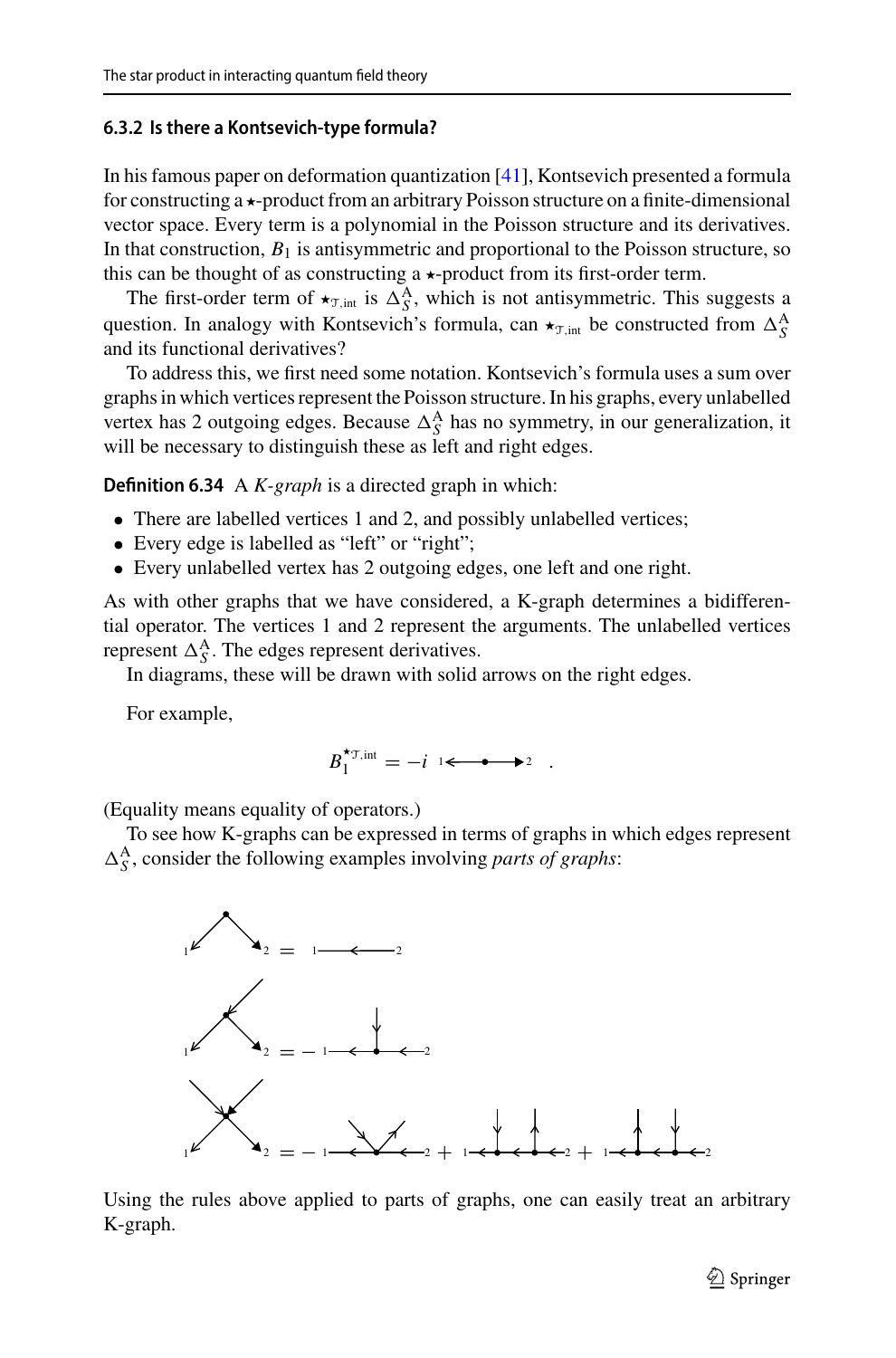The second-order term of  $\star_{\text{T},\text{int}}$  can indeed be constructed in this way:



In general, the operator given by a K-graph can also be given by a sum of graphs in which edges represent  $\Delta_S^A$  and vertices represent derivatives of *S*, but not *vice versa*. A K-graph in which each unlabelled vertex has at most one ingoing edge will give a single term; otherwise, it will give several terms.

We can come fairly close to expressing  $B_3^{\star_{\text{T,int}}}$  $i<sub>3</sub>$ <sup>o</sup>,  $\overline{m}$  in terms of K-graphs. The only problem is with terms in which the labelled vertices both have valency 1. We can nearly reproduce this part of  $-i B_3^{\star_{\text{T,int}}}$  as



This leaves a discrepancy of

<span id="page-46-0"></span>
$$
\frac{1}{6} \leftarrow \leftarrow 2 - \frac{1}{12} \leftarrow \leftarrow 2. \tag{6.10}
$$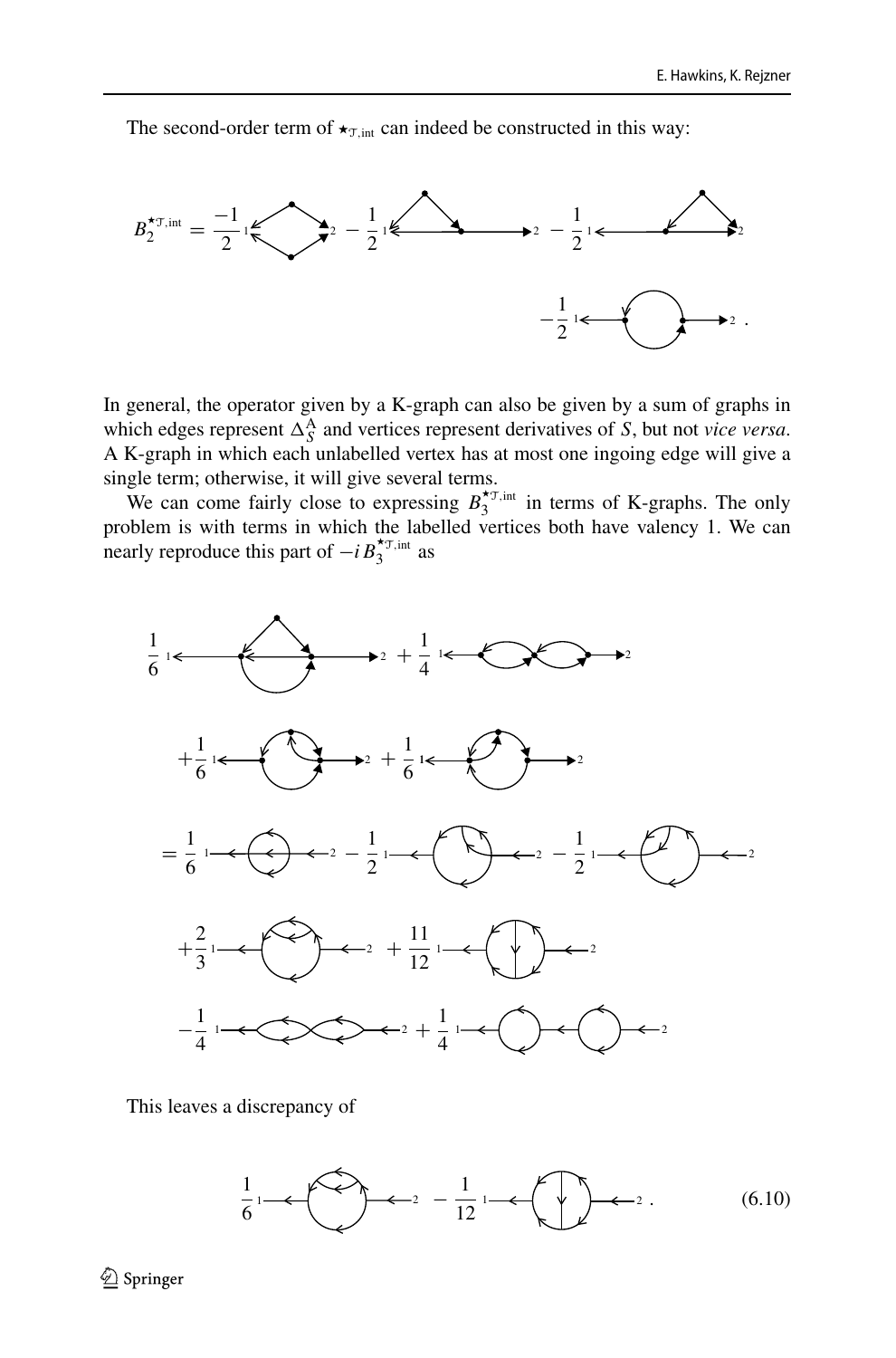Note that these two terms each have 4 unlabelled vertices. A K-graph at order  $\hbar^3$  has precisely 3 unlabelled vertices, and when it is translated, at least one term has 3 or fewer unlabelled vertices. In order to express [\(6.10\)](#page-46-0) as a combination of K-graphs, we must in particular find combinations of K-graphs in which terms with 3 or fewer unlabelled vertices cancel. A tedious search shows that those combinations cannot reproduce [\(6.10\)](#page-46-0), and thus, the third-order term of  $\star_{\text{T,int}}$  cannot be constructed from  $\Delta_S^A$  and its derivatives. This means that  $\star_{\text{S},\text{int}}$  is not given by anything analogous to Kontsevich's formula.

#### <span id="page-47-0"></span>**6.3.3 Interacting Wick product**

These calculations have used the identification of  $\mathfrak{A}_{reg}$  with  $\mathfrak{F}_{reg}[[\hbar]]$  defined by the quantization map  $Q_T$ . In order to compare results and to try to extend this to all of  $\mathfrak{A}$ , we should use the identification defined by  $\mathcal{Q}_H$ . This gives a product that is related to the abstract interacting product  $\bullet_{int}$  in the same way that the Wick product is related to the abstract noninteracting product •.

An expression for the interacting product  $\star$ <sub>*H*,int</sub> in that identification is obtained from  $\star_{\text{T},\text{int}}$  by

$$
F\star_{H,\text{int}} G = \mathfrak{T}_H(\mathfrak{T}_H^{-1} F \star_{\mathfrak{T},\text{int}} \mathfrak{T}_H^{-1} G) \tag{6.11}
$$

for  $F, G \in \mathcal{F}_{reg}[[\hbar, \lambda]].$ 

The next step is to extend the domain of definition of  $\star$ <sub>*H*,int</sub> to local nonlinear arguments. The potential problem with this is that the expansion of the product  $\star_{\text{T,int}}$ in terms of Feynman diagrams contains loops involving the advanced propagator, and lightcone divergences could be present.

**Remark 6.35** Note that the advanced propagator, as a bidistributional kernel  $\Delta_S^{\mathbf{A}}(x, y)$ , has singular support given by the condition  $(x - y)^2 = 0$  (lightcone equation). To build pointwise products of distributions, one can use Hörmander's criterion [\[39](#page-56-27)], based on the concept of the wavefront set. Roughly speaking, one can multiply distributions if the sum of their wavefront sets (seen as subsets of the cotangent bundle) does not include the zero section. This condition is violated for all point on the whole past lightcone if we try to take the square of  $\Delta_S^{\mathcal{A}}(x, y)$ . For details about the wavefront sets of fundamental solutions, see, for example, [\[50](#page-57-11)].

**Definition 6.36**  $\mathcal{G}_6(n)$  is the set of isomorphism classes of graphs with directed and undirected edges and labelled vertices 1,..., *n* such that:

- Each unlabelled vertex has valency at least 3, including at least one ingoing and one outgoing edge;
- There exist no directed cycles;
- For  $1 \leq j < k \leq n$ , there does not exist a directed path from *j* to *k*.

**Definition 6.37** A graph  $\gamma \in \mathcal{G}_6(n)$  defines an *n*-ary multidifferential operator,  $\vec{\gamma}$ , as follows:

- A directed edge represents  $\Delta_S^A$ ;
- An undirected edge represents  $\Delta_{S_0}^{\mathbf{F}}$ ;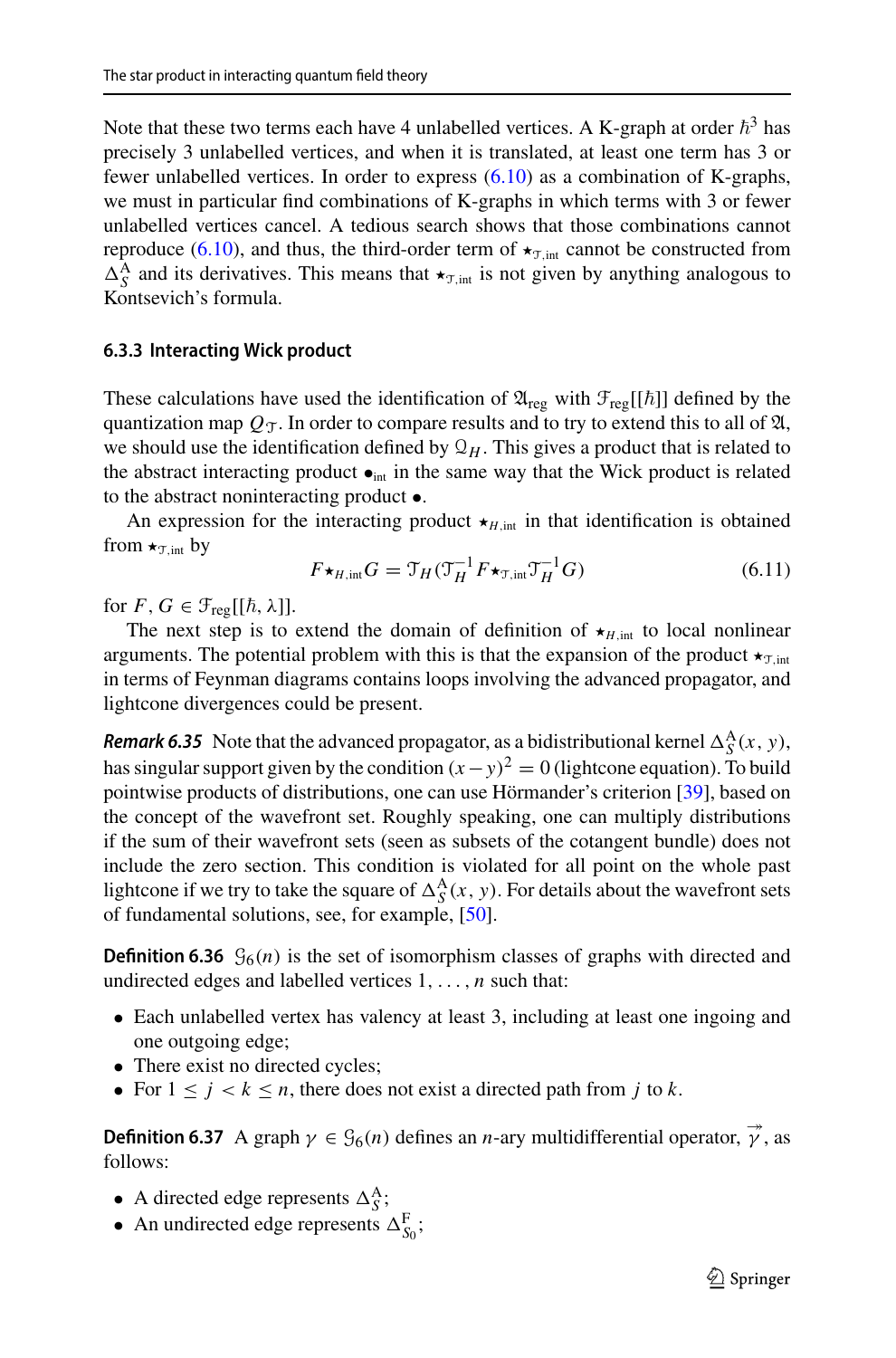- The vertex *j* represents a derivative of the *j*th argument;
- an unlabelled vertex represents a derivative of *S*.

**Remark 6.38** Note that the Feynman propagator  $\Delta_{S_0}^{\text{F}} = \frac{i}{2}$  $\left(\Delta_{S_{0}}^{\text{R}}+\Delta_{S_{0}}^{\text{A}}\right)$  $+H$  is defined by the free action  $S_0$  and the Hadamard distribution  $H$ . It is not a natural object from the point of view of the full action *S*. This suggests that there should be an alternative to  $\mathcal{Q}_H$  that is more adapted to *S*, but at the moment, we do not have a concrete proposal.

#### **Lemma 6.39**

$$
\mathfrak{T}_H = \sum_{\gamma \in \mathfrak{G}_6(1)} \frac{\hbar^{e(\gamma)}}{|\mathrm{Aut}\,\gamma|} \overrightarrow{\gamma}
$$

**Proof**  $\mathcal{T}_H \doteq \alpha_{\Delta_{S_0}^F} = e^{\frac{\hbar}{2}\mathcal{D}_F}$  and  $\mathcal{D}_F \doteq \mathcal{D}_{\Delta_{S_0}^F}$  is the operator given by the graph



A graph in  $\mathcal{G}_6(1)$  has no directed edges and no unlabelled vertices; it is just a bouquet of undirected loops. Consider the unique graph with  $e(\gamma) = m$  loops. Because the functional derivative of  $\Delta_{S_0}^{\mathbf{F}}$  is 0, this graph gives the operator  $\vec{\gamma} = \mathcal{D}_{\mathbf{F}}^m$ . Its automorphism group is Aut  $\gamma = S_m \rtimes \mathbb{Z}_2^m$ . So,

$$
\frac{\hbar^{e(\gamma)}}{|\text{Aut }\gamma|} \vec{\gamma} = \frac{\hbar^m}{2^m m!} \mathcal{D}_{\text{F}}^m .
$$

**Definition 6.40**  $\mathcal{G}_7(n)$  ⊂  $\mathcal{G}_6(n)$  is the subset of graphs with no loops at labelled vertices (i.e. no edge begins and ends at the same labelled vertex).

 $\mathcal{G}_8(n) \subset \mathcal{G}_6(n)$  is the subset of graphs with no loops.

#### <span id="page-48-0"></span>**Theorem 6.41**

$$
F\star_{H,\text{int}} G = \sum_{\gamma \in \mathcal{G}_7(2)} \frac{(-i)^{\nu(\gamma) + d(\gamma)} \hbar^{e(\gamma) - \nu(\gamma)}}{|\text{Aut }\gamma|} \overrightarrow{\gamma}(F, G) \tag{6.12}
$$

*where d*(γ ) *is the number of directed edges. In particular, this is a finite sum at each order in ħ.* 

**Proof** First, observe that

$$
\mathcal{T}_H(F\star_{\mathcal{T},\text{int}}G)=\sum_{\gamma\in\mathcal{G}_6(2)}\frac{(-i)^{v(\gamma)+d(\gamma)}\hbar^{e(\gamma)-v(\gamma)}}{|\text{Aut }\gamma|}\stackrel{\twoheadrightarrow}{\gamma}(F,G).
$$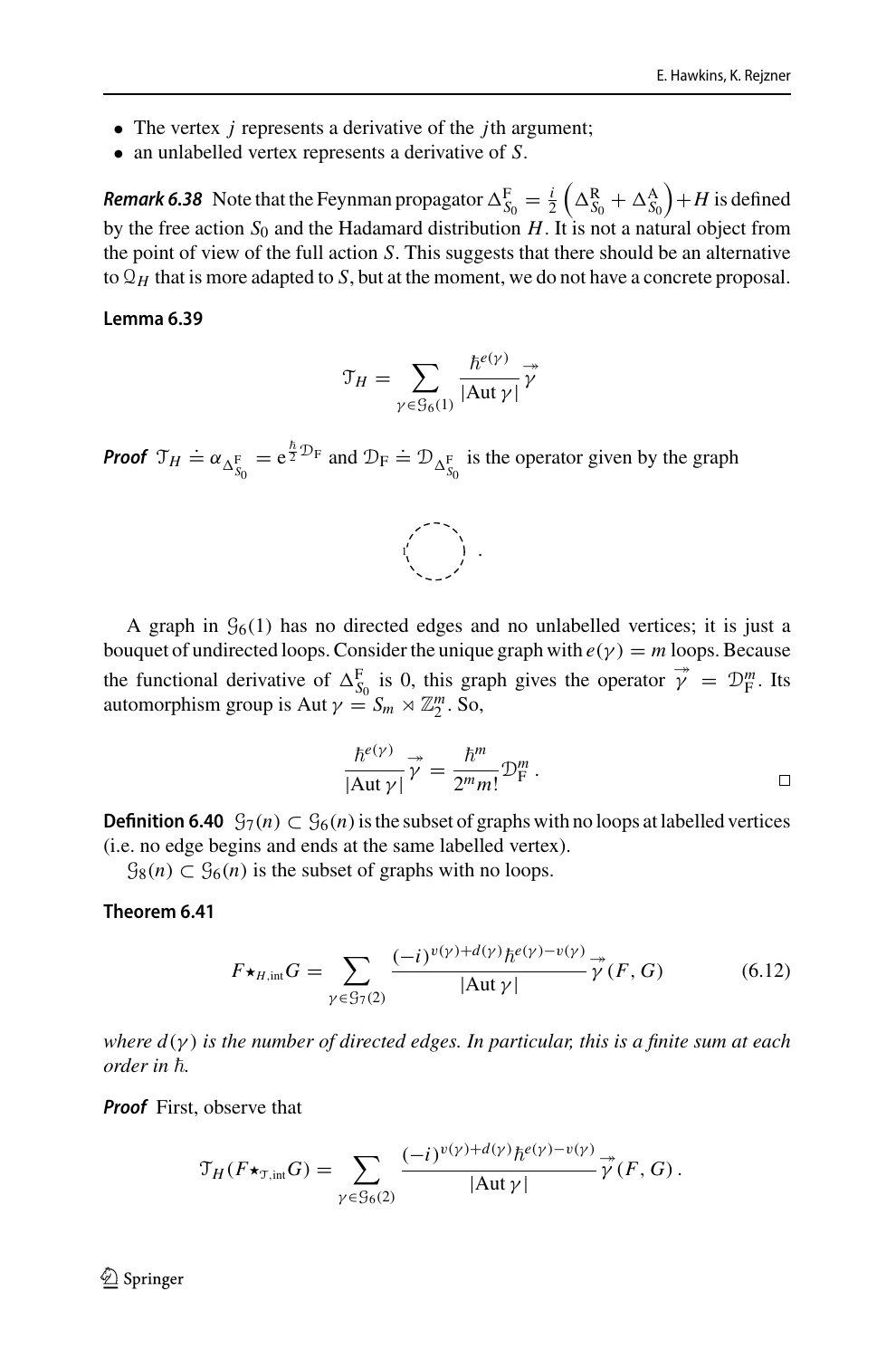Replacing *F* and *G* with  $\mathcal{T}_H^{-1}F$  and  $\mathcal{T}_H^{-1}G$  serves to cancel out all terms with loops at 1 or 2.

To extend to local *V*, the usual procedure is to extend  $\mathcal{D}_F$  to a map  $\widetilde{\mathcal{D}_F}$  that coincides with  $\mathcal{D}_F$  on regular functionals and vanishes on local ones (see e.g. [\[52](#page-57-3), Section 6.2.1]). This implies that  $\mathcal{T}_H$  acts as identity on local functionals.

**Proposition 6.42** *If*  $V \in \mathcal{F}_{loc}$ *, then the sum in* [\(6.41\)](#page-48-0) *can be taken over*  $\mathcal{G}_{8}(2)$ *.* 

**Proof** If  $V \in \mathcal{F}_{\text{loc}}$ , then  $\widetilde{\mathcal{D}_F}(S) = 0$ , so any loop at an unlabelled vertex gives 0.  $\Box$ 

By direct inspection of the graphs, it is not clear whether the expression above can be renormalized or not. The problem is related to the presence of free Feynman propagators together with interacting advanced propagators. This is potentially an issue, since  $\Delta_{S_0}^{\text{F}} - i \Delta_S^{\text{A}}$  does not have the right WF set properties (in contrast to  $\Delta_{S_0}^{\rm F} - i \Delta_{S_0}^{\rm A}$ ).

As mentioned before, this is caused by the fact that in constructing the interacting product we left the time-ordered product unchanged, since the time ordering of  $\star$ <sub>*H*,int</sub> results again in the same commutative product  $\cdot_{\tau_H}$ .

Although we began with a perturbative construction using a free action  $S_0$ , it is only the time-ordered product that remembers  $S_0$  and we would like this dependence to be completely removed in the interacting theory.

We hope that the results of this paper will allow us in the future to find a better version of the interacting Wick product, while keeping  $\star_{\text{T,int}}$  unchanged.

#### <span id="page-49-0"></span>**6.4 Formulae for the Møller operators**

In this section, we prove some combinatorial formulae for the quantum Møller operator, which can be used to streamline computations and might be the starting point for investigating renormalization in the future.

In our terms, a *corolla* is a graph  $\gamma \in \mathcal{G}(1)$  such that there is a single edge from 1 to each unlabelled vertex.

#### **Corollary 6.43**

$$
r_{\lambda V}^{-1}(F) = \sum_{\gamma \text{ corolla}} \frac{\lambda^{v(\gamma)}}{|\text{Aut}(\gamma)|} \vec{\gamma}(F)
$$

**Proof** This follows from Eq. [\(6.2\)](#page-35-3) by setting  $\hbar = 0$ . The graphs  $\gamma \in \mathcal{G}_2(1)$  with  $e(\gamma) = v(\gamma)$  are precisely the corollas.  $\Box$ 

In our terms, a *tree* is a connected graph  $\gamma \in \mathcal{G}(1)$  such that 1 is a source, and each unlabelled vertex has precisely one ingoing edge.

#### **Lemma 6.44**

<span id="page-49-1"></span>
$$
r_{\lambda V}(F) = \sum_{\gamma \text{ tree}} \frac{(-\lambda)^{v(\gamma)}}{|\text{Aut}(\gamma)|} \vec{\gamma}(F) \tag{6.13}
$$

 $\mathcal{D}$  Springer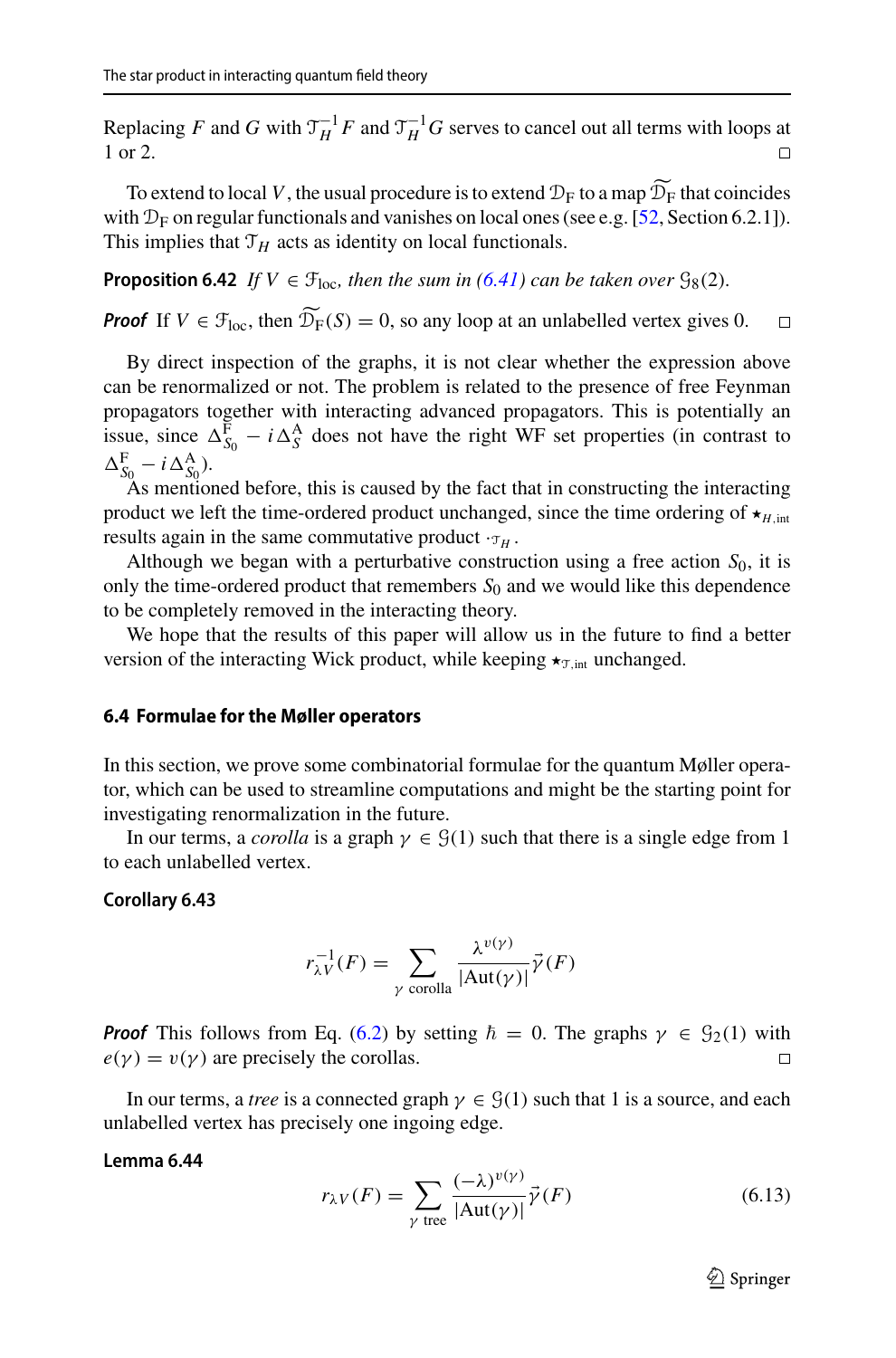**Proof** Any extension of a corolla by a tree is also a tree, so the composition of  $r_{\lambda}^{-1}$ with  $(6.13)$  can be computed as a sum over trees.

Consider a tree,  $\beta$ . What will the coefficient of this term be? For every subset of leaves (valency 1 vertices) of  $\beta$ , there is an extension  $\alpha \hookrightarrow \beta \rightarrow \gamma$ , where  $\alpha$  is  $\beta$ without those leaves, and  $\gamma$  is the corolla made from those leaves. Note how the sign of the term depends upon the number of leaves that are removed.

Lemma [6.13](#page-36-1) shows that if  $\beta$  has *m* leaves, then the coefficient of this term is a multiple of

$$
\sum_{k=0}^{m} \binom{m}{k} (-1)^k = 0
$$

unless  $m = 0$ . Therefore, the only term in the composition of  $r_{\lambda}$ <sub>V</sub> with [\(6.13\)](#page-49-1) is given by the unique tree with no leaves; the composition is the identity.  $\Box$ 

**Definition 6.45**  $\mathcal{G}_{9}(1)$  is the set of trees such that no unlabelled vertex has precisely one outgoing edge.

Any tree can be obtained from such a graph by adding vertices along edges. As in Theorem [6.29,](#page-41-0) summing over these gives *interacting* advanced propagators. This gives the formula

$$
r_{\lambda V}(F) = \sum_{\gamma \in \mathcal{G}_9(1)} \frac{(-1)^{\nu(\gamma)}}{|\text{Aut}(\gamma)|} \overset{\twoheadrightarrow}{\gamma}(F)
$$

where edges represent  $\Delta_S^A$  and vertices represent derivatives of  $\lambda V$ .

In a similar way, inverting Eq. [\(6.2\)](#page-35-3) gives a graphical formula for  $R_{\text{TLV}}$ .

**Definition 6.46**  $\mathcal{G}_{10}(1) \subset \mathcal{G}(1)$  is the set of graphs such that:

- Every unlabelled vertex has at least one incoming edge;
- 1 is a source (has no incoming edges);
- There are no directed cycles.

With this,

$$
R_{\mathcal{T},\lambda V}(F) = \sum_{\gamma \in \mathcal{G}_{10}(1)} \frac{(-i\hbar)^{e(\gamma)-v(\gamma)}(-\lambda)^{v(\gamma)}}{|\text{Aut}(\gamma)|} \vec{\gamma}(F).
$$

Next, this leads to a formula for  $R_{H,\lambda V}$ . If *V* is local (and we set  $\mathcal{T}_H(V) = V$ ) then this amounts to replacing all products by time-ordered products. In terms of graphs, this is given by attaching undirected  $\Delta_{S_0}^{\text{F}}$ -edges to graphs from  $\mathcal{G}_{10}(1)$ .

**Definition 6.47**  $\mathcal{G}_{11}(1)$  is the set of isomorphism classes of graphs with directed and undirected edges and a labelled vertex 1, such that

• Every unlabelled vertex has at least one incoming edge;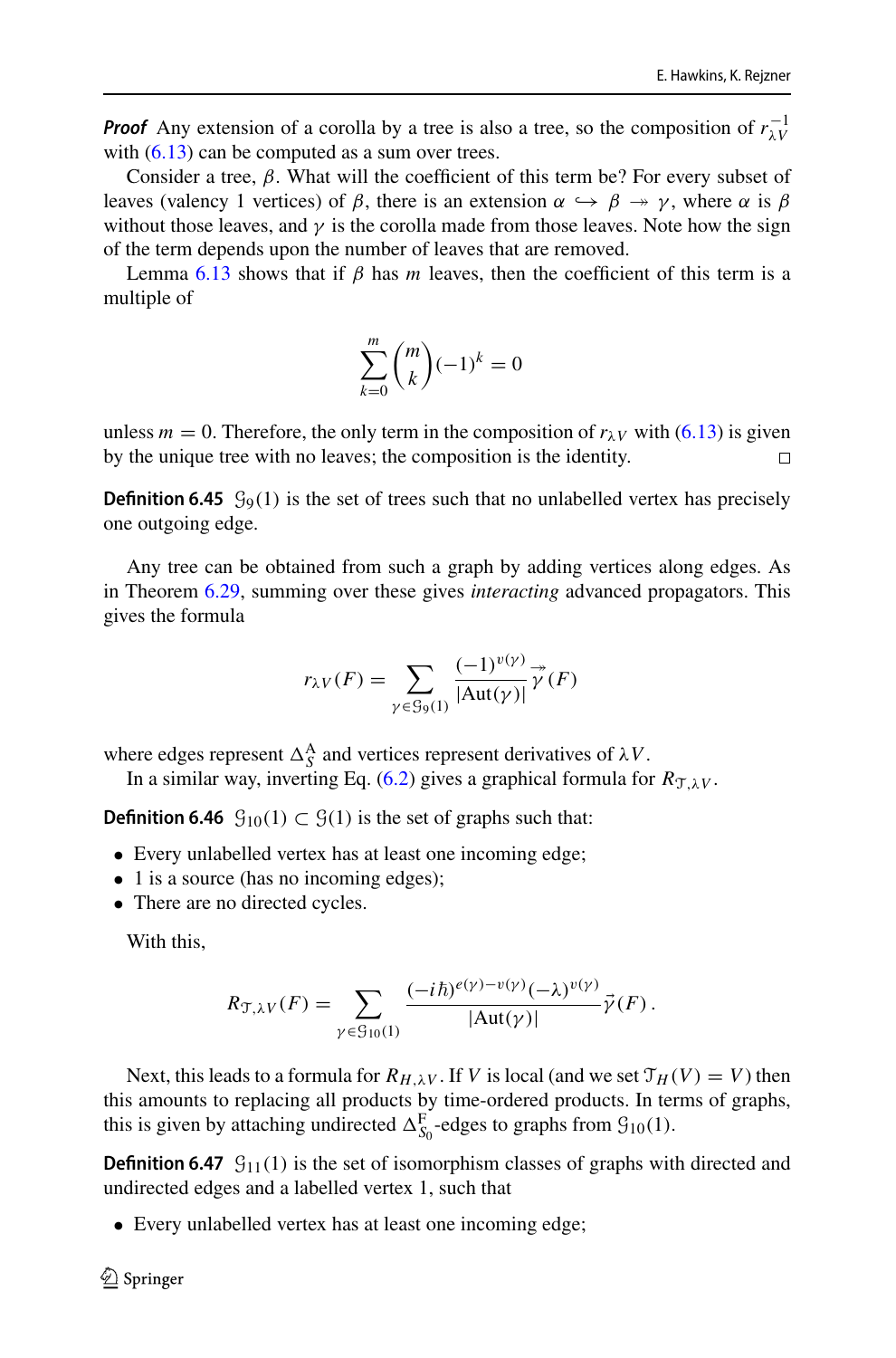- 1 is a source:
- There are no directed cycles;
- There are no loops.

With this, for *V* local,

$$
R_{H,\lambda V}(F) = \sum_{\gamma \in \mathcal{G}_{11}(1)} \frac{(-i)^{d(\gamma) - v(\gamma)} (-\lambda)^{v(\gamma)} \hbar^{e(\gamma) - v(\gamma)}}{|\text{Aut}(\gamma)|} \vec{\gamma}(F)
$$

where undirected edges represent  $\Delta_{S_0}^{\text{F}}$ , and  $d(\gamma)$  is the number of directed edges.

**Definition 6.48**  $\mathcal{G}_{12}(1)$  ⊂  $\mathcal{G}_{11}(1)$  is the subset of graphs such that that no unlabelled vertex has one incoming edge, one outgoing edge, and no unlabelled edge.

Any graph in  $\mathcal{G}_{11}(1)$  can be obtained by adding vertices along directed edges of a graph in  $\mathcal{G}_{12}(1)$ . In this way, the formula can be re-expressed using the interacting advanced propagator,

$$
R_{H,\lambda V}(F) = \sum_{\gamma \in \mathcal{G}_{12}(1)} \frac{(-i)^{v(\gamma) + d(\gamma)} \hbar^{e(\gamma) - v(\gamma)}}{|\text{Aut}(\gamma)|} \vec{\gamma}(F)
$$

where directed edges represent  $\Delta_S^A$ , undirected edges represent  $\Delta_{S_0}^F$ , and unlabelled vertices represent derivatives of λ*V*.

Finally, consider the graphs in  $\mathcal{G}_{12}(1)$  without trees branching off of them. These are characterized by the lack of univalent vertices, i.e. leaves.

**Definition 6.49**  $G_{13}(1)$  is the set of isomorphism classes of graphs with directed and undirected edges and a labelled vertex 1, such that

- Every unlabelled vertex has at least one incoming edge and one other edge;
- No unlabelled vertex has only one incoming and one outgoing edge;
- 1 is a source (has no incoming edges);
- There are no directed cycles;
- There are no loops.

We define an operator

$$
\Omega_{\lambda V}(F) := \sum_{\gamma \in \mathcal{G}_{13}(1)} \frac{(-i)^{\nu(\gamma)+d(\gamma)} \hbar^{e(\gamma)-\nu(\gamma)}}{|\text{Aut}(\gamma)|} \overrightarrow{\gamma}(F).
$$

Note that any graph giving a term of order  $\hbar^m$  has at most  $4m$  vertices and  $5m$  edges. There are finitely many such graphs, so  $\lambda$  does not need to be a formal parameter in this formula.

Finally, observe that any graph in  $\mathcal{G}_{12}(1)$  can be obtained as an extension of a tree in  $\mathcal{G}_9(1)$  by a graph in  $\mathcal{G}_{13}(1)$ . Consequently, the composition  $r_{\lambda V} \circ \Omega_{\lambda V}$  is a sum over  $\mathcal{G}_{12}(1)$  with the same coefficients. Therefore

$$
R_{H,\lambda V}=r_{\lambda V}\circ\Omega_{\lambda V}
$$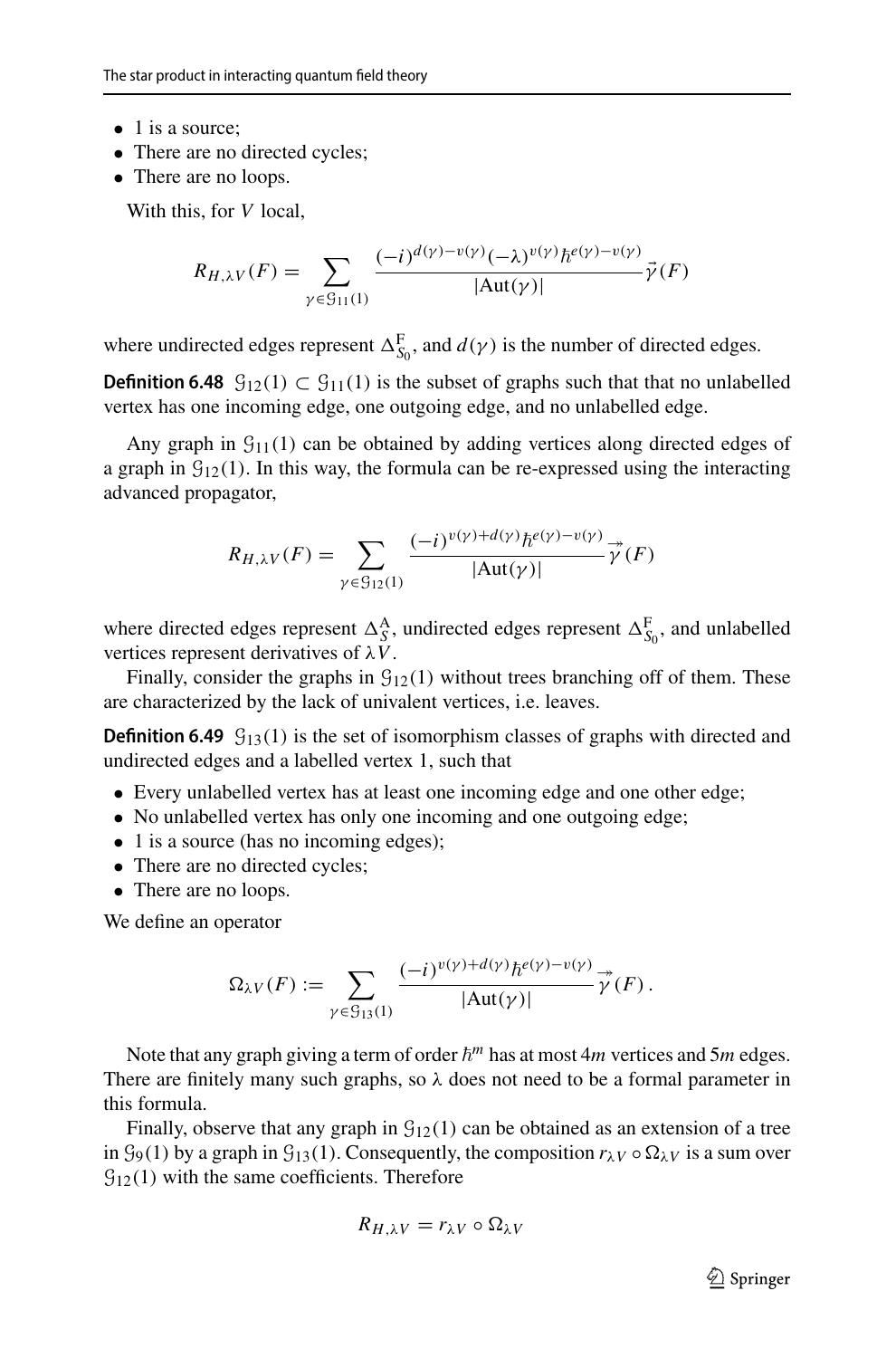which is a nonperturbative formula for  $R_{H\lambda}V$ .

Unfortunately, in order to apply the standard methods of Epstein–Glaser renormal-ization [\[20](#page-56-12)], this formula needs to be expanded in  $\lambda$  again, to show cancellation of the lightcone divergences. However, we hope that the nonperturbative formula can nevertheless lead to a well-defined object, if we use a different renormalization method (e.g. through some regularization scheme). This will be investigated in our future work.

### <span id="page-52-0"></span>**7 Perturbative Agreement**

Consider the case that *V* is quadratic, so that  $V^{(2)}(\varphi)$  is independent of  $\varphi$ , and higher derivatives vanish. In such a situation, one can treat the interacting theory exactly and a natural question to ask is how this compares with perturbative treatment. This issue has been discussed in the literature [\[22](#page-56-25)[,38](#page-56-28)] under the name *perturbative agreement*. One way to look at it is to compare the interacting star product obtained by means of quantum Møller operators with the star product constructed directly from the advanced Green function for the quadratic action  $S_0 + \lambda V$ . In this case, Theorem [6.29](#page-41-0) becomes:

**Corollary 7.1** *If*  $V \in \mathcal{F}_{\text{reg}}$  *is quadratic, then*  $\star_{\mathcal{T},\text{int}}$  *is the exponential product defined*  $by -i\Delta_{S_0+\lambda V}^{\rm A}.$ 

**Proof** An unlabelled vertex of  $\gamma \in \mathcal{G}_5(2)$  has valency  $r \geq 3$  and represents the derivative  $S^{(r)}$ , which vanishes because *S* is quadratic, therefore  $\vec{\gamma} = 0$  unless  $\gamma$  has no unlabelled vertices. This means that Eq.  $(6.5)$  simplifies to something like Eq.  $(6.1)$ :

$$
F\star_{\mathfrak{T},\mathrm{int}}G=\sum_{\gamma\in\mathfrak{S}_1(2)}\frac{(-i\hbar)^{e(\gamma)}}{|\mathrm{Aut}\,\gamma|}\overset{\twoheadrightarrow}{\gamma}(F,G).
$$

In [\[22](#page-56-25)[,38](#page-56-28)], the principle of perturbative agreement (PPA) is expressed as a compatibility condition for time-ordered products corresponding to  $S_0$  and  $S_0 + \lambda V$ . In order to prove it in our current setting, we need to pass from the  $\mathcal{Q}_\mathcal{T}$ -identification to the  $Q_{Wev1}$ -identification.

For the remainder of this section, we *do not* need *V* to be regular.

**Lemma 7.2** *If*  $V \in \mathcal{F}_{\mu c}$  *is quadratic then* 

<span id="page-52-1"></span>
$$
R_{\mathcal{T},\lambda V} = \alpha_{\lambda \delta} \circ r_{\lambda V},\tag{7.1}
$$

*and*

<span id="page-52-2"></span>
$$
R_{0,\lambda V} = \mathcal{T} \circ \alpha_{\lambda \delta} \circ r_{\lambda V} \circ \mathcal{T}^{-1} \tag{7.2}
$$

*where* α *is defined in Proposition [4.7,](#page-15-1) r*λ*<sup>V</sup> is the classical Møller operator, and*

$$
\delta = i \Delta_{S_0}^{\mathbf{R}} V^{(2)} \Delta_{S_0}^{\mathbf{A}} = i \quad \mapsto \bullet \bullet \cdot 2 \quad .
$$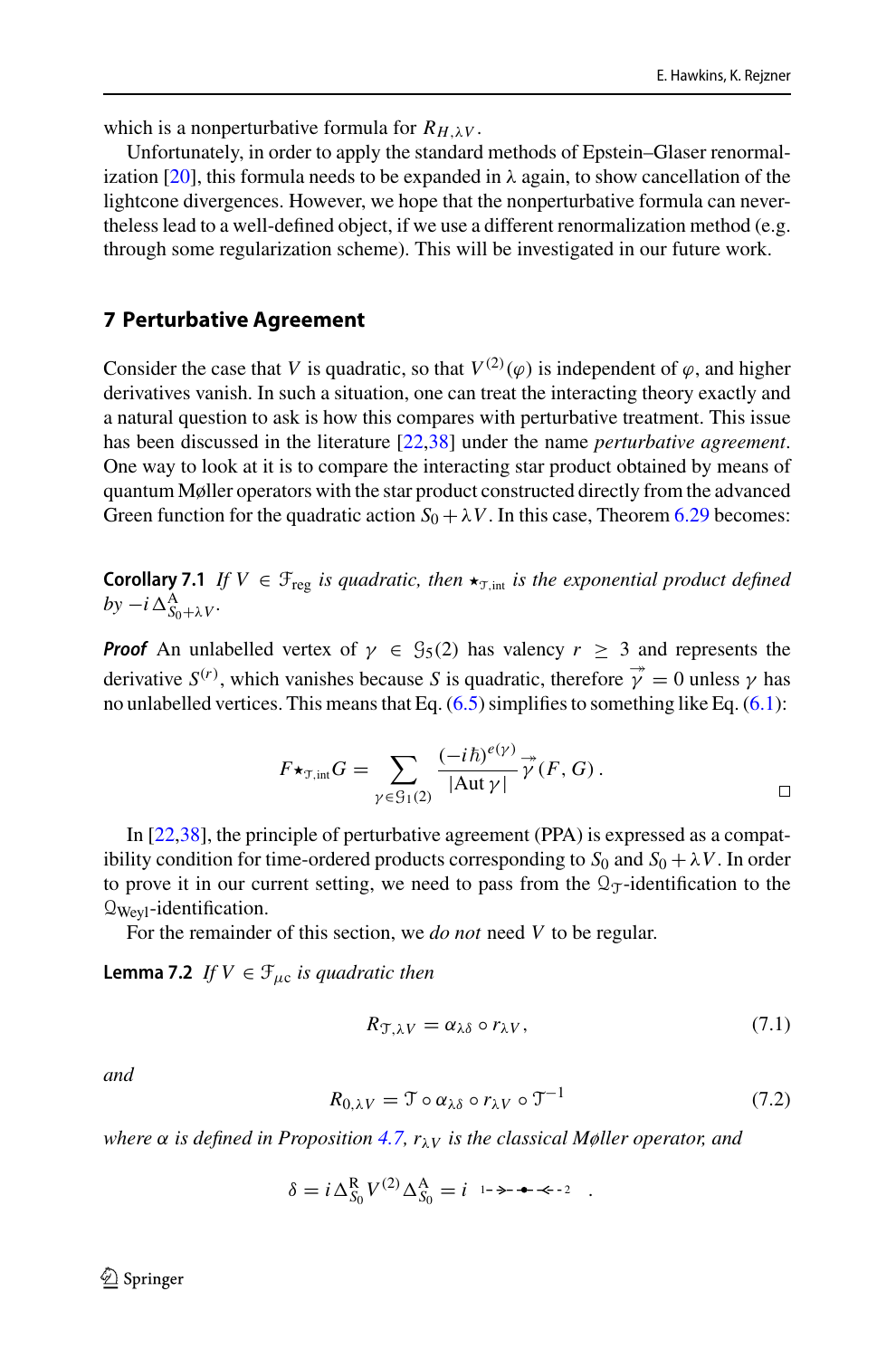**Proof** Because *V* is quadratic,

$$
V(\varphi - i\hbar \Delta_{S_0}^A w) = V(\varphi) - i\hbar \left\langle V^{(1)}(\varphi), \Delta_{S_0}^A w \right\rangle - \frac{\hbar^2}{2} \left\langle V^{(2)}, (\Delta_{S_0}^A w)^{\otimes 2} \right\rangle
$$
  
=  $V(\varphi) - i\hbar \left\langle V^{(1)}(\varphi), \Delta_{S_0}^A w \right\rangle + \frac{i}{2} \hbar^2 \left\langle \delta, w^{\otimes 2} \right\rangle.$ 

In this way, Eq.  $(5.5)$  simplifies to

$$
J(\varphi; w) = \exp\left(\langle \lambda V^{(1)}(\varphi), \Delta_{S_0}^{\mathcal{A}} w \rangle - \frac{\hbar \lambda}{2} \langle \delta, w^{\otimes 2} \rangle \right)
$$
  
=  $J_0(\varphi; w) \exp\left(-\frac{\hbar \lambda}{2} \langle \delta, w^{\otimes 2} \rangle\right),$ 

i.e.  $J_1(\varphi; w) = \exp\left(-\frac{\hbar\lambda}{2} \langle \delta, w^{\otimes 2} \rangle\right)$ .

A consequence of these simplifications is that when any of these acts (via ⊳) on a regular functional, then the result is still regular. Because of this, the proof of Proposition [5.4](#page-28-1) still works.

Now,  $(J_0(\varphi) \triangleright G)(\varphi) = (r_{\lambda V}^{-1}G)(\varphi)$ , and  $e^{-\hbar \lambda \delta/2} \triangleright G = \alpha_{-\lambda \delta} G$ . This shows that  $R_{\mathcal{T},\lambda V}^{-1}(G) = r_{\lambda V}^{-1} \circ \alpha_{-\lambda \delta}(G)$ . Inverting this gives Eq. [\(7.1\)](#page-52-1).

Equation [\(7.2\)](#page-52-2) just follows from the relationship between  $\mathcal{Q}_T$  and  $\mathcal{Q}_{Weyl}$ .  $\Box$ 

**Remark 7.3** Equation [\(7.1\)](#page-52-1) is very similar to Eq. [\(5.8\)](#page-32-1). The difference is that  $R_{T\lambda V}$  is factored in a different order into classical and "purely quantum" part, since Eq. [\(5.8\)](#page-32-1) implies  $R_{\mathcal{T},\lambda V} = r_{\lambda V} \circ \Upsilon_{\lambda V}^{-1}$ .

**Remark 7.4** Note that our result holds for a quadratic *V* that is local and compactly supported and that removing the IR regularization is a nontrivial step.

After transforming the quantum Møller map to the  $\mathbb{Q}_{Weyl}$ -identification, [\(7.1\)](#page-52-1) allows us to compute the map  $\beta = r_{\lambda V}^{-1} R_{0,\lambda V}$  of [\[22\]](#page-56-25). Note the close resemblance between  $β$  and  $γ_{λV}^{-1}$ , already pointed out in Remark [5.12.](#page-32-2) We are now ready to provide a streamlined version of the proof of Theorem 5.3 of [\[22](#page-56-25)].

**Theorem 7.5** *For V quadratic, the quantum Møller operator can be expressed in terms of the classical Møller operator as [\[22](#page-56-25)]*

<span id="page-53-0"></span>
$$
R_{0,\lambda V} = r_{\lambda V} \circ \alpha_{i(\Delta_S^{\mathcal{D}} - \Delta_{S_0}^{\mathcal{D}})}.
$$
\n
$$
(7.3)
$$

**Proof** Because *S* is quadratic,  $r_{\lambda V}^{-1}$  is a linear map. Its derivative is constant. Using the notation  $\rho$  for this derivative again,

$$
\rho = \left( r_{\lambda V}^{-1} \right)^{(1)} (\varphi) = r_{\lambda V}^{-1} = id + \lambda \Delta_{S_0}^{R} V^{(2)}.
$$

 $\mathcal{D}$  Springer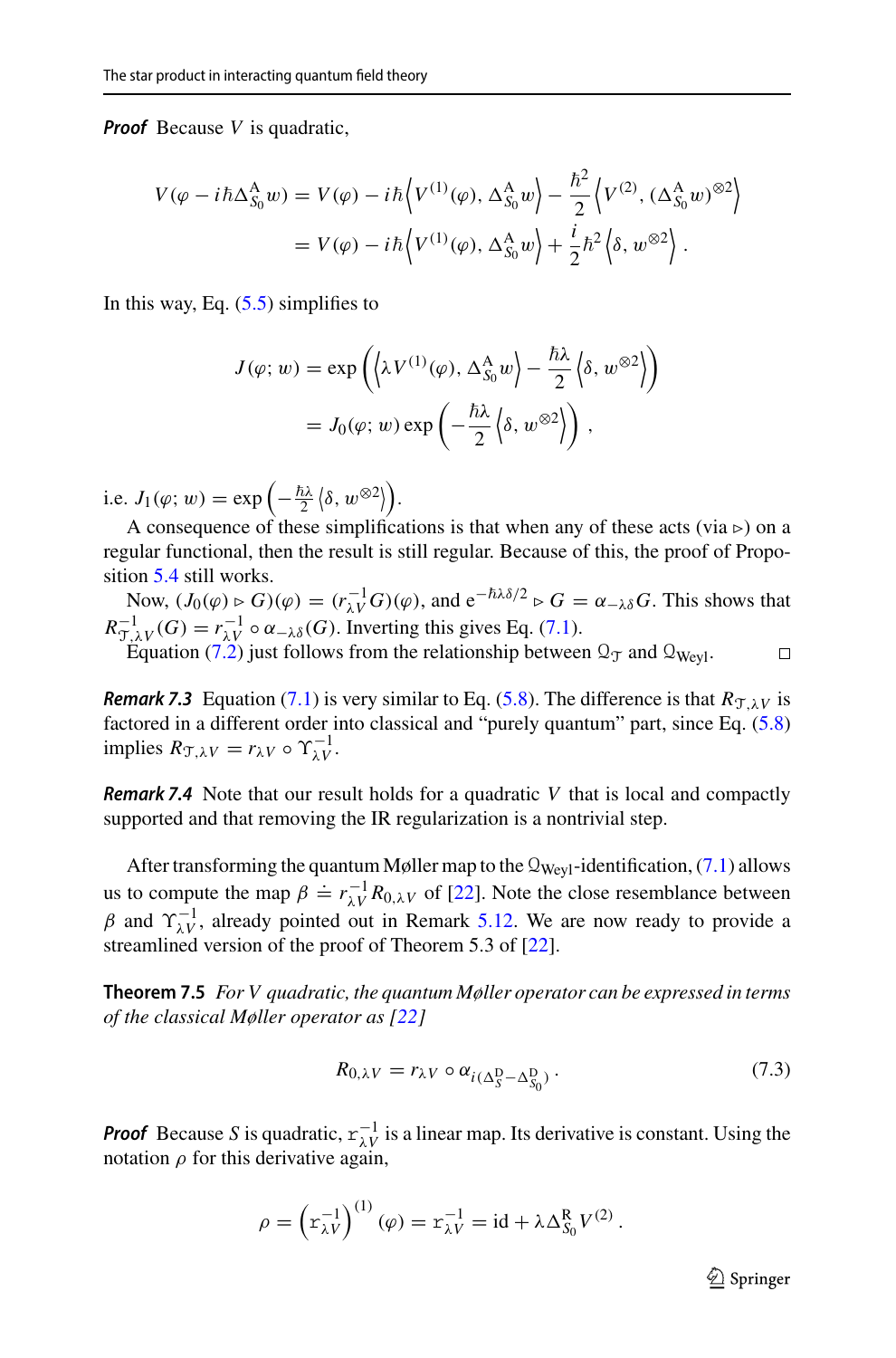Equation [\(3.13\)](#page-12-1) simplifies to

$$
\rho \circ \Delta_S^R \circ \rho^T = \Delta_{S_0}^R + \lambda \Delta_{S_0}^R V^{(2)} \Delta_{S_0}^A
$$
  
=  $\Delta_{S_0}^R - i\lambda \delta$ .

Taking the transpose gives the same identity for the advanced propagators, and adding them shows that

$$
\rho \circ \Delta_S^D \circ \rho^T = \Delta_{S_0}^D - i\lambda \delta.
$$

The point of this is that

$$
\alpha_{i\Delta_S^D} \circ r_{\lambda V}^{-1} = r_{\lambda V}^{-1} \circ \alpha_{i\rho \circ \Delta_S^D \circ \rho^T} = r_{\lambda V}^{-1} \circ \alpha_{i\Delta_{S_0}^D + \lambda \delta}.
$$

Remembering that  $\mathcal{T} = \alpha_{i \Delta_{S_0}^D}$ , this gives

$$
r_{\lambda V} \circ \alpha_{i \Delta_S^{\mathcal{D}}} = \mathcal{T} \circ \alpha_{\lambda \delta} \circ r_{\lambda V} .
$$

Equation [\(7.2\)](#page-52-2) immediately becomes

$$
R_{0,\lambda V} = r_{\lambda V} \circ \alpha_{i \Delta_S^{\mathcal{D}}} \circ \mathcal{T}^{-1}
$$

and using the definition of  $\mathcal T$  again gives Eq. [\(7.3\)](#page-53-0)

Relation [\(7.3\)](#page-53-0) is in fact the condition of perturbative agreement, since  $\alpha_{i(\Delta_{S}^{\text{D}} - \Delta_{S_0}^{\text{D}})}$ is the map that intertwines between the time-ordered product corresponding to  $S_0$  and the one corresponding to *S*. Another way of expressing this relation is

$$
R_{0,\lambda V} \circ \mathcal{T} = r_{\lambda V} \circ \mathcal{T}_S,
$$

where T is the time-ordering map corresponding to  $S_0$  and  $T<sub>S</sub>$  is the analogous map corresponding to *S*.

## <span id="page-54-0"></span>**8 Conclusions**

In this paper, we have derived an explicit formula for the deformation quantization of a general class of infinite-dimensional Poisson manifolds. We have also investigated the relation between our formula and the Kontsevich formula. Although the latter has not been generalized to the infinite-dimensional setting (as for now), one can check whether our formula could in principle be derived from one that involves only the propagator (in our case, the advanced propagator) and its derivatives. By direct inspection of the graphs that appear in the third order of our expansion of the interacting star product, we have shown that our expressions cannot be derived by only using the Kontsevich-type graphs. The extra information that we need (apart from the

 $\Box$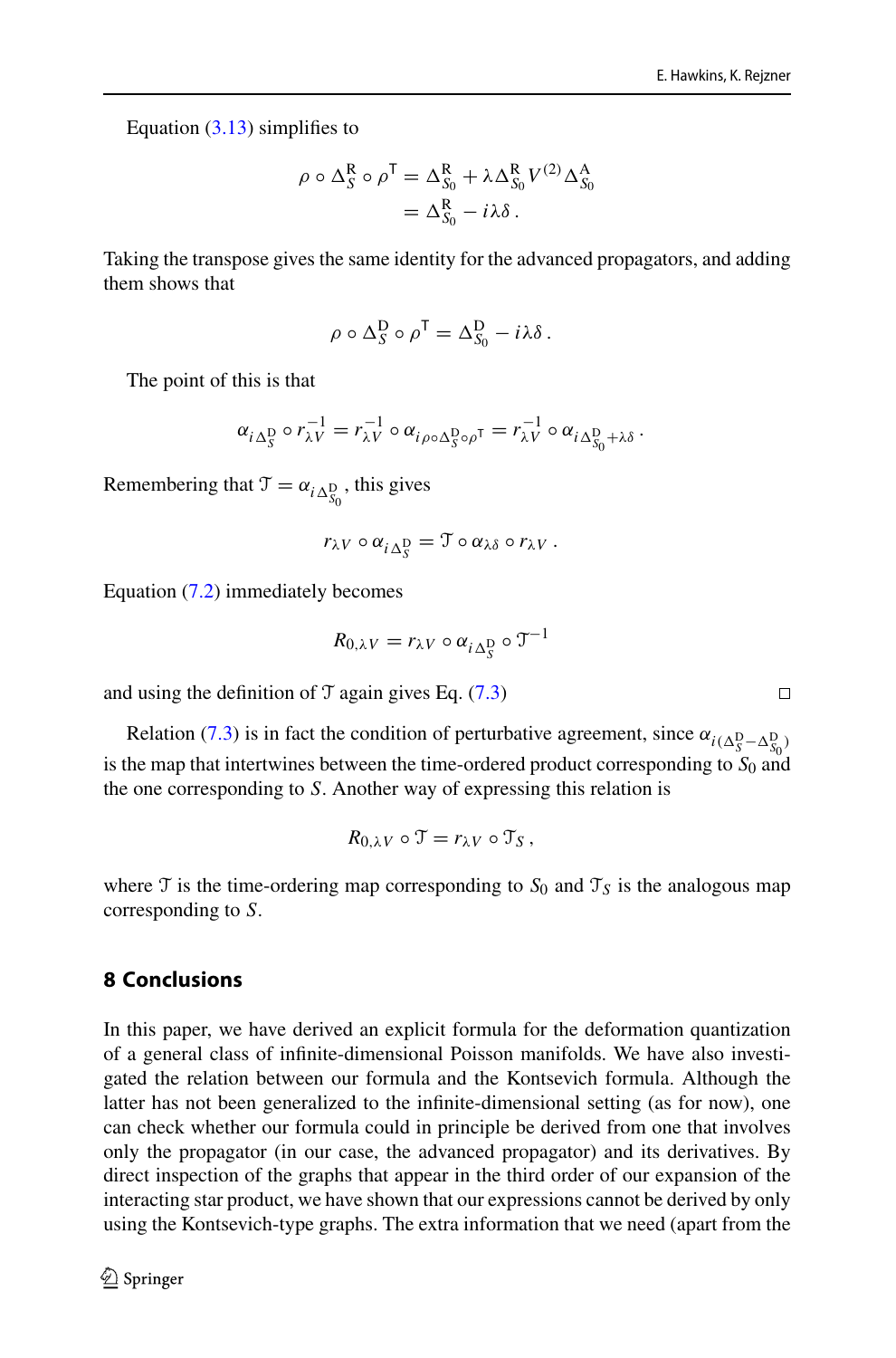knowledge of the propagator and its derivatives) is the action *S*. This is, however, always provided in the models we are working with, since they arise from classical field theory formulated in a Lagrangian setting (the Poisson structure is constructed using the action *S*). It would be interesting to understand whether it is even possible to construct a star product in the infinite-dimensional setting without using some additional structure; otherwise, our formula may be the best analogue of Kontsevich's formula in this setting. We want to investigate this problem in our future work.

Our results hold for a restricted class of functions on the manifold in question, and in order to generalize these results, one needs to perform renormalization. We want to investigate this in future research. There are two possible ways forward. One is to use regularization and perform computations in concrete examples, to see how the divergences can be removed. This is expected to work for the quantum Møller operator itself (since it was constructed by perturbative methods, for example, by [\[20](#page-56-12)]) and could also shed some light on the singularities of the interacting product. For the latter, another strategy is to try to correct  $\star$ <sub>*H*,int</sub> by modifying the normal-ordering quantization map  $\mathcal{Q}_H$ .

We also want to see how the present results are compatible with the algebraic adiabatic limit [\[8](#page-55-1)[,31](#page-56-29)] and the general framework proposed in [\[35\]](#page-56-24).

**Acknowledgements** This research was partially supported by KR's EPSRC Grant EP/P021204/1.

**Open Access** This article is licensed under a Creative Commons Attribution 4.0 International License, which permits use, sharing, adaptation, distribution and reproduction in any medium or format, as long as you give appropriate credit to the original author(s) and the source, provide a link to the Creative Commons licence, and indicate if changes were made. The images or other third party material in this article are included in the article's Creative Commons licence, unless indicated otherwise in a credit line to the material. If material is not included in the article's Creative Commons licence and your intended use is not permitted by statutory regulation or exceeds the permitted use, you will need to obtain permission directly from the copyright holder. To view a copy of this licence, visit [http://creativecommons.org/licenses/by/4.0/.](http://creativecommons.org/licenses/by/4.0/)

### <span id="page-55-0"></span>**References**

- <span id="page-55-4"></span>1. Bahns, D., Rejzner, K.: The quantum sine Gordon model in perturbative AQFT. Commun. Math. Phys. **357**, 421–446 (2018). <https://doi.org/10.1007/s00220-017-2944-4>
- <span id="page-55-8"></span>2. Bär, C.: Green-hyperbolic operators on globally hyperbolic spacetimes. Commun. Math. Phys. **333**(3), 1585–1615 (2015)
- <span id="page-55-6"></span>3. Bastiani, A.: Applications différentiables et variétés différentiables de dimension infinie. Journal d'Analyse mathématique **13**(1), 1–114 (1964)
- <span id="page-55-2"></span>4. Bayen, F., Flato, M., Fronsdal, C., Lichnerowicz, A., Sternheimer, D.: Deformation theory and quantization. I. Deformations of symplectic structures. Ann. Phys. **111**(1), 61–110 (1987)
- <span id="page-55-3"></span>5. Bayen, F., Flato, M., Fronsdal, C., Lichnerowicz, A., Sternheimer, D.: Deformation theory and quantization. I. Deformations of symplectic structures. Ann. Phys. **111**(1), 111–151 (1987)
- <span id="page-55-5"></span>6. Brennecke, F., Dütsch, M.: Removal of violations of the master Ward identity in perturbative QFT. Rev. Math. Phys. **20**(02), 119–51 (2008)
- <span id="page-55-7"></span>7. Brouder, C., Dang, N.V., Laurent-Gengoux, C., Rejzner, K.: Properties of field functionals and characterization of local functionals. J. Math. Phys. **59**(2), 023508 (2018)
- <span id="page-55-1"></span>8. Brunetti, R., Dütsch, M., Fredenhagen, K.: Perturbative algebraic quantum field theory and the renormalization groups. Adv. Theor. Math. Phys. **13**(5), 1541–1599 (2009)
- <span id="page-55-9"></span>9. Brunetti, R., Fredenhagen, K.: Microlocal analysis and interacting quantum field theories. Commun. Math. Phys. **208**(3), 623–661 (2000)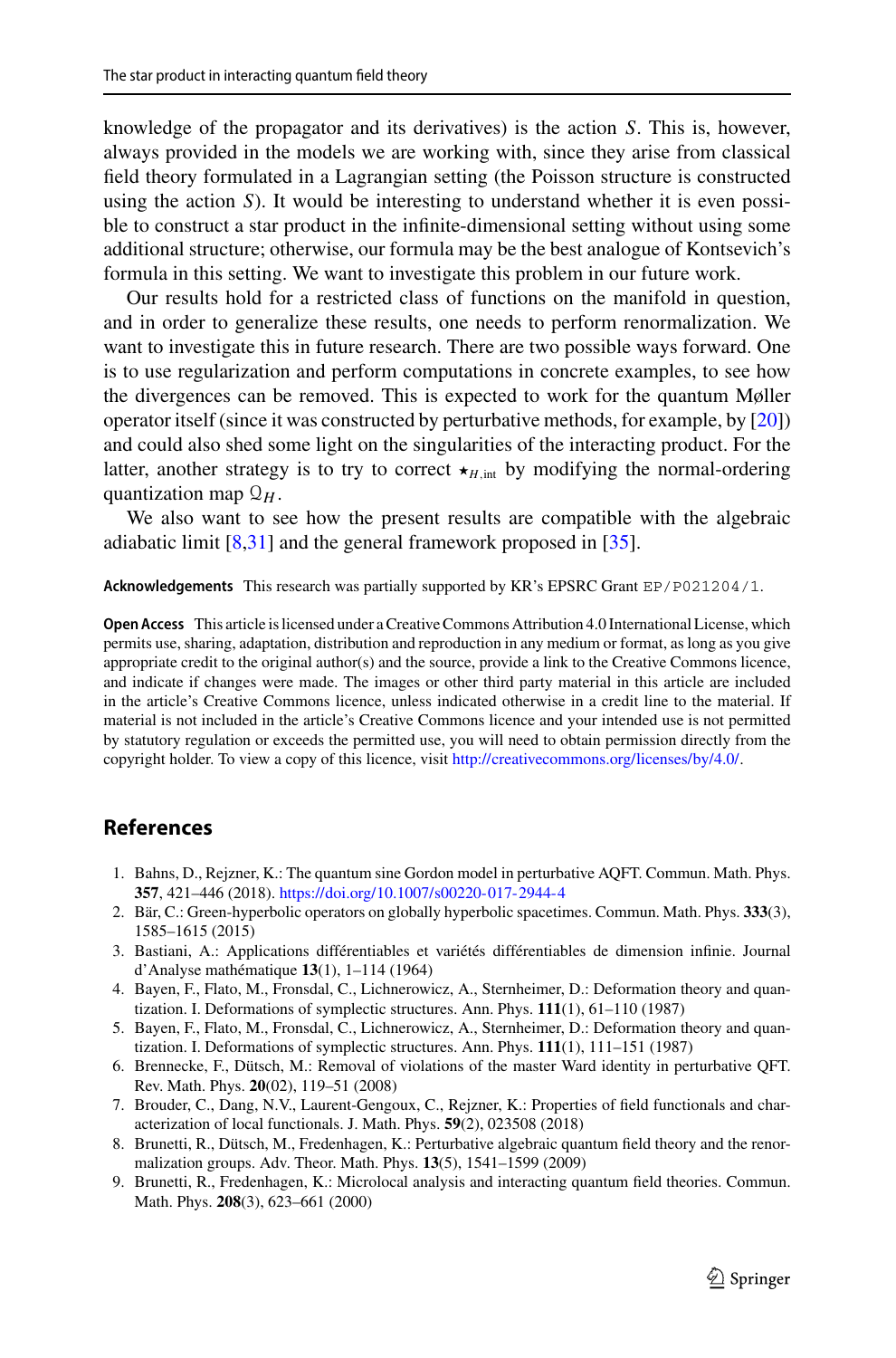- <span id="page-56-15"></span>10. Brunetti, R., Fredenhagen, K., Rejzner, K.: Quantum gravity from the point of view of locally covariant quantum field theory. Commun. Math. Phys. **345**(3), 741–779 (2016)
- <span id="page-56-20"></span>11. Brunetti, R., Fredenhagen, K., Ribeiro, P.L.: Algebraic structure of classical field theory I: Kinematics and linearized dynamics for real scalar fields. Commun. Math. Phys. **368**, 519–584 (2019). [arXiv:1209.2148v2](http://arxiv.org/abs/1209.2148v2) math-ph
- <span id="page-56-10"></span>12. Collini, G.: Fedosov Quantization and Perturbative Quantum Field Theory, Ph.D. thesis, Leipzig (2016) [arXiv:1603.09626](http://arxiv.org/abs/1603.09626) math-ph
- <span id="page-56-7"></span>13. Dito, J.: Star-product approach to quantum field theory: the free scalar field. Lett. Math. Phys. **20**(2), 125–134 (1990)
- <span id="page-56-8"></span>14. Dito, J.: An example of cancellation of infinities in the star-quantization of fields. Lett. Math. Phys. **27**, 73–80 (1993)
- <span id="page-56-14"></span>15. Dito, J.: The necessity of wheels in universal quantization formulas. Commun. Math. Phys. **338**, 523– 532 (2015)
- <span id="page-56-6"></span>16. Dütsch, M.: From Classical Field Theory to Perturbative Quantum Field Theory, Progress in Mathematical Physics. Birkhäuser, Basel (2019)
- <span id="page-56-2"></span>17. Dütsch, M., Fredenhagen, K.: Algebraic quantum field theory, perturbation theory, and the loop expansion. Commun. Math. Phys. **219**(1), 5–30 (2001)
- <span id="page-56-11"></span>18. Dütsch, M., Fredenhagen, K.: Perturbative algebraic field theory, and deformation quantization. In: Mathematical Physics in Mathematics and Physics, Fields Inst. Commun., vol. 30, pp. 1–10 (2001)
- <span id="page-56-17"></span>19. Dütsch, M., Fredenhagen, K.: The master Ward identity and generalized Schwinger–Dyson equation in classical field theory. Commun. Math. Phys. **243**(2), 275–314 (2003)
- <span id="page-56-12"></span>20. Dütsch, M., Fredenhagen, K.: Causal perturbation theory in terms of retarded products, and a proof of the Action Ward Identity. Rev. Math. Phys. **16**(10), 1291–1348 (2004)
- <span id="page-56-3"></span>21. Dütsch, M., Fredenhagen, K.: Action ward identity and the Stückelberg–Petermann renormalization group. In: Rigorous Quantum Field Theory, Progress in Mathematics, vol. 251, pp. 113–123. Birkhäuser Verlag, Basel (2007)
- <span id="page-56-25"></span>22. Drago, N., Hack, T.-P., Pinamonti, N.: The generalised principle of perturbative agreement and the thermal mass. Annales Henri Poincaré **18**(3), 807–868 (2016)
- <span id="page-56-13"></span>23. Epstein, H., Glaser, V.: The role of locality in perturbation theory. AHP **19**(3), 211–295 (1973)
- <span id="page-56-19"></span>24. Epstein, H., Glaser, V.: Adiabatic limit in perturbation theory. In: Velo, G., Wightman, A.S. (eds.) Renormalization Theory, pp. 193–254. Springer, Berlin (1976)
- <span id="page-56-9"></span>25. Fedosov, B.V.: A simple geometrical construction of deformation quantization. J. Differ. Geom. **40**(2), 213–238 (1994)
- <span id="page-56-16"></span>26. Fewster, C., Verch, R.: Nonlocal Green Hyperbolic Operators, **(to appear)**
- <span id="page-56-26"></span>27. Fredenhagen, K., Lindner, F.: Construction of KMS states in perturbative QFT and renormalized Hamiltonian dynamics. Commun. Math. Phys. **332**(3), 895–932 (2014)
- <span id="page-56-4"></span>28. Fredenhagen, K., Rejzner, K.: Batalin–Vilkovisky formalism in the functional approach to classical field theory. Commun. Math. Phys. **314**(1), 93–127 (2012)
- <span id="page-56-5"></span>29. Fredenhagen, K., Rejzner, K.: Batalin–Vilkovisky formalism in perturbative algebraic quantum field theory. Commun. Math. Phys. **317**(3), 697–725 (2012)
- <span id="page-56-23"></span>30. Fredenhagen, K., Rejzner, K.: Perturbative Construction of Models of Algebraic Quantum Field Theory, pp. 31–74. Springer, Berlin (2015)
- <span id="page-56-29"></span>31. Fredenhagen, K., Rejzner, K.: Quantum field theory on curved spacetimes: axiomatic framework and examples. J. Math. Phys. **57**(3), 031101 (2016)
- <span id="page-56-21"></span>32. Gerstenhaber, M.: On the deformation of rings and algebras III. Ann. Math. **88**, 1–34 (1968)
- <span id="page-56-0"></span>33. Haag, R.: Local Quantum Physics. Springer, Berlin (1993)
- <span id="page-56-18"></span>34. Hamilton, R.S.: The inverse function theorem of Nash and Moser. Bull. Am. Math. Soc. **7**, 65 (1982)
- <span id="page-56-24"></span>35. Hawkins, E.: A cohomological perspective on algebraic quantum field theory. Commun. Math. Phys. **360**, 439–479 (2018). [arXiv:1612.05161](http://arxiv.org/abs/1612.05161) math-ph
- <span id="page-56-1"></span>36. Haag, R., Kastler, D.: An algebraic approach to quantum field theory. J. Math. Phys. **5**(7), 848–861 (1964)
- <span id="page-56-22"></span>37. Hollands, S., Wald, R.M.: On the renormalization group in curved spacetime. Commun. Math. Phys. **237**, 123–160 (2002)
- <span id="page-56-28"></span>38. Hollands, S., Wald, R.M.: Conservation of the stress tensor in perturbative interacting quantum field theory in curved spacetimes. Rev. Math. Phys. **17**(03), 227–311 (2005)
- <span id="page-56-27"></span>39. Hörmander, L.: The Analysis of the Linear Partial Differential Operators I: Distribution Theory and Fourier Analysis, Classics in Mathematics. Springer, Berlin (2003)